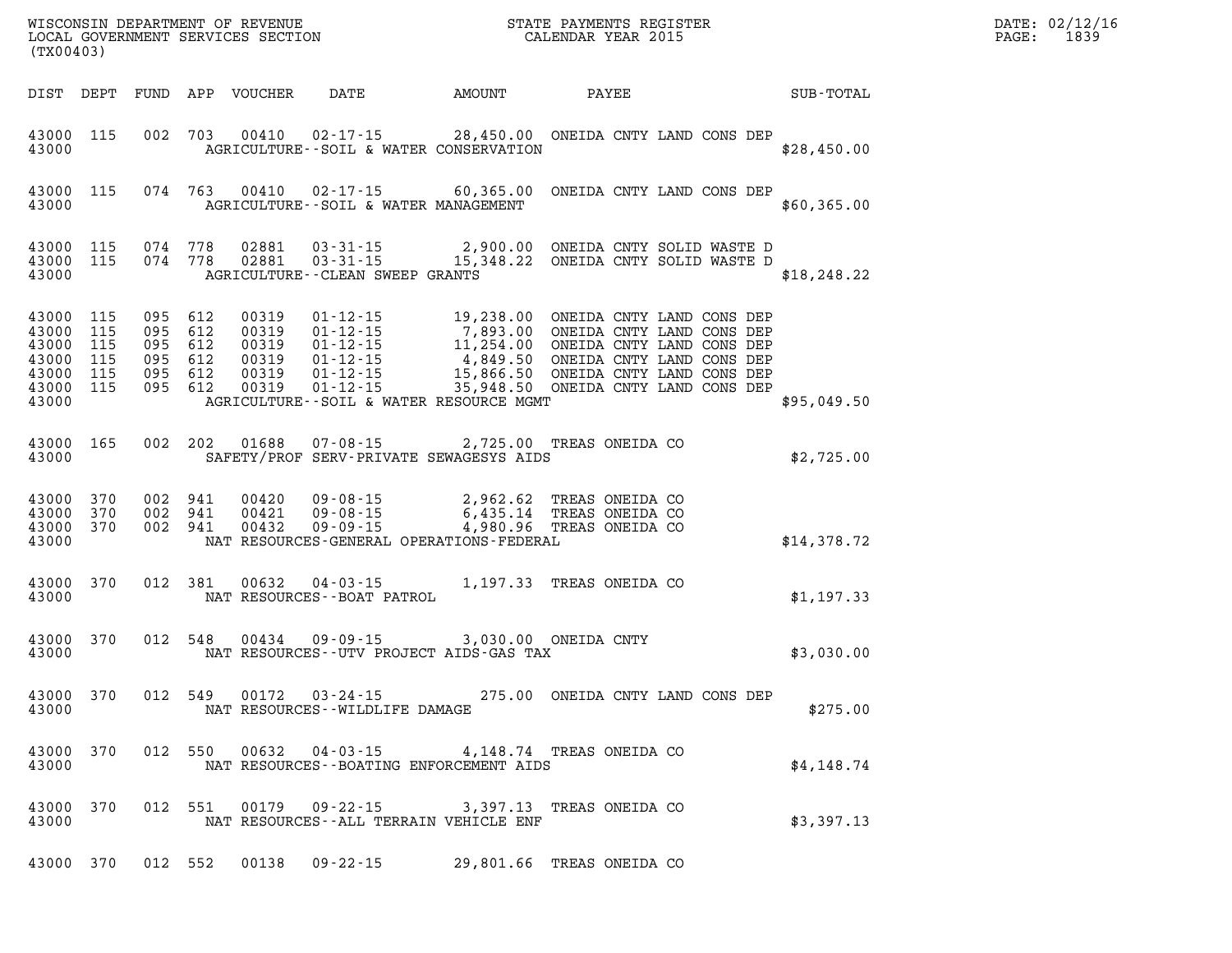| $\mathtt{DATE}$ : | 02/12/16 |
|-------------------|----------|
| PAGE:             | 1840     |

| (TX00403)                       |                        |                               |                            |                                       |                                                                                                                                             | %WISCONSIN DEPARTMENT OF REVENUE $$\tt STATE~PAYMEMTS~REGISTER~LOCAL~GOVERNMENT~SERVICES~SECTION~CALENDAR~YEAR~2015$                                                       |                             | DATE: 02/12/1<br>1840<br>PAGE: |  |  |
|---------------------------------|------------------------|-------------------------------|----------------------------|---------------------------------------|---------------------------------------------------------------------------------------------------------------------------------------------|----------------------------------------------------------------------------------------------------------------------------------------------------------------------------|-----------------------------|--------------------------------|--|--|
|                                 |                        |                               | DIST DEPT FUND APP VOUCHER |                                       |                                                                                                                                             |                                                                                                                                                                            | DATE AMOUNT PAYEE SUB-TOTAL |                                |  |  |
|                                 |                        |                               |                            |                                       | 43000 NAT RESOURCES - SNOWMOBILE ENFORCEMENT                                                                                                |                                                                                                                                                                            | \$29,801.66                 |                                |  |  |
| 43000 370<br>43000              | 43000 370              |                               |                            |                                       | NAT RESOURCES--WILDLIFE DAMAGE CLAIMS                                                                                                       | 012 553 00172 03-24-15 9,359.76 ONEIDA CNTY LAND CONS DEP<br>012 553 00172 03-24-15 1,470.37 ONEIDA CNTY LAND CONS DEP                                                     | \$10,830.13                 |                                |  |  |
| 43000                           |                        |                               |                            |                                       | NAT RESOURCES--COUNTY CONSERVATION AIDS                                                                                                     | 43000 370 012 563 01468 01-07-15 2,485.00 TREAS ONEIDA CO 43000 370 012 563 03263 07-16-15 1,136.40 TREAS ONEIDA CO                                                        | \$3,621.40                  |                                |  |  |
| 43000                           | 43000 370              |                               |                            |                                       | NAT RESOURCES - - RECREATION AIDS - FISH                                                                                                    | 012 564 00569 05-29-15 3,881.43 TREAS ONEIDA CO                                                                                                                            | \$3,881.43                  |                                |  |  |
| 43000                           | 43000 370              |                               |                            |                                       | NAT RESOURCES-FOREST CROP/MANAGED FOREST                                                                                                    | 012 566 00001 09-17-15 85,503.20 TREAS ONEIDA CO                                                                                                                           | \$85,503.20                 |                                |  |  |
| 43000                           | 43000 370<br>43000 370 |                               |                            |                                       | NAT RESOURCES--URBAN FORESTRY/CO FORESTS                                                                                                    | 012 572 00005 04-07-15 55,838.73 TREAS ONEIDA CO<br>012 572 00019 02-25-15 16,500.00 TREAS ONEIDA CO                                                                       | \$72,338.73                 |                                |  |  |
| 43000                           | 43000 370              |                               | 012 574 01833              | $02 - 18 - 15$                        | 43000 370 012 574 01581 01-21-15 99,000.00 ONEIDA CNTY<br>NAT RESOURCES - - SNOWMOBILE TRAIL AIDS                                           | 34,166.56 TREAS ONEIDA CO                                                                                                                                                  | \$133,166.56                |                                |  |  |
| 43000 370<br>43000 370<br>43000 | 43000 370              | 012 575<br>012 575<br>012 575 |                            |                                       | NAT RESOURCES - SNOWMOBILE TRAIL AIDS                                                                                                       | 00316    08-27-15           49,700.00   ONEIDA CNTY<br>00511    09-21-15            99,400.00   TREAS ONEIDA CO<br>01890    02-25-15           49,700.00   TREAS ONEIDA CO | \$198,800.00                |                                |  |  |
| 43000 370<br>43000 370<br>43000 |                        |                               |                            |                                       | 012 576 00317 08-27-15 9,090.00 ONEIDA CNTY<br>012 576 00429 09-09-15 9,090.00 ONEIDA CNTY<br>NAT RESOURCES - - ALL - TERRAIN VEHICLE TRAIL |                                                                                                                                                                            | \$18,180.00                 |                                |  |  |
| 43000 370<br>43000              |                        |                               |                            |                                       | NAT RESOURCES - - ALL - TERRAIN VEHICLE TRAIL                                                                                               | 012 577 03266 07-16-15 315.38 TREAS ONEIDA CO                                                                                                                              | \$315.38                    |                                |  |  |
| 43000 370<br>43000              |                        |                               |                            | NAT RESOURCES -- PMT IN LIEU OF TAXES |                                                                                                                                             | 012 584 00022 09-01-15 25.82 TREAS ONEIDA CO                                                                                                                               | \$25.82                     |                                |  |  |
| 43000 370<br>43000 370<br>43000 |                        | 012 678<br>012 678            | 01688<br>02035             |                                       | NAT RESOURCES--INVASIVE AQUATICE SPECIES                                                                                                    | 01-29-15 28,743.86 ONEIDA CNTY LAND CONS DEP<br>03-16-15 10,707.25 TREAS ONEIDA CO                                                                                         | \$39,451.11                 |                                |  |  |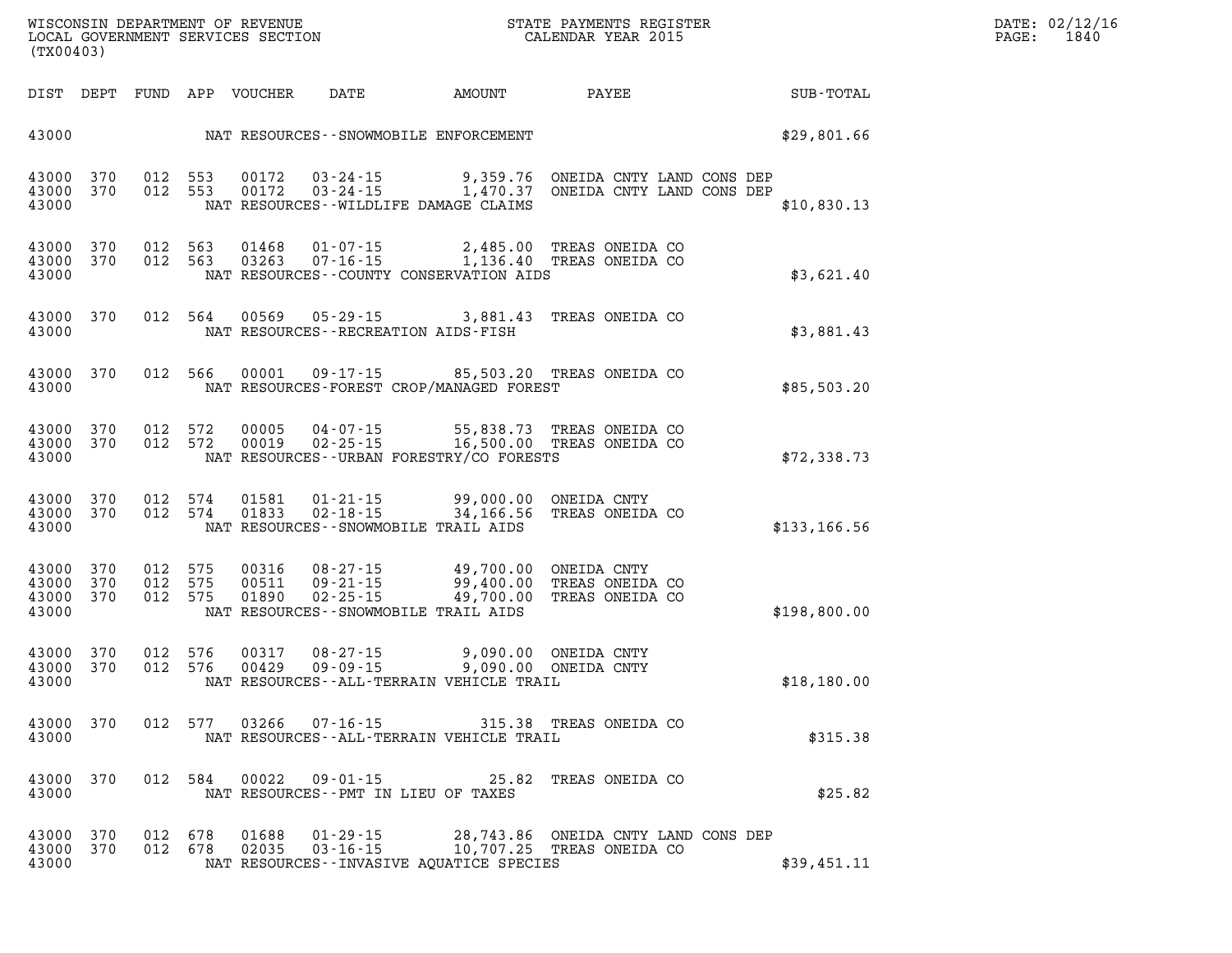| (TX00403)                                                                                                             |                                                                           |                                                                                              |                                                             |                                                                                                          |                                                                                                                                                                                                                                                         |                                                                                                                                                                                                                                                                        |                                                                                                      | STATE PAYMENTS REGISTER |                                                                         |                | PAGE: | DATE: 02/12/16<br>1841 |
|-----------------------------------------------------------------------------------------------------------------------|---------------------------------------------------------------------------|----------------------------------------------------------------------------------------------|-------------------------------------------------------------|----------------------------------------------------------------------------------------------------------|---------------------------------------------------------------------------------------------------------------------------------------------------------------------------------------------------------------------------------------------------------|------------------------------------------------------------------------------------------------------------------------------------------------------------------------------------------------------------------------------------------------------------------------|------------------------------------------------------------------------------------------------------|-------------------------|-------------------------------------------------------------------------|----------------|-------|------------------------|
|                                                                                                                       |                                                                           |                                                                                              |                                                             | DIST DEPT FUND APP VOUCHER                                                                               | <b>DATE</b>                                                                                                                                                                                                                                             | AMOUNT                                                                                                                                                                                                                                                                 | PAYEE                                                                                                |                         |                                                                         | SUB-TOTAL      |       |                        |
| 43000 370<br>43000                                                                                                    |                                                                           |                                                                                              |                                                             |                                                                                                          | 074 670 42908 05-29-15<br>NAT RESOURCES--RU RECYCLING GRANT                                                                                                                                                                                             | 64,030.97 TREAS ONEIDA CO                                                                                                                                                                                                                                              |                                                                                                      |                         |                                                                         | \$64,030.97    |       |                        |
| 43000 370<br>43000                                                                                                    |                                                                           |                                                                                              |                                                             |                                                                                                          |                                                                                                                                                                                                                                                         | 074 673 42908 05-29-15 7,050.50 TREAS ONEIDA CO<br>NAT RESOURCES - - RU CONSOLIDATED GRANT                                                                                                                                                                             |                                                                                                      |                         |                                                                         | \$7,050.50     |       |                        |
| 43000 395<br>43000                                                                                                    |                                                                           |                                                                                              | 011 168                                                     |                                                                                                          |                                                                                                                                                                                                                                                         | 50043  06-09-15  119,330.00  COUNTY OF ONEIDA<br>TRANSPORTATION--ELDERLY & DISABLED                                                                                                                                                                                    |                                                                                                      |                         |                                                                         | \$119,330.00   |       |                        |
| 43000 395<br>43000                                                                                                    |                                                                           |                                                                                              |                                                             |                                                                                                          | 011 170 40460 02-24-15                                                                                                                                                                                                                                  | 11,757.74 TREAS ONEIDA CO<br>TRANSPORTATION--COUNTY FOREST ROAD AIDS                                                                                                                                                                                                   |                                                                                                      |                         |                                                                         | \$11,757.74    |       |                        |
| 43000 395<br>43000<br>43000<br>43000<br>43000 395<br>43000 395<br>43000                                               | 395<br>- 395<br>- 395                                                     | 011 185<br>011 185<br>011 185<br>011 185<br>011 185<br>011 185                               |                                                             | 47194<br>47743<br>50954<br>54469<br>55266<br>67136                                                       |                                                                                                                                                                                                                                                         | 05-11-15 2,855.32 ONEIDA CO<br>05-15-15 2,777.80 ONEIDA CO<br>06-18-15 2,874.56 ONEIDA CO<br>07-21-15 2,802.88 ONEIDA CO<br>07-28-15 2,551.14 ONEIDA CO<br>11-27-15 15,288.72 ONEIDA CO<br>11-27-15 15,288.72 ONEIDA CO<br>TRANSPORTATION - - HIGHWAY SAFETY - FEDERAL |                                                                                                      |                         | SHERIFFS DE<br>SHERIFFS DE<br>SHERIFFS DE<br>SHERIFFS DE<br>SHERIFFS DE | \$29,150.42    |       |                        |
| 43000 395<br>43000 395<br>43000 395<br>43000                                                                          |                                                                           | 011 190                                                                                      | 011 190<br>011 190                                          | 36043<br>52043<br>64043                                                                                  | $10 - 05 - 15$                                                                                                                                                                                                                                          | 01-05-15 216,556.06 COUNTY OF ONEIDA<br>07-06-15 433,112.12 COUNTY OF ONEIDA<br>216,556.09 COUNTY OF ONEIDA<br>TRANSPORTATION--GENERAL TRANSP AIDS-GTA                                                                                                                 |                                                                                                      |                         |                                                                         | \$866,224.27   |       |                        |
| 43000 395<br>43000 395<br>43000 395<br>43000 395<br>43000                                                             |                                                                           | 011 278<br>011 278<br>011 278<br>011 278                                                     |                                                             | 61938<br>61938<br>61938<br>68905                                                                         | 10-02-15                                                                                                                                                                                                                                                | 10-02-15 101,007.32 TREAS ONEIDA CO<br>10-02-15 103,621.09 TREAS ONEIDA CO<br>10-02-15 144,615.00 TREAS ONEIDA CO<br>12-14-15 ____ ____5,413.45 TREAS ONEIDA CO<br>TRANSPORTATION--LRIP/TRIP/MSIP GRANTS                                                               |                                                                                                      |                         |                                                                         | \$354,656.86   |       |                        |
| 43000 435<br>43000<br>43000<br>43000<br>43000<br>43000<br>43000<br>43000<br>43000<br>43000<br>43000<br>43000<br>43000 | 435<br>435<br>435<br>435<br>435<br>435<br>435<br>435<br>435<br>435<br>435 | 005 000<br>005<br>005 000<br>005 000<br>005<br>005<br>005<br>005<br>005<br>005<br>005<br>005 | 000<br>000<br>000<br>000<br>000<br>000<br>000<br>000<br>000 | 90511<br>90514<br>90515<br>90517<br>90518<br>90519<br>90600<br>90601<br>90604<br>90607<br>90609<br>90611 | $01 - 01 - 15$<br>$02 - 01 - 15$<br>$03 - 01 - 15$<br>$04 - 01 - 15$<br>$05 - 01 - 15$<br>$06 - 01 - 15$<br>$07 - 01 - 15$<br>$08 - 01 - 15$<br>$09 - 01 - 15$<br>$10 - 01 - 15$<br>$11 - 02 - 15$<br>$12 - 01 - 15$<br>HEALTH SERVICES--STATE/FED AIDS | 304,811.00 ONEIDA CO<br>281,822.00 ONEIDA CO<br>493,797.00 ONEIDA CO<br>455,721.00 ONEIDA CO<br>549,968.00<br>326,768.00<br>633,073.00<br>525,843.00<br>494,719.00<br>378,090.00<br>349,605.00<br>391,841.00                                                           | ONEIDA CO<br>ONEIDA CO<br>ONEIDA CO<br>ONEIDA CO<br>ONEIDA CO<br>ONEIDA CO<br>ONEIDA CO<br>ONEIDA CO |                         |                                                                         | \$5,186,058.00 |       |                        |
| 43000                                                                                                                 | 435                                                                       | 005 162                                                                                      |                                                             | 01DHS                                                                                                    | $09 - 11 - 15$                                                                                                                                                                                                                                          | 5,951.54 ONEIDA COUNTY EMS                                                                                                                                                                                                                                             |                                                                                                      |                         |                                                                         |                |       |                        |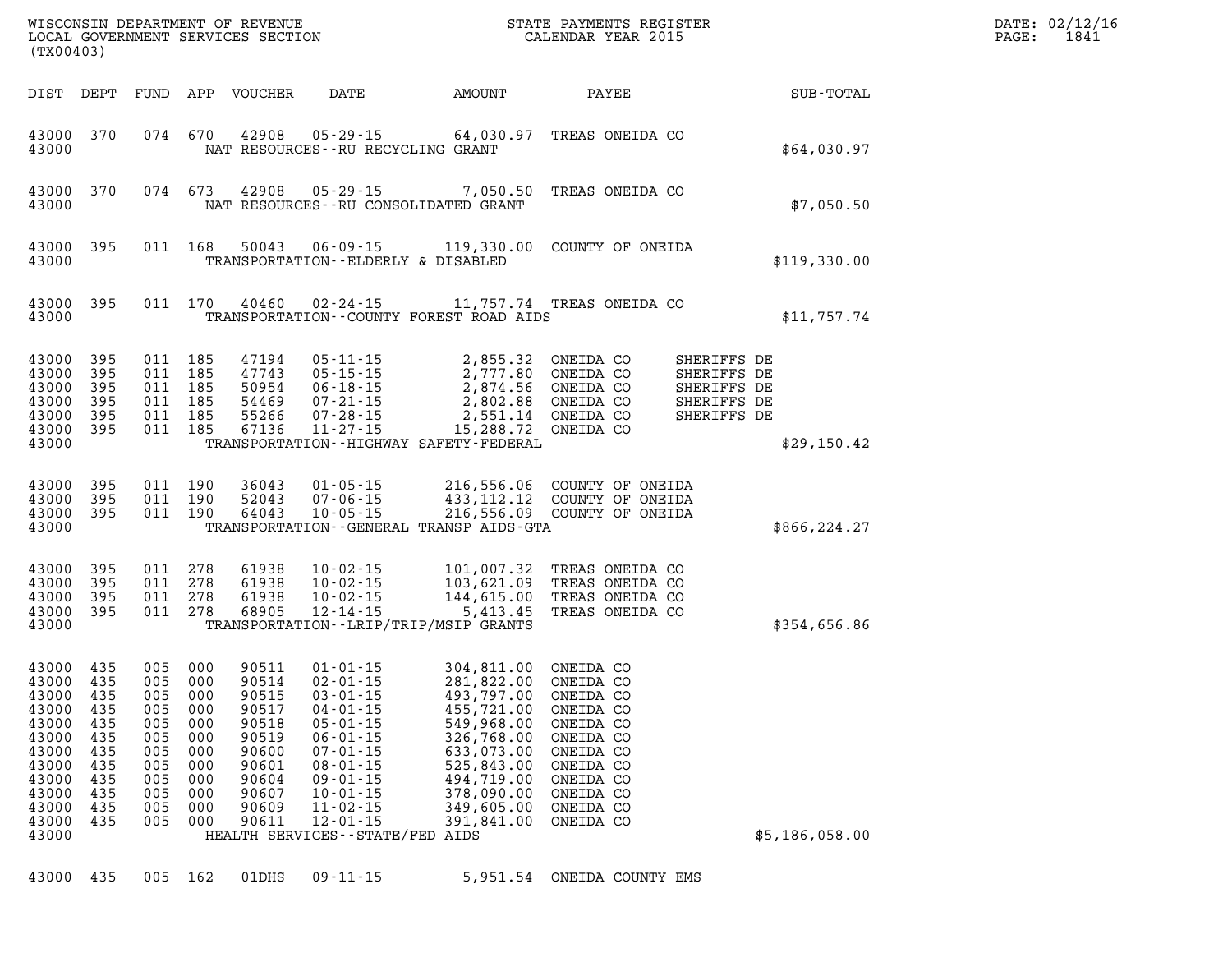| (TX00403)                                                                                                                                                                                                                                                                           |                   |                       |            |                      |                                                                                         |                                                                                                                                                                           | STATE PAYMENTS REGISTER                               |  | DATE: 02/12/16<br>$\mathtt{PAGE}$ :<br>1842                                                                                                                                                                                                                                                                                                    |  |
|-------------------------------------------------------------------------------------------------------------------------------------------------------------------------------------------------------------------------------------------------------------------------------------|-------------------|-----------------------|------------|----------------------|-----------------------------------------------------------------------------------------|---------------------------------------------------------------------------------------------------------------------------------------------------------------------------|-------------------------------------------------------|--|------------------------------------------------------------------------------------------------------------------------------------------------------------------------------------------------------------------------------------------------------------------------------------------------------------------------------------------------|--|
|                                                                                                                                                                                                                                                                                     |                   |                       |            |                      |                                                                                         | DIST DEPT FUND APP VOUCHER DATE AMOUNT PAYEE TOTAL                                                                                                                        |                                                       |  |                                                                                                                                                                                                                                                                                                                                                |  |
| 43000 435<br>43000                                                                                                                                                                                                                                                                  |                   |                       | 005 162    |                      |                                                                                         | 01DHS  09-11-15   6,110.99   HOWARD YOUNG MEDICAL CENTER<br>HS--AMBULANCE FUNDING ASSISTANCE GRANTS                                                                       |                                                       |  | \$12,062.53                                                                                                                                                                                                                                                                                                                                    |  |
| 43000 435<br>43000 435<br>43000                                                                                                                                                                                                                                                     |                   |                       |            |                      |                                                                                         | 005 163 01LGS 11-16-15 3,071.79 DHS PREPAID MEDICAL TRANSPORT<br>005 163 01LGS 11-16-15 9,505.17 DHS PREPAID MEDICAL TRANSPORT<br>HS--PREPAID MEDICAL TRANSPORT REIMBURSE |                                                       |  | \$12,576.96                                                                                                                                                                                                                                                                                                                                    |  |
| 43000 437<br>43000 437<br>43000 437<br>43000<br>43000 437<br>43000 437<br>43000 437<br>43000<br>43000 437<br>43000 437<br>43000 437<br>43000<br>43000 437<br>43000 437<br>43000 437<br>43000<br>43000 437<br>43000 437<br>43000 437<br>43000 437<br>43000 437<br>43000 437<br>43000 |                   |                       |            |                      |                                                                                         |                                                                                                                                                                           |                                                       |  | $\begin{array}{cccccc} 437 & 005 & 000 & 00000 & 01\cdot05\cdot15 & 2,719\cdot70 & \text{ONELDA} & *\\ 437 & 005 & 000 & 00000 & 01\cdot13\cdot15 & 5,237\cdot36 & \text{ONELDA} & *\\ 437 & 005 & 000 & 00000 & 01\cdot30\cdot15 & 15,302\cdot93 & \text{ONELDA} & \text{CHILD SUPPORT}\\ 437 & 005 & 000 & 00000 & 03\cdot05\cdot15 & 136,4$ |  |
| 43000 455<br>43000 455<br>43000                                                                                                                                                                                                                                                     |                   | 002 202               | 002 202    | 05848                |                                                                                         | 04473  02-18-15  643.69  TREAS ONEIDA CO<br>05848  04-27-15  653.99  TREAS ONEIDA CO<br>JUSTICE -- LAW ENFORCEMENT TRAINING REIMB                                         | 653.99 TREAS ONEIDA CO                                |  | \$1,297.68                                                                                                                                                                                                                                                                                                                                     |  |
| 43000 455<br>43000                                                                                                                                                                                                                                                                  |                   |                       |            | 002 221 14           | $07 - 21 - 15$                                                                          | JUSTICE -- LAW ENFORCEMENT SERVICES AID                                                                                                                                   | 430.00 TREAS ONEIDA CO                                |  | \$430.00                                                                                                                                                                                                                                                                                                                                       |  |
| 43000<br>43000                                                                                                                                                                                                                                                                      | 455               |                       | 002 226    | 03705                | 01-15-15<br>JUSTICE - - LAW ENFORCEMENT SERVICES                                        |                                                                                                                                                                           | 30,457.00 TREAS ONEIDA CO                             |  | \$30,457.00                                                                                                                                                                                                                                                                                                                                    |  |
| 43000<br>43000<br>43000<br>43000                                                                                                                                                                                                                                                    | 455<br>455<br>455 | 002<br>002<br>002 231 | 231<br>231 | 04473<br>05848<br>12 | $02 - 18 - 15$<br>$04 - 27 - 15$<br>$03 - 23 - 15$<br>JUSTICE--LAW ENFORCEMENT TRAINING | 2,600.18<br>339.00<br>8,000.00                                                                                                                                            | TREAS ONEIDA CO<br>TREAS ONEIDA CO<br>TREAS ONEIDA CO |  | \$10,939.18                                                                                                                                                                                                                                                                                                                                    |  |
| 43000 455                                                                                                                                                                                                                                                                           |                   |                       | 002 251    | 01019                | $09 - 18 - 15$                                                                          |                                                                                                                                                                           | 50,491.50 TREAS ONEIDA CO                             |  |                                                                                                                                                                                                                                                                                                                                                |  |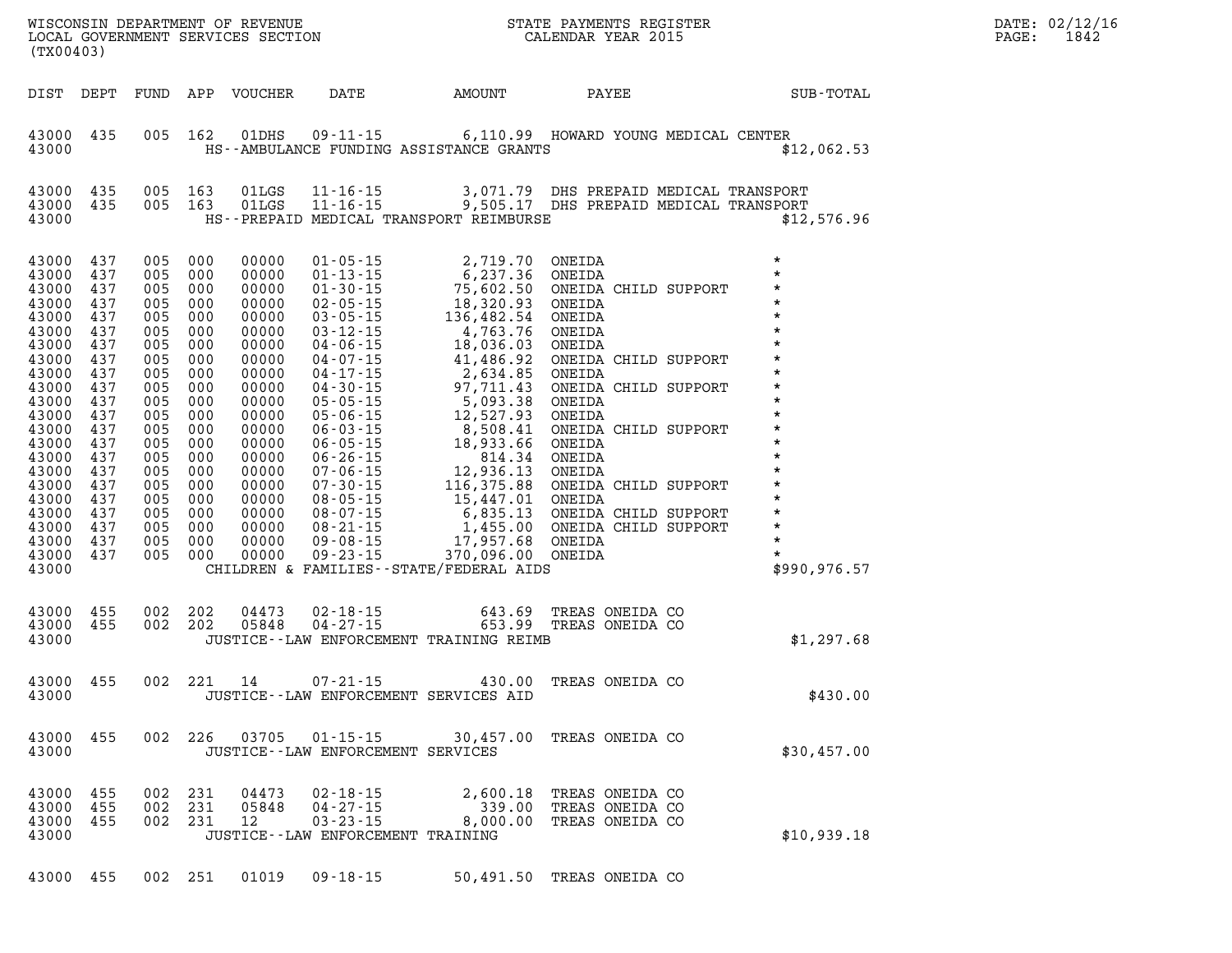| $\mathtt{DATE}$ : | 02/12/16 |
|-------------------|----------|
| PAGE:             | 1843     |

| WISCONSIN DEPARTMENT OF REVENUE<br>(TX00403)                                                                    | LOCAL GOVERNMENT SERVICES SECTION                                                                                                                                                | $\overline{V}$<br>STATE PAYMENTS REGISTER<br>CALENDAR YEAR 2015                                                                                     |              |  |  |  |  |
|-----------------------------------------------------------------------------------------------------------------|----------------------------------------------------------------------------------------------------------------------------------------------------------------------------------|-----------------------------------------------------------------------------------------------------------------------------------------------------|--------------|--|--|--|--|
| DIST<br>DEPT<br>FUND                                                                                            | APP<br>VOUCHER<br>DATE                                                                                                                                                           | AMOUNT<br>PAYEE                                                                                                                                     | SUB-TOTAL    |  |  |  |  |
| 43000<br>455<br>43000<br>455<br>002<br>43000<br>455<br>43000                                                    | 002 251<br>$04231$ $02-09-15$<br>251<br>05779<br>$04 - 24 - 15$<br>002 251<br>07356<br>$07 - 16 - 15$<br>JUSTICE - - TRUANCY PROGRAM - GRANT FUNDS                               | 7,004.77 TREAS ONEIDA CO<br>11,837.00 TREAS ONEIDA CO<br>6,647.00 TREAS ONEIDA CO                                                                   | \$75,980.27  |  |  |  |  |
| 43000<br>455<br>002<br>43000<br>455<br>43000                                                                    | 002 532<br>04<br>$03 - 09 - 15$<br>$07 - 27 - 15$<br>532<br>12<br>JUSTICE - - VICTIM/WITNESS ASSISTANCE SERV                                                                     | 7,263.29 TREAS ONEIDA CO<br>7,598.48 TREAS ONEIDA CO                                                                                                | \$14,861.77  |  |  |  |  |
| 43000<br>465<br>002<br>43000<br>465<br>002<br>43000<br>465<br>43000                                             | 306<br>01064<br>$02 - 02 - 15$<br>306<br>$01175$ $04-27-15$<br>$05 - 28 - 15$<br>002 306<br>01221<br>MILITARY AFFAIRS-EMER MGMT--HAZMAT AIDS                                     | 5,836.93 TREAS ONEIDA CO<br>5,836.93 IREAD CALLER<br>5,836.93 TREAS ONEIDA CO<br>5,336.93 mpras ONEIDA CO<br>5,836.93 TREAS ONEIDA CO               | \$17,510.79  |  |  |  |  |
| 43000<br>465<br>43000                                                                                           | 002 337<br>01361<br>MILITARY AFFAIRS-EMERGENCY MGMT PLANNING                                                                                                                     | 06-24-15 4,939.00 TREAS ONEIDA CO                                                                                                                   | \$4,939.00   |  |  |  |  |
| 465<br>002<br>43000<br>43000<br>465<br>002<br>43000<br>465<br>002<br>43000<br>465<br>002<br>43000               | 342<br>00028<br>$08 - 13 - 15$<br>342<br>00925<br>$01 - 15 - 15$<br>$07 - 15 - 15$<br>342<br>01185<br>$06 - 25 - 15$<br>342<br>01431<br>MILITARY AFFAIRS-EMERGENCY MGMT-FED FUND | 22,430.56 TREAS ONEIDA CO<br>22,150.08 TREAS ONEIDA CO<br>2,760.00 TREAS ONEIDA CO<br>22,165.38 TREAS ONEIDA CO                                     | \$69,506.02  |  |  |  |  |
| 43000<br>465<br>002<br>43000                                                                                    | 01142<br>350<br>$06 - 30 - 15$<br>MILITARY AFFAIRS--HOMELAND SEC GRANT                                                                                                           | 125,000.00<br>TREAS ONEIDA CO                                                                                                                       | \$125,000.00 |  |  |  |  |
| 43000<br>465<br>43000                                                                                           | 01008<br>$01 - 20 - 15$<br>072 364<br>MILITARY AFFAIRS-EMER MGMT-PLANNING AID                                                                                                    | 4,617.00 TREAS ONEIDA CO                                                                                                                            | \$4,617.00   |  |  |  |  |
| 485<br>002<br>43000<br>43000                                                                                    | 127<br>06045<br>$06 - 12 - 15$<br>VETERANS AFFAIRS GRANTS                                                                                                                        | 1,000.00 TREAS ONEIDA CO                                                                                                                            | \$1,000.00   |  |  |  |  |
| 43000<br>485<br>082<br>43000                                                                                    | 267<br>$06 - 12 - 15$<br>06045<br>VETERANS AFFAIRS - - GRANTS TO COUNTIES                                                                                                        | 4,500.00 TREAS ONEIDA CO                                                                                                                            | \$4,500.00   |  |  |  |  |
| 083<br>43000<br>485<br>43000                                                                                    | 370<br>06045<br>VETERANS AFFAIRS -- GRANTS TO COUNTIES                                                                                                                           | 06-12-15 4,500.00 TREAS ONEIDA CO                                                                                                                   | \$4,500.00   |  |  |  |  |
| 43000<br>505<br>002<br>43000<br>505<br>002<br>43000<br>505<br>002<br>43000<br>505<br>002<br>43000<br>505<br>002 | 155<br>60080<br>$08 - 26 - 15$<br>60080<br>$08 - 26 - 15$<br>155<br>155<br>60120<br>$09 - 10 - 15$<br>155<br>60120<br>$09 - 10 - 15$<br>155<br>60153<br>$09 - 24 - 15$           | 4,178.00<br>TREAS ONEIDA CO<br>TREAS ONEIDA CO<br>3,350.00<br>947.00<br>TREAS ONEIDA CO<br>2,304.00<br>TREAS ONEIDA CO<br>705.00<br>TREAS ONEIDA CO |              |  |  |  |  |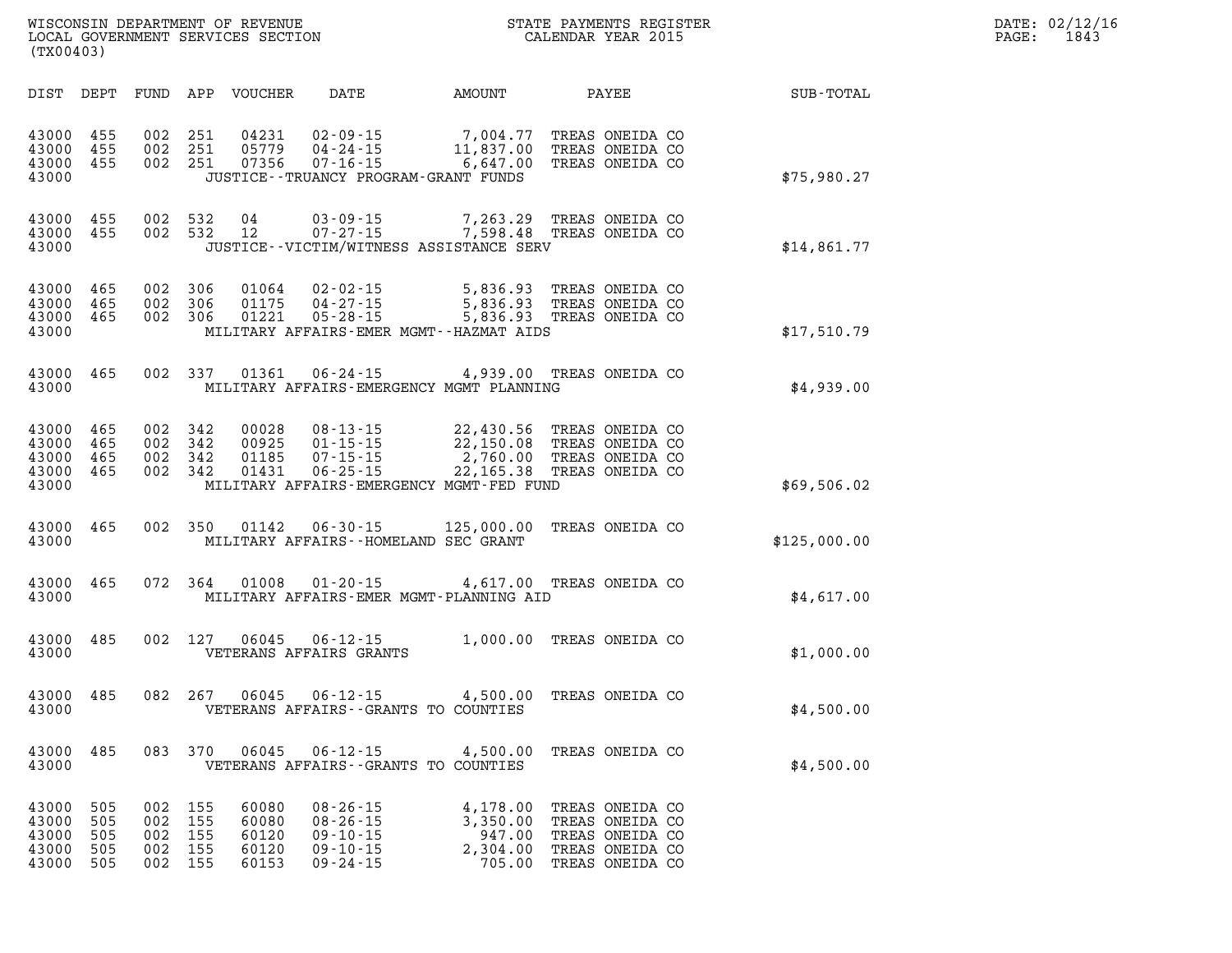| DIST           | DEPT       | FUND       | APP        | <b>VOUCHER</b> | DATE                              | <b>AMOUNT</b>                                                                                                                                                                                                                                                                                                                                    | PAYEE                              | SUB-TOTAL   |
|----------------|------------|------------|------------|----------------|-----------------------------------|--------------------------------------------------------------------------------------------------------------------------------------------------------------------------------------------------------------------------------------------------------------------------------------------------------------------------------------------------|------------------------------------|-------------|
| 43000          | 505        | 002        | 155        | 60153          |                                   | 09-24-15<br>01-26-15<br>01-26-15<br>01-26-15<br>02-25-15<br>02-25-15<br>03-11-15<br>2,512.00<br>03-11-15<br>2,512.00<br>03-11-15<br>2,512.00<br>04-08-15<br>2,581.00<br>04-08-15<br>2,723.00<br>05-22-15<br>2,723.00<br>05-22-15<br>2,723.00<br>06-24-15<br>3,554.00<br>06                                                                       | TREAS ONEIDA CO                    |             |
| 43000          | 505        | 002        | 155        | 60439          |                                   |                                                                                                                                                                                                                                                                                                                                                  | TREAS ONEIDA CO                    |             |
| 43000          | 505        | 002        | 155        | 60439          |                                   |                                                                                                                                                                                                                                                                                                                                                  | TREAS ONEIDA CO                    |             |
| 43000          | 505        | 002        | 155        | 60545          |                                   |                                                                                                                                                                                                                                                                                                                                                  | TREAS ONEIDA CO                    |             |
| 43000          | 505        | 002        | 155        | 60545          |                                   |                                                                                                                                                                                                                                                                                                                                                  | TREAS ONEIDA CO                    |             |
| 43000          | 505        | 002        | 155        | 60578          |                                   |                                                                                                                                                                                                                                                                                                                                                  | TREAS ONEIDA CO                    |             |
| 43000<br>43000 | 505<br>505 | 002<br>002 | 155<br>155 | 60578<br>60643 |                                   |                                                                                                                                                                                                                                                                                                                                                  | TREAS ONEIDA CO<br>TREAS ONEIDA CO |             |
| 43000          | 505        | 002        | 155        | 60643          |                                   |                                                                                                                                                                                                                                                                                                                                                  | TREAS ONEIDA CO                    |             |
| 43000          | 505        | 002        | 155        | 60723          |                                   |                                                                                                                                                                                                                                                                                                                                                  | TREAS ONEIDA CO                    |             |
| 43000          | 505        | 002        | 155        | 60723          |                                   |                                                                                                                                                                                                                                                                                                                                                  | TREAS ONEIDA CO                    |             |
| 43000          | 505        | 002        | 155        | 60844          |                                   |                                                                                                                                                                                                                                                                                                                                                  | TREAS ONEIDA CO                    |             |
| 43000          | 505        | 002        | 155        | 60844          |                                   |                                                                                                                                                                                                                                                                                                                                                  | TREAS ONEIDA CO                    |             |
| 43000          |            |            |            |                |                                   | DOA-HOUSING ASSISTANCE-FEDERAL FUNDS                                                                                                                                                                                                                                                                                                             |                                    | \$44,073.00 |
| 43000          | 505        | 035        | 371        | 60080          |                                   | $\begin{array}{cccc} 08\texttt{-}26\texttt{-}15 & 6,317.00 \\ 08\texttt{-}26\texttt{-}15 & 1,067.00 \\ 09\texttt{-}10\texttt{-}15 & 451.00 \\ 09\texttt{-}10\texttt{-}15 & 473.00 \\ 09\texttt{-}24\texttt{-}15 & 344.00 \\ 01\texttt{-}26\texttt{-}15 & 1,018.00 \\ 01\texttt{-}26\texttt{-}15 & 1,018.00 \\ 01\texttt{-}26\texttt{-}15 & 3,88$ | TREAS ONEIDA CO                    |             |
| 43000          | 505        | 035        | 371        | 60080          |                                   |                                                                                                                                                                                                                                                                                                                                                  | TREAS ONEIDA CO                    |             |
| 43000          | 505        | 035        | 371        | 60080          |                                   |                                                                                                                                                                                                                                                                                                                                                  | TREAS ONEIDA CO                    |             |
| 43000          | 505        | 035        | 371        | 60120          |                                   |                                                                                                                                                                                                                                                                                                                                                  | TREAS ONEIDA CO                    |             |
| 43000          | 505        | 035        | 371        | 60120          |                                   |                                                                                                                                                                                                                                                                                                                                                  | TREAS ONEIDA CO                    |             |
| 43000          | 505        | 035        | 371        | 60153          |                                   |                                                                                                                                                                                                                                                                                                                                                  | TREAS ONEIDA CO                    |             |
| 43000          | 505        | 035        | 371        | 60153          |                                   |                                                                                                                                                                                                                                                                                                                                                  | TREAS ONEIDA CO                    |             |
| 43000<br>43000 | 505<br>505 | 035<br>035 | 371<br>371 | 60439<br>60439 |                                   |                                                                                                                                                                                                                                                                                                                                                  | TREAS ONEIDA CO<br>TREAS ONEIDA CO |             |
| 43000          | 505        | 035        | 371        | 60439          |                                   |                                                                                                                                                                                                                                                                                                                                                  | TREAS ONEIDA CO                    |             |
| 43000          | 505        | 035        | 371        | 60545          |                                   |                                                                                                                                                                                                                                                                                                                                                  | TREAS ONEIDA CO                    |             |
| 43000          | 505        | 035        | 371        | 60545          |                                   |                                                                                                                                                                                                                                                                                                                                                  | TREAS ONEIDA CO                    |             |
| 43000          | 505        | 035        | 371        | 60545          |                                   |                                                                                                                                                                                                                                                                                                                                                  | TREAS ONEIDA CO                    |             |
| 43000          | 505        | 035        | 371        | 60578          |                                   |                                                                                                                                                                                                                                                                                                                                                  | TREAS ONEIDA CO                    |             |
| 43000          | 505        | 035        | 371        | 60578          |                                   |                                                                                                                                                                                                                                                                                                                                                  | TREAS ONEIDA CO                    |             |
| 43000          | 505        | 035        | 371        | 60578          |                                   |                                                                                                                                                                                                                                                                                                                                                  | TREAS ONEIDA CO                    |             |
| 43000<br>43000 | 505<br>505 | 035<br>035 | 371<br>371 | 60643<br>60643 |                                   |                                                                                                                                                                                                                                                                                                                                                  | TREAS ONEIDA CO<br>TREAS ONEIDA CO |             |
| 43000          | 505        | 035        | 371        | 60643          |                                   |                                                                                                                                                                                                                                                                                                                                                  | TREAS ONEIDA CO                    |             |
| 43000          | 505        | 035        | 371        | 60723          |                                   |                                                                                                                                                                                                                                                                                                                                                  | TREAS ONEIDA CO                    |             |
| 43000          | 505        | 035        | 371        | 60723          |                                   |                                                                                                                                                                                                                                                                                                                                                  | TREAS ONEIDA CO                    |             |
| 43000          | 505        | 035        | 371        | 60723          |                                   |                                                                                                                                                                                                                                                                                                                                                  | TREAS ONEIDA CO                    |             |
| 43000          | 505        | 035        | 371        | 60844          |                                   |                                                                                                                                                                                                                                                                                                                                                  | TREAS ONEIDA CO                    |             |
| 43000          | 505        | 035        | 371        | 60844          |                                   |                                                                                                                                                                                                                                                                                                                                                  | TREAS ONEIDA CO                    |             |
| 43000<br>43000 | 505        | 035        | 371        | 60844          | DOA--PUBLIC BENEFITS FUND         |                                                                                                                                                                                                                                                                                                                                                  | TREAS ONEIDA CO                    | \$34,836.00 |
|                |            |            |            |                |                                   |                                                                                                                                                                                                                                                                                                                                                  |                                    |             |
| 43000          | 505        | 089        | 166        | 00246          | $07 - 30 - 15$<br>$01 - 21 - 15$  |                                                                                                                                                                                                                                                                                                                                                  | 13,600.00 TREAS ONEIDA CO          |             |
| 43000          | 505        | 089        | 166        | 04937          |                                   | 1,000.00                                                                                                                                                                                                                                                                                                                                         | TREAS ONEIDA CO                    |             |
| 43000          |            |            |            |                | DOA--LAND INFORMATION FUND        |                                                                                                                                                                                                                                                                                                                                                  |                                    | \$14,600.00 |
| 43000          | 835        | 002        | 105        | 44044          | $07 - 27 - 15$                    |                                                                                                                                                                                                                                                                                                                                                  | 21,083.45 TREAS ONEIDA CO          |             |
| 43000          |            |            |            |                | REVENUE - - STATE SHARED REVENUES |                                                                                                                                                                                                                                                                                                                                                  |                                    | \$21,083.45 |
|                |            |            |            |                |                                   |                                                                                                                                                                                                                                                                                                                                                  |                                    |             |

**43000 835 002 109 01043 07-27-15 22,484.00 TREAS ONEIDA CO**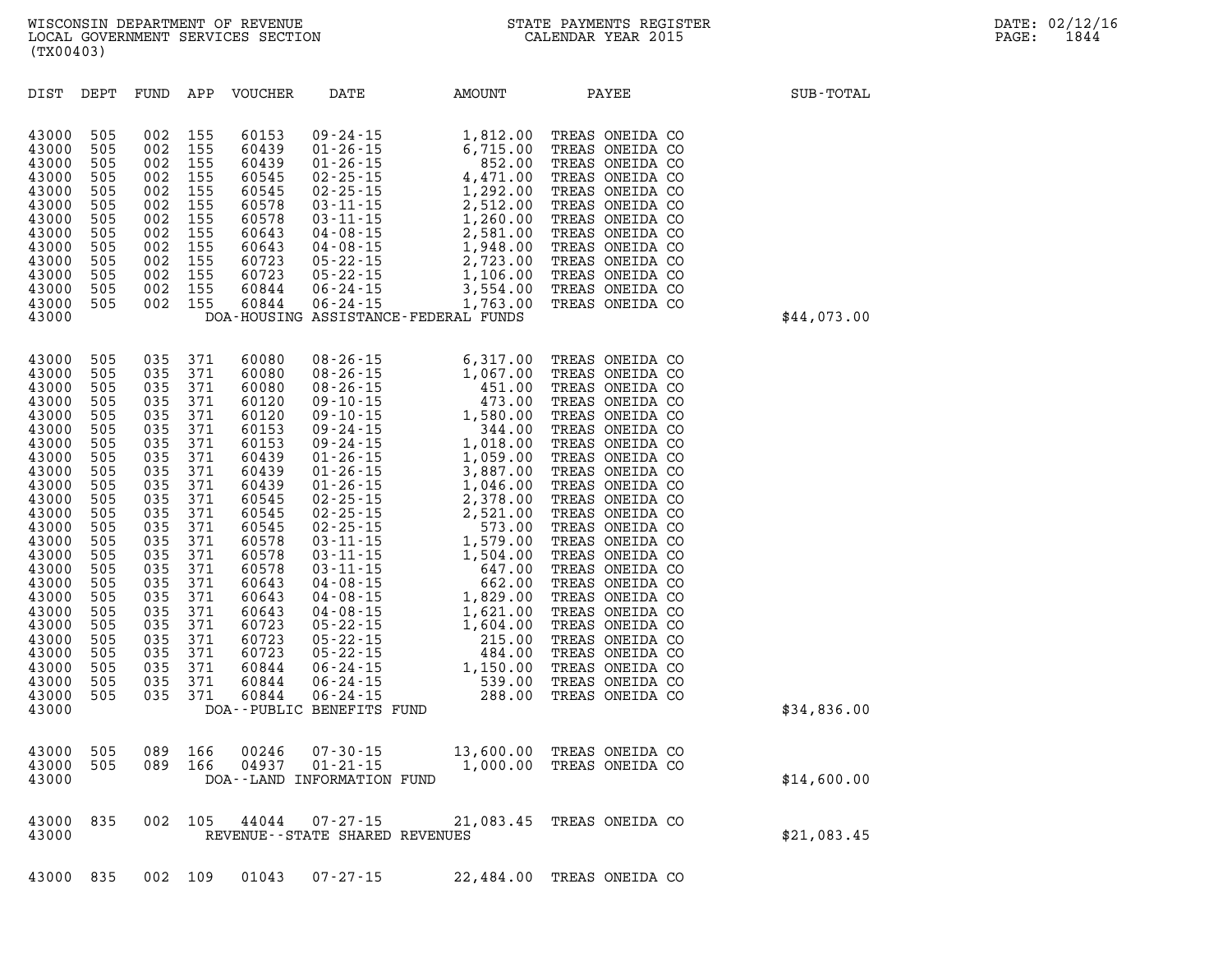| (TX00403)               |            |            |            | WISCONSIN DEPARTMENT OF REVENUE<br>LOCAL GOVERNMENT SERVICES SECTION |                                              |                                                          | STATE PAYMENTS REGISTER<br>CALENDAR YEAR 2015   | DATE: 02/12/16<br>1845<br>PAGE: |  |  |
|-------------------------|------------|------------|------------|----------------------------------------------------------------------|----------------------------------------------|----------------------------------------------------------|-------------------------------------------------|---------------------------------|--|--|
| DIST                    | DEPT       | FUND       | APP        | VOUCHER                                                              | DATE                                         | AMOUNT                                                   | PAYEE                                           | SUB-TOTAL                       |  |  |
| 43000                   |            |            |            |                                                                      | REVENUE--EXEMPT COMPUTER AID                 |                                                          |                                                 | \$22,484.00                     |  |  |
| 43000<br>43000<br>43000 | 835<br>835 | 002<br>002 | 302<br>302 | 10082<br>11082                                                       | 07-27-15<br>07-27-15                         | 7,666,413.41<br>REVENUE-FIRST DOLLAR/SCHOOL LEVY CREDITS | TREAS ONEIDA CO<br>1,546,086.95 TREAS ONEIDA CO | \$9,212,500.36                  |  |  |
| 43000<br>43000          | 835        | 021        | 363        | 37221                                                                | $03 - 23 - 15$<br>REVENUE - - LOTTERY CREDIT | 1,071,329.32                                             | TREAS ONEIDA CO                                 | \$1,071,329.32                  |  |  |
| 43000                   |            |            |            |                                                                      | DISTRICT TOTAL APPROPRIATIONS                |                                                          |                                                 | \$19, 267, 499.72               |  |  |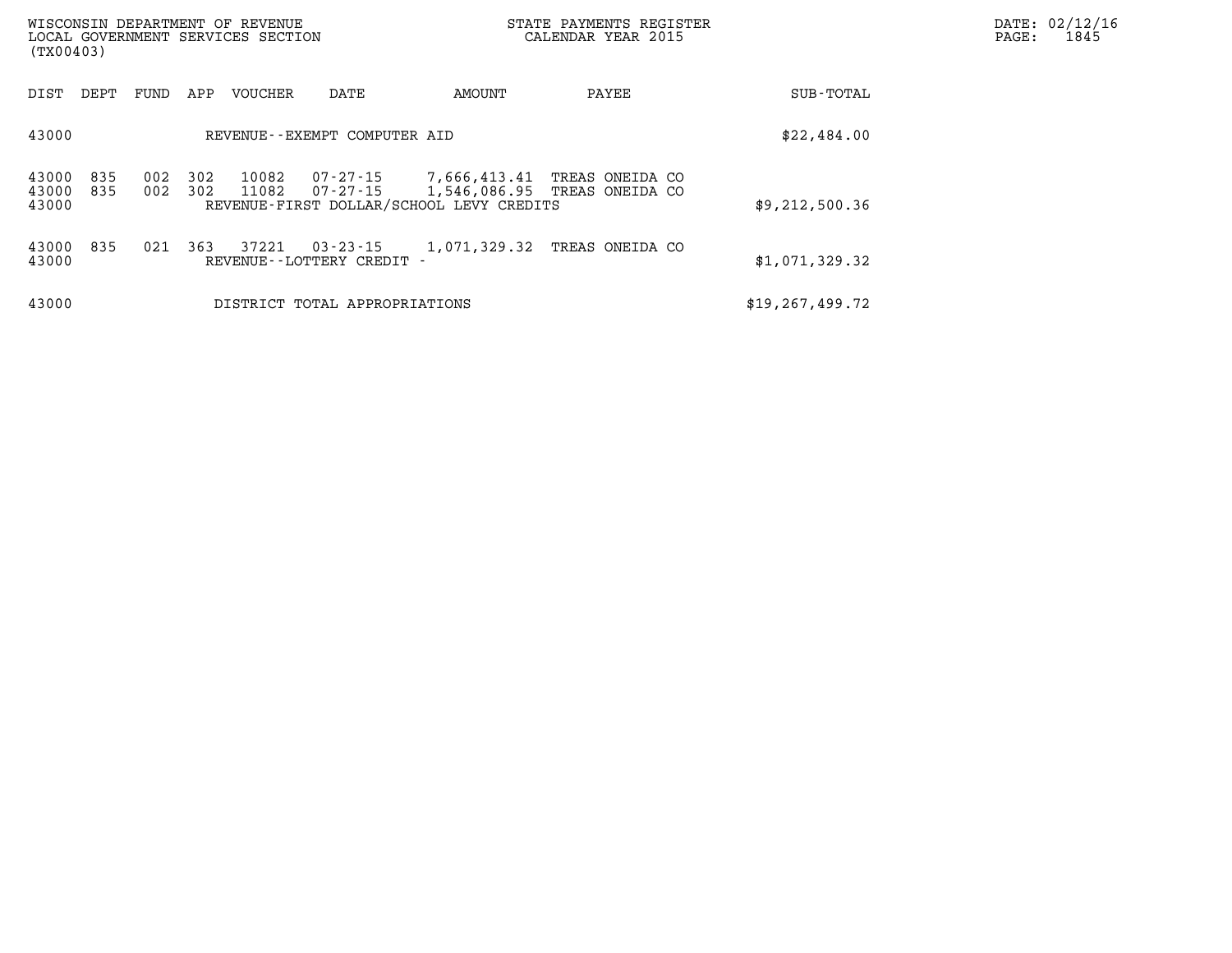| DATE:             | 02/12/16 |
|-------------------|----------|
| $\mathtt{PAGE}$ : | 1846     |

| (TX00403)                                                                                         | LOCAL GOVERNMENT SERVICES SECTION                                                                                                                                                   |                                                                                 | CALENDAR YEAR 2015                                                                                                                                                                                                                                                         |              | PAGE: | 1846 |
|---------------------------------------------------------------------------------------------------|-------------------------------------------------------------------------------------------------------------------------------------------------------------------------------------|---------------------------------------------------------------------------------|----------------------------------------------------------------------------------------------------------------------------------------------------------------------------------------------------------------------------------------------------------------------------|--------------|-------|------|
| DIST DEPT                                                                                         | FUND APP VOUCHER<br><b>DATE</b>                                                                                                                                                     | AMOUNT                                                                          | PAYEE                                                                                                                                                                                                                                                                      | SUB-TOTAL    |       |      |
| 43002 165<br>002<br>43002                                                                         | 225<br>01084<br>SAFETY/PROF SERV--FIRE INSURANCE DUES                                                                                                                               | $06 - 25 - 15$ 5,968.58                                                         | TREAS TN CASSIAN                                                                                                                                                                                                                                                           | \$5,968.58   |       |      |
| 370<br>43002<br>43002<br>370<br>43002<br>370<br>43002<br>370<br>43002                             | 000 001<br>$04 - 09 - 15$<br>01DNR<br>000 001<br>03DNR<br>000 001<br>04DNR<br>000 001<br>05DNR<br>NAT RESOURCES-SEVERANCE/YIELD/WITHDRAWAL                                          |                                                                                 | 14,936.92 TREAS TOWN CASSIAN<br>04-09-15 14,936.92 TREAS TOWN CASSIAN<br>04-13-15 1,120.55 TREAS TOWN CASSIAN<br>06-03-15 2,088.96 TREAS TOWN CASSIAN<br>09-28-15 7,035.72 TREAS TOWN CASSIAN<br>7,035.72 TREAS TOWN CASSIAN                                               | \$25,182.15  |       |      |
| 370<br>43002<br>43002<br>370<br>002<br>43002<br>370<br>43002<br>002<br>370<br>43002<br>370<br>002 | 002 503<br>$01 - 12 - 15$<br>17668<br>503<br>$01 - 12 - 15$<br>17668<br>002 503<br>$01 - 12 - 15$<br>17668<br>503<br>$01 - 12 - 15$<br>17668<br>503<br>17991<br>$01 - 30 - 15$      | 17,032.43<br>$14,315.38$<br>$770.83$<br>$20,874.29$<br>$17,032.43$<br>17,032.43 | TREAS TN CASSIAN<br>TREAS TN CASSIAN<br>770.83 TREAS TN CASSIAN<br>TREAS TN CASSIAN<br>TREAS TN CASSIAN<br>6083.70 TOWN SHARE                                                                                                                                              |              |       |      |
| 43002<br>370<br>002<br>43002<br>370<br>002<br>43002<br>370<br>43002                               | 503<br>17991<br>503<br>17991<br>002 503<br>17991<br>NAT RESOURCES--AIDS IN LIEU OF TAXES                                                                                            |                                                                                 | 0003.70 TOWN SHAR<br>01-30-15 14,315.38 TREAS TN CASSIAN<br>01-30-15 770.83 TREAS TN CASSIAN<br>01-30-15 20,874.29 TREAS TN CASSIAN                                                                                                                                        | \$105,985.86 |       |      |
| 370<br>43002<br>43002<br>370<br>43002                                                             | 012 571<br>39280<br>$06 - 02 - 15$<br>$06 - 02 - 15$<br>012 571<br>39280<br>NAT RESOURCES--FOREST CROP/MFL/CO FOREST                                                                |                                                                                 | 2,982.56 TREAS TN CASSIAN<br>1,284.00 TREAS TN CASSIAN                                                                                                                                                                                                                     | \$4,266.56   |       |      |
| 43002<br>370<br>43002<br>370<br>43002<br>370<br>43002<br>370<br>43002<br>370<br>43002             | 012 579<br>20489<br>012 579<br>20489<br>012 579<br>20489<br>012 579<br>20489<br>012 579<br>20489<br>NAT RESOURCES--AIDS IN LIEU OF TAXES                                            |                                                                                 | 04-03-15<br>04-03-15<br>04-03-15<br>04-03-15<br>04-03-15<br>04-03-15<br>04-03-15<br>04-03-15<br>04-03-15<br>04-03-15<br>04-03-15<br>04-03-15<br>04-03-15<br>04-03-15<br>04-03-15<br>04-03-15<br>04-03-15<br>04-03-15<br>04-03-15<br>04-03-15<br>04-03-15<br>04-03-15<br>04 | \$421.19     |       |      |
| 43002<br>370<br>43002                                                                             | 012 584<br>00079<br>$09 - 01 - 15$<br>NAT RESOURCES -- PMT IN LIEU OF TAXES                                                                                                         | 1,209.06                                                                        | TREAS TN CASSIAN                                                                                                                                                                                                                                                           | \$1,209.06   |       |      |
| 395<br>43002<br>43002<br>395<br>43002<br>395<br>43002 395<br>43002                                | 011 191<br>$01 - 05 - 15$<br>39087<br>011 191<br>$04 - 06 - 15$<br>47087<br>011 191<br>55087<br>$07 - 06 - 15$<br>011 191 67087 10-05-15<br>TRANSPORTATION--GENERAL TRANSP AIDS-GTA | 49,715.65<br>49,715.65<br>49,715.65                                             | TOWN OF CASSIAN<br>TOWN OF CASSIAN<br>TOWN OF CASSIAN<br>49,715.67 TOWN OF CASSIAN                                                                                                                                                                                         | \$198,862.62 |       |      |
| 43002<br>835<br>43002                                                                             | 002 105 44023 07-27-15 2,881.79 TREAS TN CASSIAN<br>REVENUE--STATE SHARED REVENUES                                                                                                  |                                                                                 |                                                                                                                                                                                                                                                                            | \$2,881.79   |       |      |
| 43002                                                                                             | DISTRICT TOTAL APPROPRIATIONS                                                                                                                                                       |                                                                                 |                                                                                                                                                                                                                                                                            | \$344,777.81 |       |      |

WISCONSIN DEPARTMENT OF REVENUE **STATE PAYMENTS REGISTER**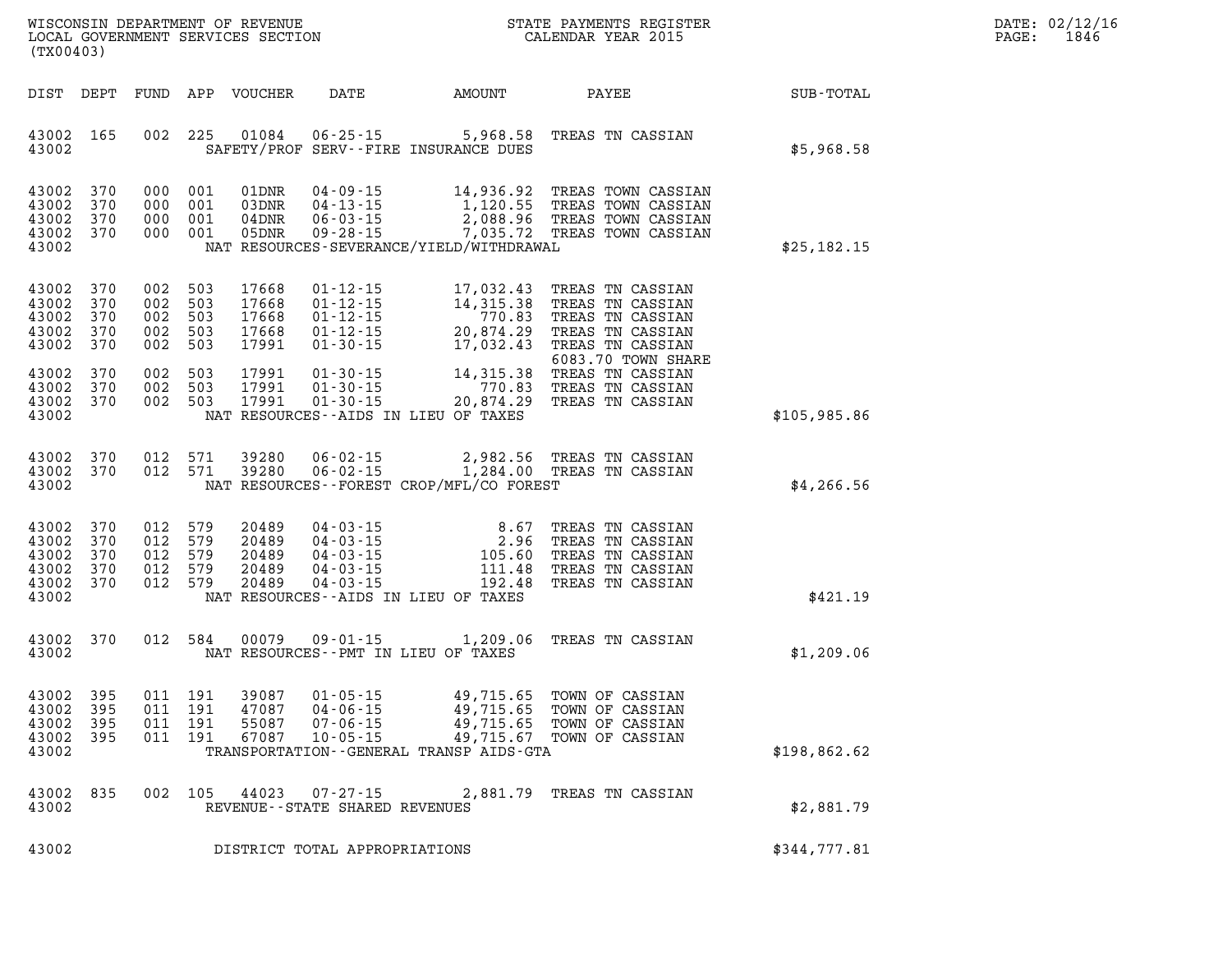|                                          | (TX00403)      |                    |                    |                            |                                   |                                              |                                                                                                                                                                                          |              | DATE: 02/12/16<br>$\mathtt{PAGE:}$<br>1847 |
|------------------------------------------|----------------|--------------------|--------------------|----------------------------|-----------------------------------|----------------------------------------------|------------------------------------------------------------------------------------------------------------------------------------------------------------------------------------------|--------------|--------------------------------------------|
|                                          |                |                    |                    | DIST DEPT FUND APP VOUCHER | DATE                              | <b>AMOUNT</b>                                | PAYEE                                                                                                                                                                                    | SUB-TOTAL    |                                            |
| 43004 165<br>43004                       |                |                    |                    |                            |                                   | SAFETY/PROF SERV--FIRE INSURANCE DUES        | 002 225 01085 06-25-15 6,987.97 TREAS TN CRESCENT                                                                                                                                        | \$6,987.97   |                                            |
| 43004                                    | 43004 370      | 000 001            |                    |                            |                                   | NAT RESOURCES-SEVERANCE/YIELD/WITHDRAWAL     | 05DNR  09-28-15  1,304.87 TREAS TOWN CRESCENT                                                                                                                                            | \$1,304.87   |                                            |
|                                          | 43004 370      |                    |                    | 002 503 17669              |                                   |                                              | 01-12-15 2,629.83 TREAS TN CRESCENT                                                                                                                                                      |              |                                            |
| 43004                                    |                |                    |                    |                            |                                   | NAT RESOURCES--AIDS IN LIEU OF TAXES         | 381.53 TOWN SHARE                                                                                                                                                                        | \$2,629.83   |                                            |
| 43004 370<br>43004                       | 43004 370      |                    | 012 571<br>012 571 | 39281<br>39281             |                                   | NAT RESOURCES - - FOREST CROP/MFL/CO FOREST  | 06-02-15 772.14 TREAS TN CRESCENT<br>06-02-15 6.81 TREAS TN CRESCENT                                                                                                                     | \$778.95     |                                            |
| 43004                                    | 43004 370      |                    | 012 579            |                            |                                   | NAT RESOURCES--AIDS IN LIEU OF TAXES         | 20490  04-03-15  1.96  TREAS TN CRESCENT                                                                                                                                                 | \$1.96       |                                            |
| 43004                                    | 43004 370      |                    | 012 584            |                            |                                   | NAT RESOURCES - PMT IN LIEU OF TAXES         | 00080  09-01-15  448.42  TREAS TN CRESCENT                                                                                                                                               | \$448.42     |                                            |
| 43004 395<br>43004<br>43004<br>43004 395 | - 395<br>- 395 | 011 191<br>011 191 | 011 191<br>011 191 |                            |                                   |                                              | 39088  01-05-15  27,222.22 TOWN OF CRESCENT<br>47088  04-06-15  27,222.22 TOWN OF CRESCENT<br>55088  07-06-15  27,222.22 TOWN OF CRESCENT<br>67088  10-05-15  27,222.24 TOWN OF CRESCENT |              |                                            |
| 43004                                    |                |                    |                    |                            |                                   | TRANSPORTATION - - GENERAL TRANSP AIDS - GTA |                                                                                                                                                                                          | \$108,888.90 |                                            |
| 43004 835<br>43004                       |                |                    | 002 105            | 44024                      | REVENUE - - STATE SHARED REVENUES |                                              | 07-27-15 4,284.52 TREAS TN CRESCENT                                                                                                                                                      | \$4,284.52   |                                            |
| 43004                                    | 43004 835      | 002 109            |                    | 03023                      | REVENUE--EXEMPT COMPUTER AID      |                                              | 07-27-15 116.00 TREAS TN CRESCENT                                                                                                                                                        | \$116.00     |                                            |
| 43004                                    |                |                    |                    |                            | DISTRICT TOTAL APPROPRIATIONS     |                                              |                                                                                                                                                                                          | \$125,441.42 |                                            |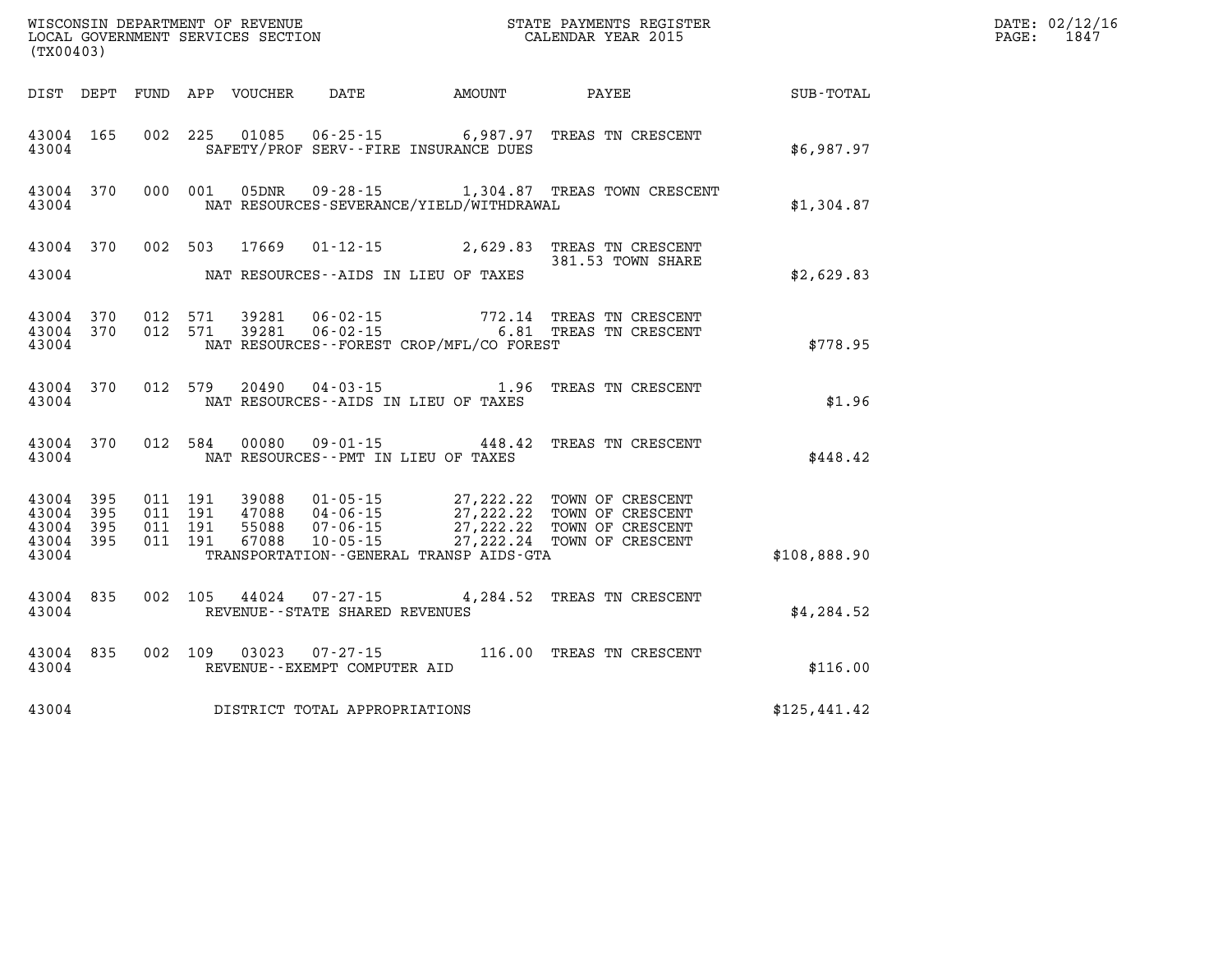| WISCONSIN DEPARTMENT OF REVENUE      | PAYMENTS REGISTER<br>3TATE | DATE: | 02/12/16 |
|--------------------------------------|----------------------------|-------|----------|
| GOVERNMENT SERVICES SECTION<br>LOCAL | CALENDAR YEAR 2015         | PAGE  | 1848     |

| (TX00403)                                         |            |                                          | LOCAL GOVERNMENT SERVICES SECTION |                                | CALENDAR YEAR 2015                                                                                                                                     |  |                   |              | PAGE: | 1848 |
|---------------------------------------------------|------------|------------------------------------------|-----------------------------------|--------------------------------|--------------------------------------------------------------------------------------------------------------------------------------------------------|--|-------------------|--------------|-------|------|
|                                                   |            |                                          |                                   |                                | DIST DEPT FUND APP VOUCHER DATE AMOUNT PAYEE SUB-TOTAL                                                                                                 |  |                   |              |       |      |
| 43006                                             | 43006 165  |                                          |                                   |                                | 002 225 01086 06-25-15 2,025.82 TREAS TN ENTERPRISE<br>SAFETY/PROF SERV--FIRE INSURANCE DUES                                                           |  |                   | \$2,025.82   |       |      |
| 43006 370<br>43006                                | 43006 370  | 000 001<br>000 001                       |                                   |                                | 04DNR  06-03-15  42.62 TREAS TOWN ENTERPRISE<br>05DNR  09-28-15   111.91 TREAS TOWN ENTERPRISE<br>NAT RESOURCES-SEVERANCE/YIELD/WITHDRAWAL             |  |                   | \$154.53     |       |      |
|                                                   | 43006 370  |                                          | 002 503 17992                     |                                | 01-30-15 4,311.45 TREAS TN ENTERPRISE                                                                                                                  |  | 780.00 TOWN SHARE |              |       |      |
| 43006                                             |            |                                          |                                   |                                | NAT RESOURCES--AIDS IN LIEU OF TAXES                                                                                                                   |  |                   | \$4,311.45   |       |      |
| 43006 370<br>43006                                | 43006 370  |                                          |                                   |                                | 012 571 39282 06-02-15 1,025.52 TREAS TN ENTERPRISE<br>012 571 39282 06-02-15 5,982.30 TREAS TN ENTERPRISE<br>NAT RESOURCES--FOREST CROP/MFL/CO FOREST |  |                   | \$7,007.82   |       |      |
| 43006 370<br>43006                                |            | 012 579                                  | 20491                             |                                | 04-03-15 11.38 TREAS TN ENTERPRISE<br>NAT RESOURCES--AIDS IN LIEU OF TAXES                                                                             |  |                   | \$11.38      |       |      |
| 43006 395<br>43006<br>43006<br>43006 395<br>43006 | 395<br>395 | 011 191<br>011 191<br>011 191<br>011 191 | 39089<br>47089<br>55089<br>67089  | $10 - 05 - 15$                 | 01-05-15 6,148.05 TOWN OF ENTERPRISE<br>6,148.05 TOWN OF ENTERPRISE<br>TRANSPORTATION--GENERAL TRANSP AIDS-GTA                                         |  |                   | \$24,592.20  |       |      |
| 43006                                             | 43006 835  |                                          |                                   | REVENUE--STATE SHARED REVENUES | 002 105 44025 07-27-15 1,018.56 TREAS TN ENTERPRISE                                                                                                    |  |                   | \$1,018.56   |       |      |
| 43006                                             | 43006 835  |                                          |                                   | REVENUE--EXEMPT COMPUTER AID   | 002 109 03024 07-27-15 1.00 TREAS TN ENTERPRISE                                                                                                        |  |                   | \$1.00       |       |      |
| 43006                                             | 43006 835  |                                          |                                   |                                | 002 501 00003 02-02-15 129.96 TREAS TN ENTERPRISE<br>DOA-PAYMENT FOR MUNICIPAL SERVICES AID                                                            |  |                   | \$129.96     |       |      |
| 43006                                             |            |                                          |                                   | DISTRICT TOTAL APPROPRIATIONS  |                                                                                                                                                        |  |                   | \$39, 252.72 |       |      |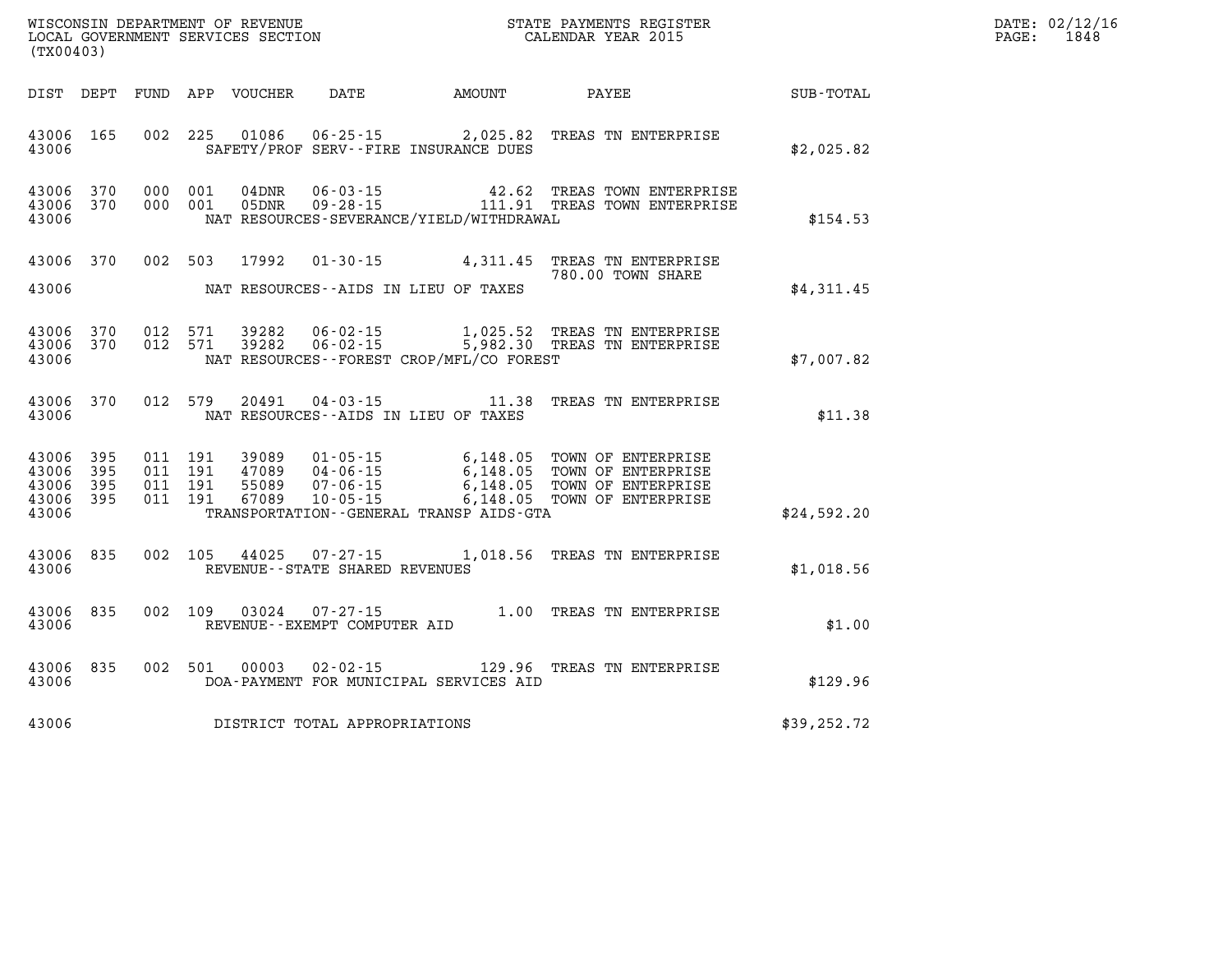| $\mathtt{DATE}$ : | 02/12/16 |
|-------------------|----------|
| PAGE:             | 1849     |

| WISCONSIN DEPARTMENT OF REVENUE<br>LOCAL GOVERNMENT SERVICES SECTION<br>(TX00403)                 |                                                                                                                                                                                 | STATE PAYMENTS REGISTER<br>CALENDAR YEAR 2015    |                                                                                      |                  |
|---------------------------------------------------------------------------------------------------|---------------------------------------------------------------------------------------------------------------------------------------------------------------------------------|--------------------------------------------------|--------------------------------------------------------------------------------------|------------------|
| <b>DEPT</b><br><b>FUND</b><br>DIST                                                                | APP<br><b>VOUCHER</b><br><b>DATE</b>                                                                                                                                            | <b>AMOUNT</b>                                    | PAYEE                                                                                | <b>SUB-TOTAL</b> |
| 002<br>43008<br>165<br>43008                                                                      | 225<br>01087<br>$06 - 25 - 15$<br>SAFETY/PROF SERV--FIRE INSURANCE DUES                                                                                                         | 9,440.34                                         | TREAS TN HAZELHURST                                                                  | \$9,440.34       |
| 370<br>000<br>43008<br>43008<br>370<br>000<br>43008<br>370<br>000<br>43008                        | 001<br>$04 - 09 - 15$<br>01DNR<br>001<br>$06 - 03 - 15$<br>$04$ DNR<br>001<br>$09 - 28 - 15$<br>05DNR<br>NAT RESOURCES-SEVERANCE/YIELD/WITHDRAWAL                               | 5,837.42<br>1,123.57<br>238.20                   | TREAS TOWN HAZELHURST<br>TREAS TOWN HAZELHURST<br>TREAS TOWN HAZELHURST              | \$7,199.19       |
| 43008<br>370<br>002<br>43008                                                                      | 503<br>17670<br>$01 - 12 - 15$<br>NAT RESOURCES -- AIDS IN LIEU OF TAXES                                                                                                        | 1,741.39                                         | TREAS TN HAZELHURST<br>209.53 TOWN SHARE                                             | \$1,741.39       |
| 370<br>012<br>43008<br>43008                                                                      | 571<br>39283<br>$06 - 02 - 15$<br>NAT RESOURCES - - FOREST CROP/MFL/CO FOREST                                                                                                   | 1,258.08                                         | TREAS TN HAZELHURST                                                                  | \$1,258.08       |
| 370<br>012<br>43008<br>370<br>012<br>43008<br>370<br>012<br>43008<br>43008                        | 579<br>20492<br>$04 - 03 - 15$<br>579<br>20492<br>$04 - 03 - 15$<br>579<br>$04 - 03 - 15$<br>20492<br>NAT RESOURCES--AIDS IN LIEU OF TAXES                                      | .55<br>66.66<br>322.27                           | TREAS TN HAZELHURST<br>TREAS TN HAZELHURST<br>TREAS TN HAZELHURST                    | \$389.48         |
| 395<br>011<br>43008<br>011<br>43008<br>395<br>011<br>43008<br>395<br>43008<br>395<br>011<br>43008 | 191<br>39090<br>$01 - 05 - 15$<br>191<br>47090<br>$04 - 06 - 15$<br>191<br>55090<br>$07 - 06 - 15$<br>191<br>67090<br>$10 - 05 - 15$<br>TRANSPORTATION--GENERAL TRANSP AIDS-GTA | 27,618.58<br>27,618.58<br>27,618.58<br>27,618.60 | TOWN OF HAZELHURST<br>TOWN OF HAZELHURST<br>TOWN OF HAZELHURST<br>TOWN OF HAZELHURST | \$110,474.34     |
| 835<br>002<br>43008<br>43008                                                                      | 105<br>44026<br>$07 - 27 - 15$<br>REVENUE - - STATE SHARED REVENUES                                                                                                             | 2,039.08                                         | TREAS TN HAZELHURST                                                                  | \$2,039.08       |
| 835<br>002<br>43008<br>43008                                                                      | 109<br>03025<br>$07 - 27 - 15$<br>REVENUE - - EXEMPT COMPUTER AID                                                                                                               | 19.00                                            | TREAS TN HAZELHURST                                                                  | \$19.00          |
| 43008                                                                                             | DISTRICT TOTAL APPROPRIATIONS                                                                                                                                                   |                                                  |                                                                                      | \$132,560.90     |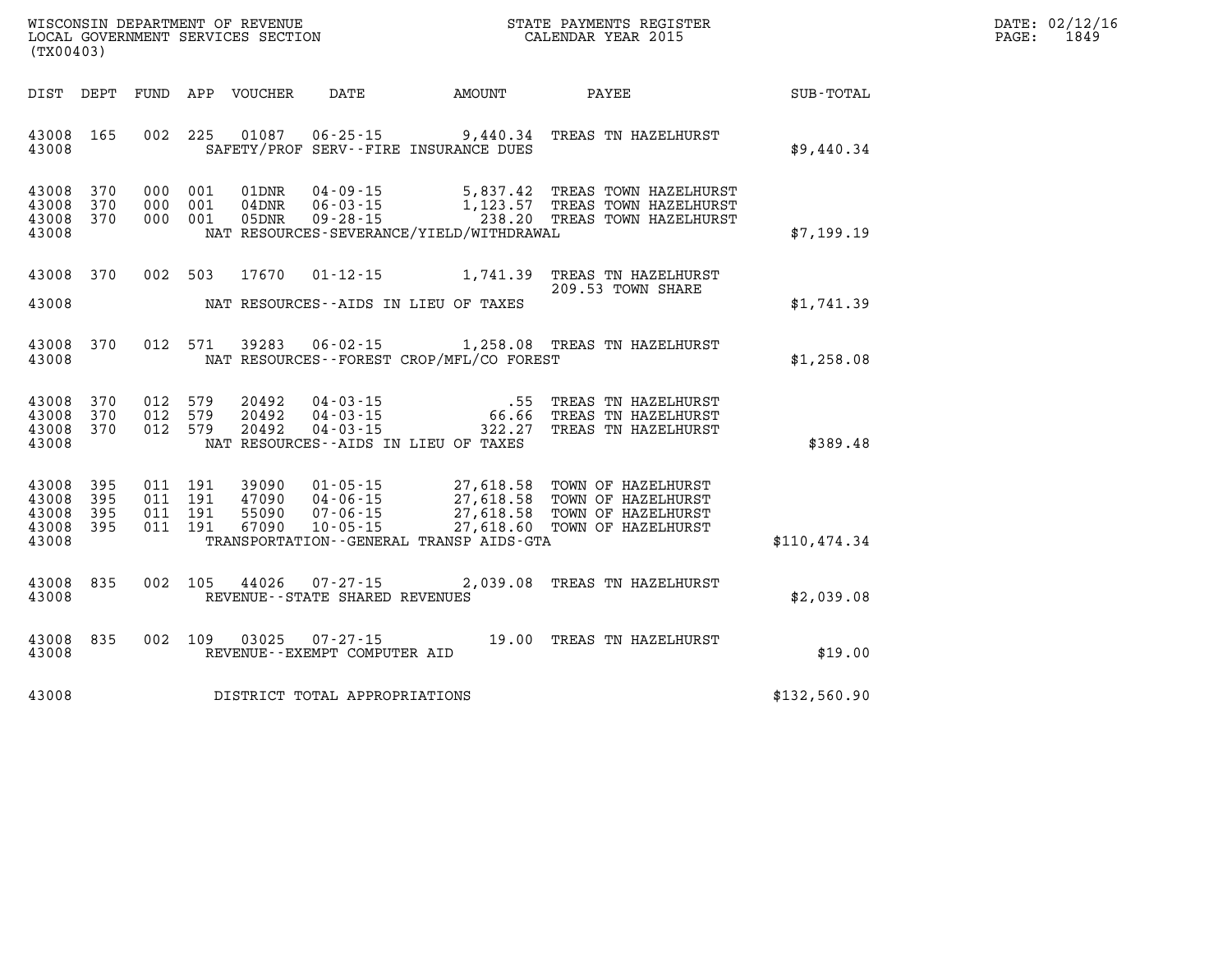| (TX00403)                                             |           |                    |                               | WISCONSIN DEPARTMENT OF REVENUE<br>LOCAL GOVERNMENT SERVICES SECTION |                                   |                                                                  | STATE PAYMENTS REGISTER<br>CALENDAR YEAR 2015                                                                                                                                                        |              | DATE: 02/12/16<br>1850<br>PAGE: |
|-------------------------------------------------------|-----------|--------------------|-------------------------------|----------------------------------------------------------------------|-----------------------------------|------------------------------------------------------------------|------------------------------------------------------------------------------------------------------------------------------------------------------------------------------------------------------|--------------|---------------------------------|
|                                                       |           |                    |                               | DIST DEPT FUND APP VOUCHER                                           | DATE                              | AMOUNT                                                           | PAYEE                                                                                                                                                                                                | SUB-TOTAL    |                                 |
| 43010 165<br>43010                                    |           |                    | 002 225                       | 01088                                                                |                                   | $06 - 25 - 15$ 6,526.88<br>SAFETY/PROF SERV--FIRE INSURANCE DUES | TREAS TN LAKE TOMAHAWK                                                                                                                                                                               | \$6,526.88   |                                 |
| 43010                                                 | 43010 370 |                    |                               | 000 001 05DNR                                                        | $09 - 28 - 15$                    | NAT RESOURCES-SEVERANCE/YIELD/WITHDRAWAL                         | 1,558.55 TREAS TOWN LAKE TOMAHAWK                                                                                                                                                                    | \$1,558.55   |                                 |
| 43010 370<br>43010                                    | 43010 370 | 002 503<br>002 503 |                               | 17671<br>18123                                                       |                                   | NAT RESOURCES--AIDS IN LIEU OF TAXES                             | 01-12-15 41,953.57 TREAS TN LAKE TOMAHAWK<br>01-30-15 41,953.57 TREAS TN LAKE TOMAHAWK<br>11759.46 TOWN SHARE                                                                                        | \$83,907.14  |                                 |
| 43010 370<br>43010                                    | 43010 370 |                    | 012 571<br>012 571            | 39284<br>39284                                                       |                                   | NAT RESOURCES--FOREST CROP/MFL/CO FOREST                         | 06-02-15   142.61 TREAS TN LAKE TOMAHAWK<br>06-02-15   543.29 TREAS TN LAKE TOMAHAWK                                                                                                                 | \$685.90     |                                 |
| 43010                                                 | 43010 370 |                    | 012 579                       | 20493                                                                |                                   | NAT RESOURCES--AIDS IN LIEU OF TAXES                             | 04-03-15 11,255.64 TREAS TN LAKE TOMAHAWK                                                                                                                                                            | \$11, 255.64 |                                 |
| 43010 395<br>43010 395<br>43010<br>43010 395<br>43010 | - 395     | 011 191            | 011 191<br>011 191<br>011 191 | 55091<br>67091                                                       |                                   | TRANSPORTATION--GENERAL TRANSP AIDS-GTA                          | 39091   01-05-15   33,189.64   TOWN OF LAKE TOMAHAWK<br>47091   04-06-15   33,189.64   TOWN OF LAKE TOMAHAWK<br>07-06-15 33,189.64 TOWN OF LAKE TOMAHAWK<br>10-05-15 33,189.66 TOWN OF LAKE TOMAHAWK | \$132,758.58 |                                 |
| 43010 835<br>43010                                    |           |                    | 002 105                       |                                                                      | REVENUE - - STATE SHARED REVENUES |                                                                  | 44027 07-27-15 1,850.05 TREAS TN LAKE TOMAHAWK                                                                                                                                                       | \$1,850.05   |                                 |
| 43010                                                 | 43010 835 |                    |                               | 002 501 00003                                                        |                                   | DOA-PAYMENT FOR MUNICIPAL SERVICES AID                           | 02-02-15 205.61 TREAS TN LAKE TOMAHAWK                                                                                                                                                               | \$205.61     |                                 |
| 43010                                                 |           |                    |                               |                                                                      | DISTRICT TOTAL APPROPRIATIONS     |                                                                  |                                                                                                                                                                                                      | \$238,748.35 |                                 |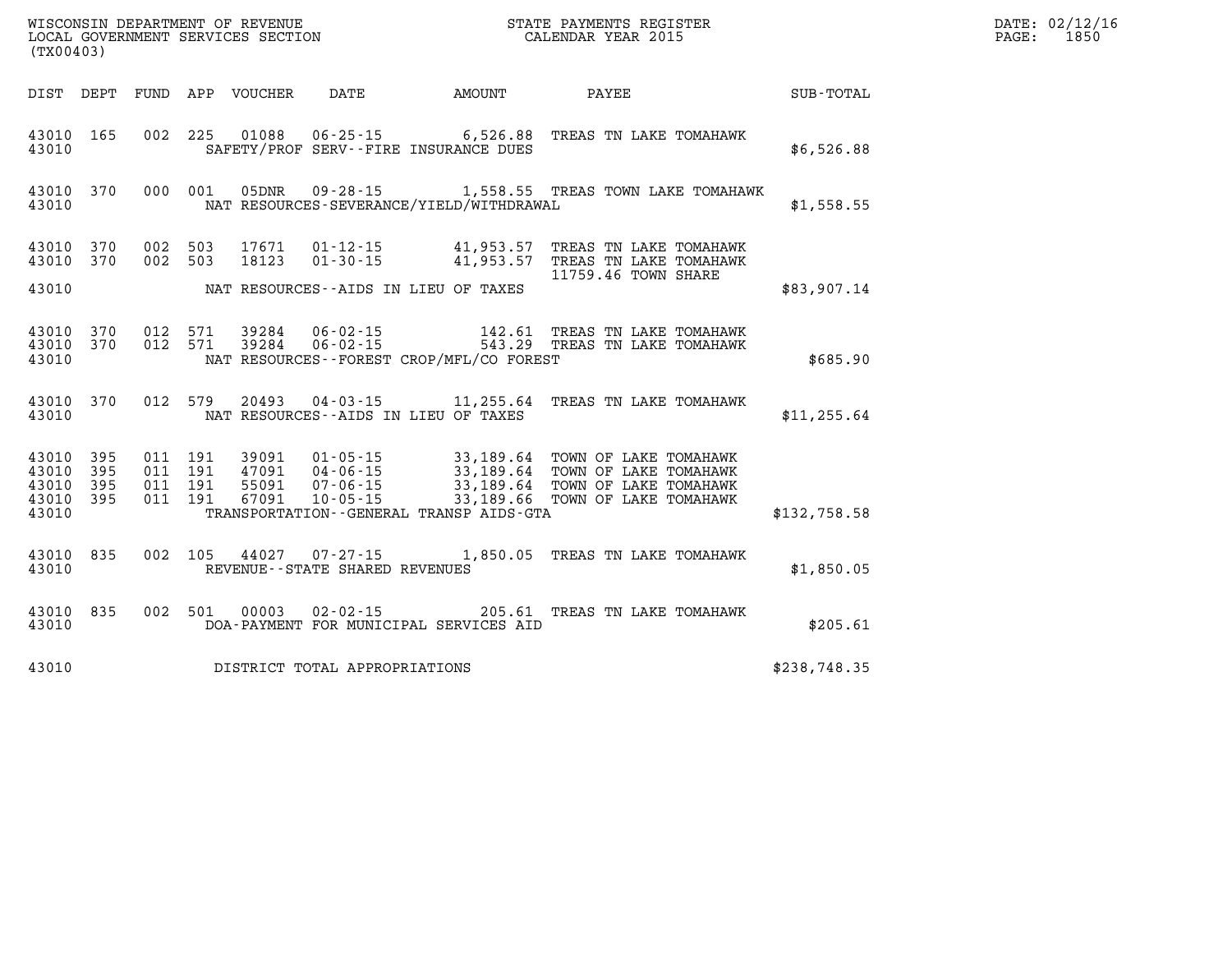| DATE:            | 02/12/16 |
|------------------|----------|
| $\texttt{PAGE:}$ | 1851     |

| (TX00403)              |                                 |         |       |                                                                       |                                                | WISCONSIN DEPARTMENT OF REVENUE<br>LOCAL GOVERNMENT SERVICES SECTION CALENDAR YEAR 2015                                                                                                                                      | $\mathbb{R}^n$ | DATE: 02/12/1<br>$\mathtt{PAGE}$ :<br>1851 |
|------------------------|---------------------------------|---------|-------|-----------------------------------------------------------------------|------------------------------------------------|------------------------------------------------------------------------------------------------------------------------------------------------------------------------------------------------------------------------------|----------------|--------------------------------------------|
|                        |                                 |         |       |                                                                       |                                                | DIST DEPT FUND APP VOUCHER DATE AMOUNT PAYEE SUB-TOTAL                                                                                                                                                                       |                |                                            |
|                        | 43012                           |         |       |                                                                       | SAFETY/PROF SERV--FIRE INSURANCE DUES          | 43012 165 002 225 01089 06-25-15 1,871.32 TREAS TN LITTLE RICE                                                                                                                                                               | \$1,871.32     |                                            |
|                        | 43012                           |         |       |                                                                       | NAT RESOURCES-SEVERANCE/YIELD/WITHDRAWAL       | 43012 370 000 001 04DNR 06-03-15 20,468.61 TREAS TOWN LITTLE RICE<br>43012 370 000 001 05DNR 09-28-15 6,899.90 TREAS TOWN LITTLE RICE                                                                                        | \$27,368.51    |                                            |
| 43012 370<br>43012 370 |                                 |         |       |                                                                       |                                                | 002 503 17993 01-30-15 19,866.68 TREAS TN LITTLE RICE<br>002 503 17993 01-30-15 522,359.25 TREAS TN LITTLE RICE<br>98987.88 TOWN SHARE                                                                                       |                |                                            |
|                        | 43012 370<br>43012 370<br>43012 |         |       |                                                                       | NAT RESOURCES--AIDS IN LIEU OF TAXES           | 9897.88 TOWN SHAKE<br>1,302.97 TREAS TN LITTLE RICE 1,302.97<br>5,217.18 TREAS TN LITTLE RICE 5,217.18 TREAS TN LITTLE RICE                                                                                                  | \$548,746.08   |                                            |
|                        |                                 |         |       |                                                                       | 43012 NAT RESOURCES--FOREST CROP/MFL/CO FOREST | 43012 370 012 571 39285 06-02-15 1,883.84 TREAS TN LITTLE RICE 43012 370 012 571 39285 06-02-15 3,753.48 TREAS TN LITTLE RICE                                                                                                | \$5,637.32     |                                            |
|                        | 43012                           |         |       |                                                                       | NAT RESOURCES--AIDS IN LIEU OF TAXES           | 43012 370 012 579 20494 04-03-15 .44 TREAS TN LITTLE RICE 43012 370 012 579 20494 04-03-15 29.07 TREAS TN LITTLE RICE                                                                                                        | \$29.51        |                                            |
|                        | 43012                           |         |       |                                                                       | NAT RESOURCES -- RU RECYCLING GRANT            | 43012 370 074 670 42909 05-29-15 791.05 TREAS TN LITTLE RICE                                                                                                                                                                 | \$791.05       |                                            |
| 43012 395<br>43012 395 | 43012 395<br>43012 395<br>43012 |         |       |                                                                       | TRANSPORTATION - - GENERAL TRANSP AIDS - GTA   | 011 191 39092 01-05-15 25,372.54 TOWN OF LITTLE RICE<br>011 191 47092 04-06-15 25,372.54 TOWN OF LITTLE RICE<br>011 191 55092 07-06-15 25,372.54 TOWN OF LITTLE RICE<br>011 191 67092 10-05-15 25,372.56 TOWN OF LITTLE RICE | \$101,490.18   |                                            |
| 43012                  |                                 |         |       | 43012 835 002 105 44028 07-27-15<br>REVENUE - - STATE SHARED REVENUES |                                                | 996.86 TREAS TN LITTLE RICE                                                                                                                                                                                                  | \$996.86       |                                            |
| 43012 835<br>43012     |                                 | 002 109 | 03026 | 07-27-15<br>REVENUE--EXEMPT COMPUTER AID                              |                                                | 5.00 TREAS TN LITTLE RICE                                                                                                                                                                                                    | \$5.00         |                                            |
| 43012<br>43012         | 835                             | 002 501 | 00003 | $02 - 02 - 15$                                                        | DOA-PAYMENT FOR MUNICIPAL SERVICES AID         | 52.29 TREAS TN LITTLE RICE                                                                                                                                                                                                   | \$52.29        |                                            |
| 43012                  |                                 |         |       | DISTRICT TOTAL APPROPRIATIONS                                         |                                                |                                                                                                                                                                                                                              | \$686,988.12   |                                            |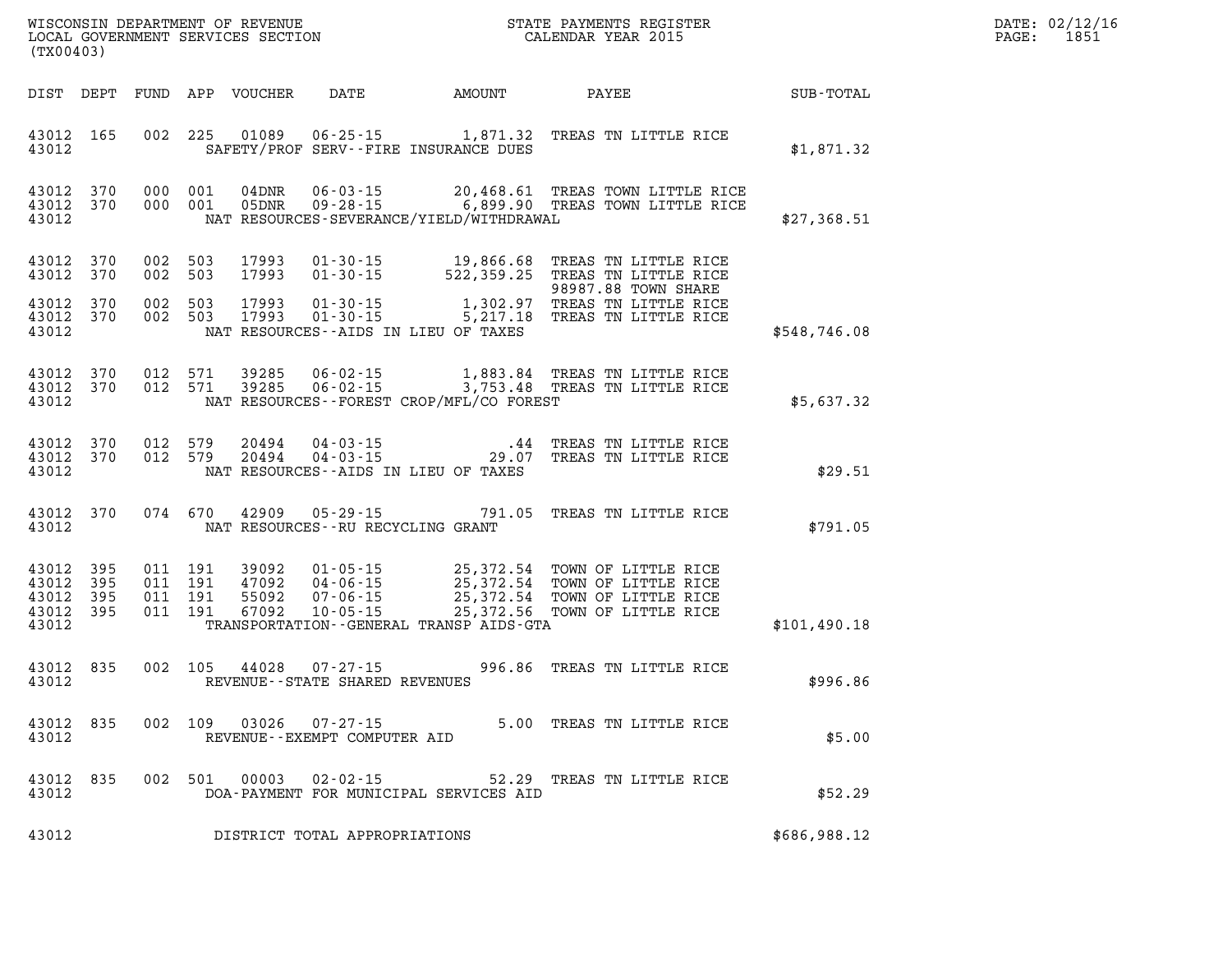| WISCONSIN DEPARTMENT OF REVENUE   | STATE PAYMENTS REGISTER |       | DATE: 02/12/16 |
|-----------------------------------|-------------------------|-------|----------------|
| LOCAL GOVERNMENT SERVICES SECTION | CALENDAR YEAR 2015      | PAGE: | 1852           |

| (TX00403)                                                             |                          |                                                              |                                                                      |                                                                                             |                                                                           |                  |
|-----------------------------------------------------------------------|--------------------------|--------------------------------------------------------------|----------------------------------------------------------------------|---------------------------------------------------------------------------------------------|---------------------------------------------------------------------------|------------------|
| DEPT<br>DIST                                                          | FUND                     | APP<br>VOUCHER                                               | DATE                                                                 | AMOUNT                                                                                      | PAYEE                                                                     | <b>SUB-TOTAL</b> |
| 165<br>43014<br>43014                                                 | 002                      | 225<br>01090                                                 | $06 - 25 - 15$                                                       | 771.91<br>SAFETY/PROF SERV--FIRE INSURANCE DUES                                             | TREAS TN LYNNE                                                            | \$771.91         |
| 370<br>43014<br>43014<br>370<br>370<br>43014<br>43014                 | 000<br>000<br>000        | 001<br>01DNR<br>001<br>04DNR<br>001<br>05DNR                 | $04 - 09 - 15$<br>$06 - 03 - 15$<br>$09 - 28 - 15$                   | 392.91<br>513.06<br>474.61<br>NAT RESOURCES-SEVERANCE/YIELD/WITHDRAWAL                      | TREAS TOWN LYNNE<br>TREAS TOWN LYNNE<br>TREAS TOWN LYNNE                  | \$1,380.58       |
| 370<br>43014<br>370<br>43014<br>43014<br>370                          | 002<br>002<br>002        | 503<br>17672<br>503<br>17672<br>503<br>17672                 | $01 - 12 - 15$<br>$01 - 12 - 15$<br>$01 - 12 - 15$                   | 1,149.15<br>17,694.32<br>51,183.86                                                          | TREAS TN LYNNE<br>TREAS TN LYNNE<br>TREAS TN LYNNE<br>17532.45 TOWN SHARE |                  |
| 43014                                                                 |                          |                                                              |                                                                      | NAT RESOURCES -- AIDS IN LIEU OF TAXES                                                      |                                                                           | \$70,027.33      |
| 370<br>43014<br>370<br>43014<br>43014                                 | 012<br>012               | 571<br>39286<br>571<br>39286                                 | $06 - 02 - 15$<br>$06 - 02 - 15$                                     | 556.88<br>NAT RESOURCES - - FOREST CROP/MFL/CO FOREST                                       | TREAS TN LYNNE<br>10,362.39 TREAS TN LYNNE                                | \$10,919.27      |
| 395<br>43014<br>395<br>43014<br>43014<br>395<br>395<br>43014<br>43014 | 011<br>011<br>011<br>011 | 191<br>39093<br>191<br>47093<br>191<br>55093<br>191<br>67093 | $01 - 05 - 15$<br>$04 - 06 - 15$<br>$07 - 06 - 15$<br>$10 - 05 - 15$ | 44,458.38<br>44,458.38<br>44,458.38<br>44,458.38<br>TRANSPORTATION--GENERAL TRANSP AIDS-GTA | TOWN OF LYNNE<br>TOWN OF LYNNE<br>TOWN OF LYNNE<br>TOWN OF LYNNE          | \$177,833.52     |
| 835<br>43014<br>43014                                                 | 002                      | 105<br>44029                                                 | $07 - 27 - 15$<br>REVENUE - - STATE SHARED REVENUES                  | 1,356.73                                                                                    | TREAS TN LYNNE                                                            | \$1,356.73       |
| 835<br>43014<br>43014                                                 | 002                      | 109<br>03027                                                 | $07 - 27 - 15$<br>REVENUE - - EXEMPT COMPUTER AID                    | 3.00                                                                                        | TREAS TN LYNNE                                                            | \$3.00           |
| 43014                                                                 |                          |                                                              | DISTRICT TOTAL APPROPRIATIONS                                        |                                                                                             |                                                                           | \$262,292.34     |

WISCONSIN DEPARTMENT OF REVENUE **STATE PAYMENTS REGISTER**<br>LOCAL GOVERNMENT SERVICES SECTION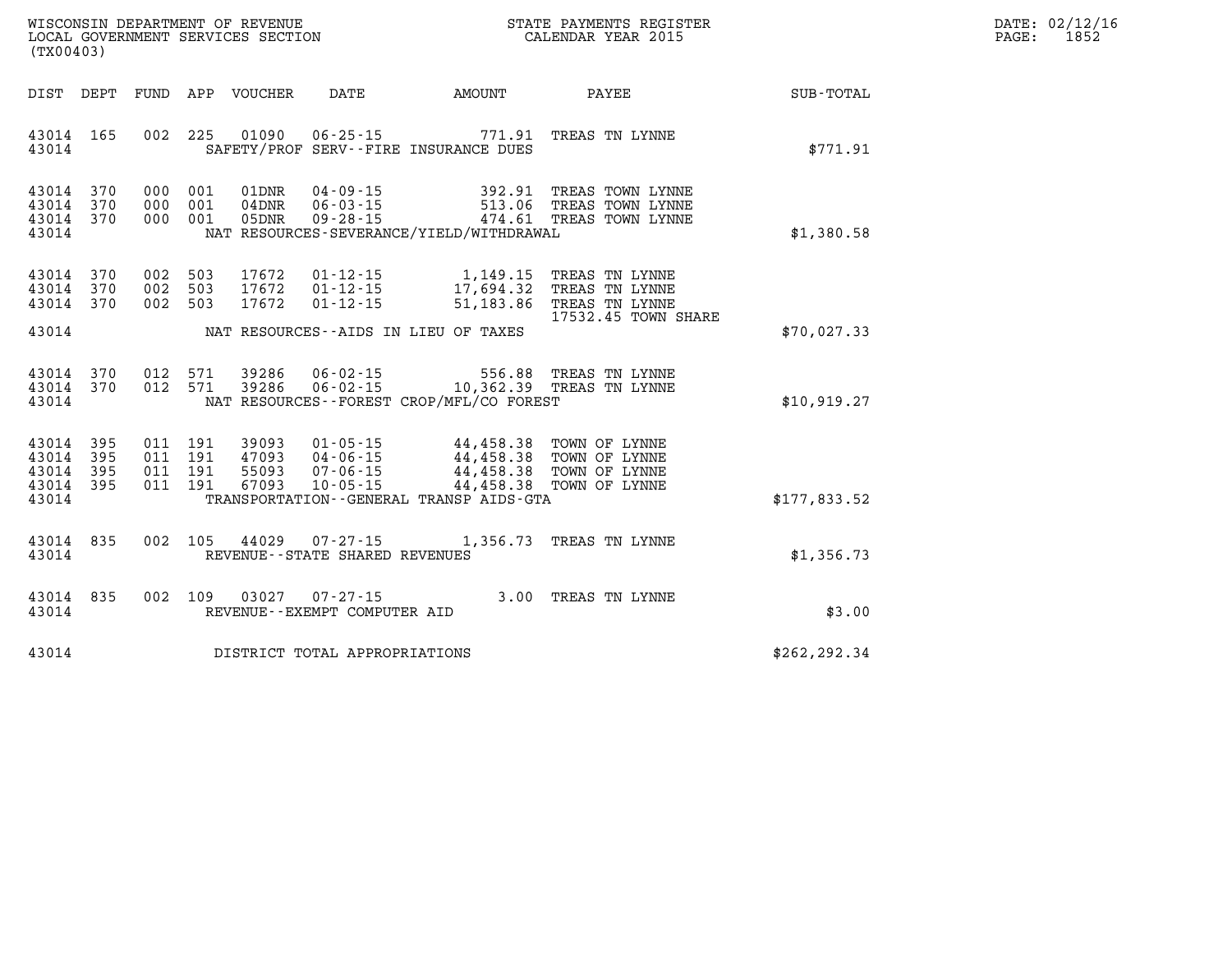| $\mathtt{DATE}$ : | 02/12/16 |
|-------------------|----------|
| PAGE:             | 1853     |

| (TX00403)                                                       |                                        |                                                                |                               |                                                    |                                                                      |                                                                                                 | $\begin{array}{ll}\n\text{LOCAL} & \text{GOVERIMENT} & \text{SERVICES} & \text{SECTION} \\ \hline\n\end{array}$                                                                                                                                                                                                                           |               | PAGE: | 1853 |
|-----------------------------------------------------------------|----------------------------------------|----------------------------------------------------------------|-------------------------------|----------------------------------------------------|----------------------------------------------------------------------|-------------------------------------------------------------------------------------------------|-------------------------------------------------------------------------------------------------------------------------------------------------------------------------------------------------------------------------------------------------------------------------------------------------------------------------------------------|---------------|-------|------|
|                                                                 |                                        |                                                                |                               |                                                    |                                                                      |                                                                                                 | DIST DEPT FUND APP VOUCHER DATE AMOUNT PAYEE TOTAL                                                                                                                                                                                                                                                                                        |               |       |      |
| 43016 165<br>43016                                              |                                        |                                                                |                               |                                                    |                                                                      | SAFETY/PROF SERV--FIRE INSURANCE DUES                                                           | 002 225 01091 06-25-15 39,929.15 TREAS TN MINOCQUA                                                                                                                                                                                                                                                                                        | \$39,929.15   |       |      |
| 43016 370<br>43016<br>43016 370<br>43016                        | 370                                    |                                                                | 000 001<br>000 001<br>000 001 |                                                    |                                                                      | NAT RESOURCES-SEVERANCE/YIELD/WITHDRAWAL                                                        | 01DNR  04-09-15  55,112.85 TREAS TOWN MINOCQUA<br>04DNR  06-03-15  143.46 TREAS TOWN MINOCQUA<br>05DNR  09-28-15  14,870.73 TREAS TOWN MINOCQUA                                                                                                                                                                                           | \$70, 127.04  |       |      |
| 43016<br>43016<br>43016<br>43016<br>43016<br>43016              | 370<br>370<br>370<br>370<br>370<br>370 | 002 503<br>002 503<br>002 503<br>002 503<br>002 503<br>002 503 |                               | 17673<br>17673<br>17673<br>17673<br>18124<br>18124 |                                                                      |                                                                                                 | 31211.63 TOWN SHARE                                                                                                                                                                                                                                                                                                                       |               |       |      |
| 43016 370<br>43016 370<br>43016                                 |                                        | 002 503<br>002 503                                             |                               | 18124<br>18124                                     | $01 - 30 - 15$                                                       | NAT RESOURCES--AIDS IN LIEU OF TAXES                                                            | 01-30-15 18,293.01 TREAS TN MINOCQUA<br>4,712.89 TREAS TN MINOCQUA                                                                                                                                                                                                                                                                        | \$259,281.10  |       |      |
| 43016 370<br>43016                                              |                                        |                                                                | 012 381                       |                                                    | NAT RESOURCES--BOAT PATROL                                           |                                                                                                 | 00624  04-03-15  2,810.38  TREAS TN MINOCQUA                                                                                                                                                                                                                                                                                              | \$2,810.38    |       |      |
| 43016 370<br>43016                                              |                                        |                                                                | 012 550                       |                                                    |                                                                      | NAT RESOURCES--BOATING ENFORCEMENT AIDS                                                         | 00624  04-03-15  9,737.98  TREAS TN MINOCQUA                                                                                                                                                                                                                                                                                              | \$9,737.98    |       |      |
| 43016 370<br>43016                                              |                                        |                                                                | 012 571                       |                                                    |                                                                      | NAT RESOURCES--FOREST CROP/MFL/CO FOREST                                                        | 39287  06-02-15  9,177.21  TREAS TN MINOCQUA                                                                                                                                                                                                                                                                                              | \$9,177.21    |       |      |
| 43016<br>43016<br>43016<br>43016<br>43016<br>43016 370<br>43016 | 370<br>370<br>370<br>370<br>370        | 012 579<br>012 579<br>012 579<br>012 579<br>012 579<br>012 579 |                               | 20495<br>20495<br>20495<br>20495<br>20495<br>20495 |                                                                      | NAT RESOURCES--AIDS IN LIEU OF TAXES                                                            | $\begin{tabular}{lllllllllllll} 04-03-15 & 11.47 & \text{TREAS TN MINOCQUA} \\ 04-03-15 & 62.81 & \text{TREAS TN MINOCQUA} \\ 04-03-15 & 290.29 & \text{TREAS TN MINOCQUA} \\ 04-03-15 & 108.14 & \text{TREAS TN MINOCQUA} \\ 04-03-15 & 935.69 & \text{TREAS TN MINOCQUA} \\ 04-03-15 & .48 & \text{TREAS TN MINOCQUA} \\ \end{tabular}$ | \$1,408.88    |       |      |
| 43016<br>43016<br>43016<br>43016<br>43016                       | 395<br>395<br>395<br>395               | 011<br>011<br>011<br>011                                       | 191<br>191<br>191<br>191      | 39094<br>47094<br>55094<br>67094                   | $01 - 05 - 15$<br>$04 - 06 - 15$<br>$07 - 06 - 15$<br>$10 - 05 - 15$ | 106,318.06<br>106,318.06<br>106,318.06<br>106,318.08<br>TRANSPORTATION--GENERAL TRANSP AIDS-GTA | TOWN OF MINOCOUA<br>TOWN OF MINOCOUA<br>TOWN OF MINOCQUA<br>TOWN OF MINOCQUA                                                                                                                                                                                                                                                              | \$425, 272.26 |       |      |
| 43016<br>43016 455                                              | 455                                    | 002<br>002 231                                                 | 231                           | 05876<br>16                                        | $05 - 01 - 15$<br>$04 - 20 - 15$                                     | 300.00<br>1,140.00                                                                              | TREAS TN MINOCQUA POLICE<br>TREAS TN MINOCQUA POLICE                                                                                                                                                                                                                                                                                      |               |       |      |

WISCONSIN DEPARTMENT OF REVENUE **STATE PAYMENTS REGISTER** 

**43016 JUSTICE--LAW ENFORCEMENT TRAINING \$1,440.00**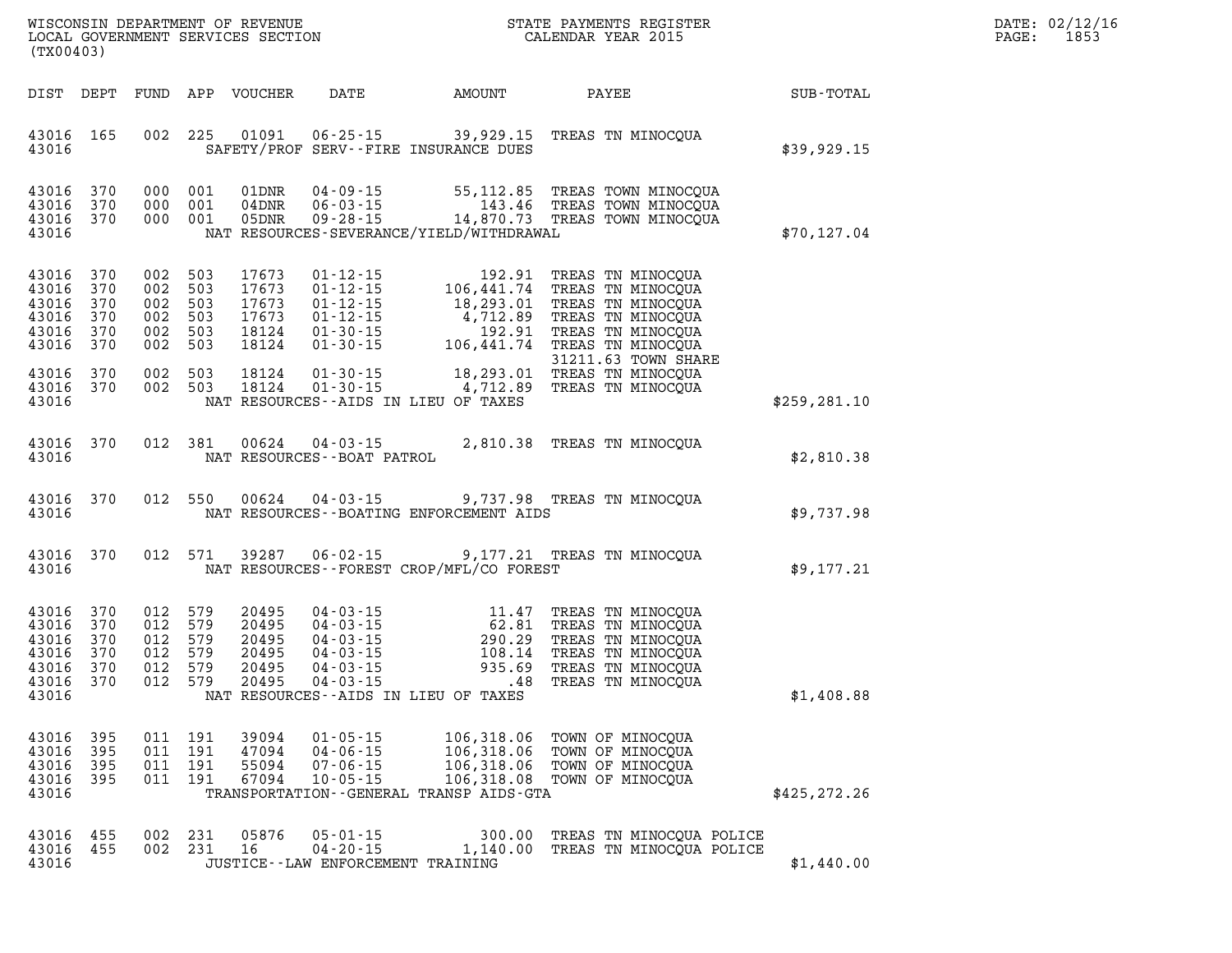| WISCONSIN DEPARTMENT OF REVENUE<br>LOCAL GOVERNMENT SERVICES SECTION<br>(TX00403) |      |      |     |                        |                                                     |           | STATE PAYMENTS REGISTER<br>CALENDAR YEAR 2015 |              | PAGE: | DATE: 02/12/16<br>1854 |
|-----------------------------------------------------------------------------------|------|------|-----|------------------------|-----------------------------------------------------|-----------|-----------------------------------------------|--------------|-------|------------------------|
| DIST                                                                              | DEPT | FUND | APP | VOUCHER                | DATE                                                | AMOUNT    | PAYEE                                         | SUB-TOTAL    |       |                        |
| 43016<br>43016                                                                    | 835  | 002  | 105 | 44030                  | $07 - 27 - 15$<br>REVENUE - - STATE SHARED REVENUES | 8,163.73  | TREAS TN MINOCOUA                             | \$8,163.73   |       |                        |
| 43016<br>43016                                                                    | 835  | 002  | 109 | 03028                  | $07 - 27 - 15$<br>REVENUE--EXEMPT COMPUTER AID      | 12,006.00 | TREAS TN MINOCOUA                             | \$12,006.00  |       |                        |
| 43016<br>43016                                                                    | 835  | 002  | 501 | 00003<br>DOA - PAYMENT | $02 - 02 - 15$<br>FOR MUNICIPAL SERVICES AID        | 3,692.93  | TREAS TN MINOCOUA                             | \$3,692.93   |       |                        |
| 43016                                                                             |      |      |     |                        | DISTRICT TOTAL APPROPRIATIONS                       |           |                                               | \$843,046.66 |       |                        |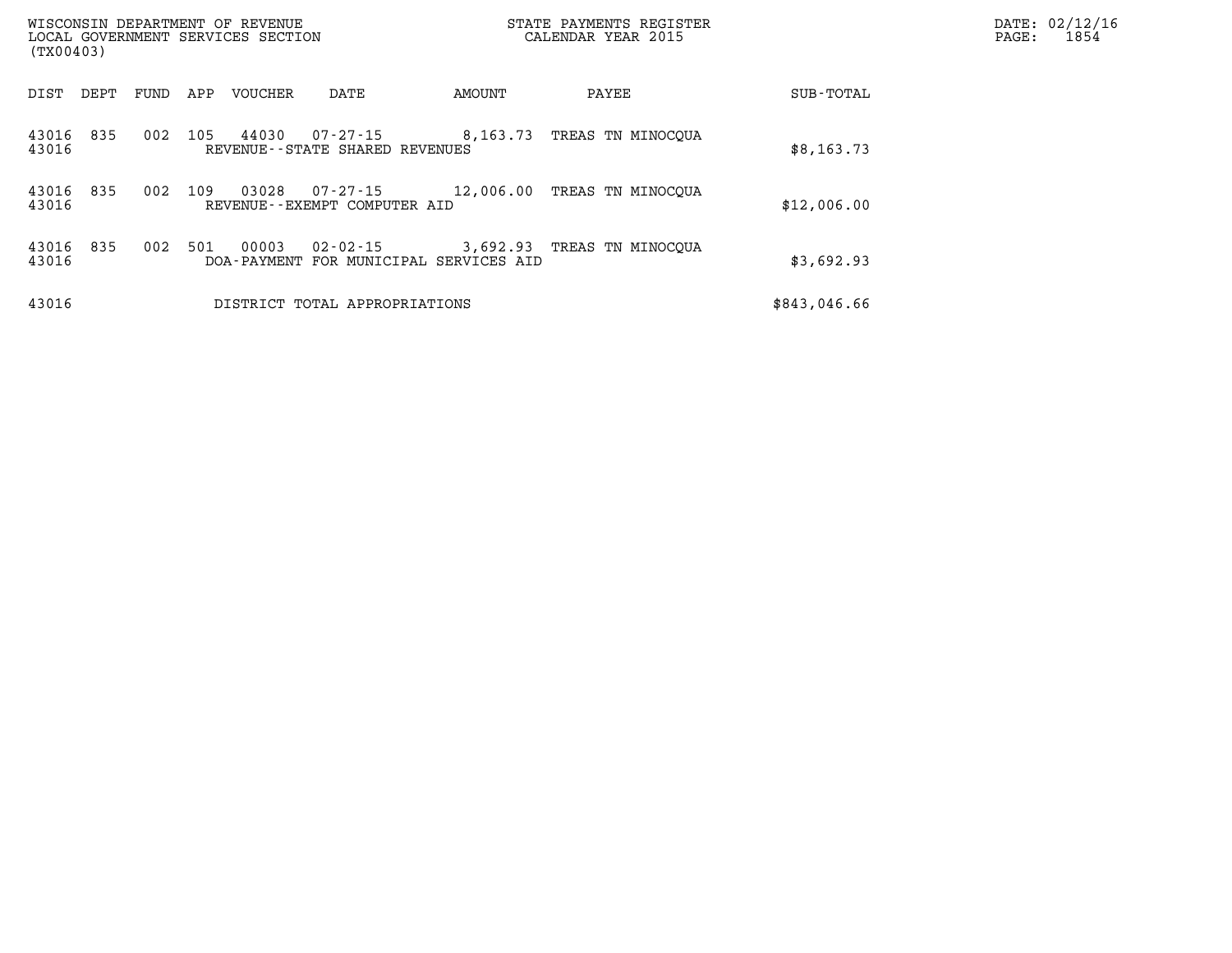|                                  | WISCONSIN DEPARTMENT OF REVENUE<br>LOCAL GOVERNMENT SERVICES SECTION<br>(TX00403) |  |         |                  |                                                             |                                             | STATE PAYMENTS REGISTER<br>CALENDAR YEAR 2015                                                                                                                                                                                                                                                                                                           |             | DATE: 02/12/16<br>1855<br>$\mathtt{PAGE}$ : |
|----------------------------------|-----------------------------------------------------------------------------------|--|---------|------------------|-------------------------------------------------------------|---------------------------------------------|---------------------------------------------------------------------------------------------------------------------------------------------------------------------------------------------------------------------------------------------------------------------------------------------------------------------------------------------------------|-------------|---------------------------------------------|
| DIST DEPT                        |                                                                                   |  |         | FUND APP VOUCHER | DATE                                                        | AMOUNT                                      | PAYEE                                                                                                                                                                                                                                                                                                                                                   | SUB-TOTAL   |                                             |
| 43018 165<br>43018               |                                                                                   |  |         |                  |                                                             | SAFETY/PROF SERV--FIRE INSURANCE DUES       | 002 225 01092 06-25-15 731.47 TREAS TN MONICO                                                                                                                                                                                                                                                                                                           | \$731.47    |                                             |
| 43018                            | 43018 370                                                                         |  | 000 001 |                  |                                                             | NAT RESOURCES-SEVERANCE/YIELD/WITHDRAWAL    | 01DNR  04-09-15  1,427.32 TREAS TOWN MONICO                                                                                                                                                                                                                                                                                                             | \$1,427.32  |                                             |
| 43018 370<br>43018               |                                                                                   |  |         |                  |                                                             | NAT RESOURCES - - FOREST CROP/MFL/CO FOREST | 012 571 39288 06-02-15 5,835.03 TREAS TN MONICO                                                                                                                                                                                                                                                                                                         | \$5,835.03  |                                             |
| 43018<br>43018<br>43018<br>43018 | 395<br>395<br>395<br>395                                                          |  |         |                  |                                                             |                                             | $\begin{tabular}{cccccc} 011 & 191 & 39095 & 01\text{-}05\text{-}15 & 11,810.32 & \text{TOWN OF MONICO} \\ 011 & 191 & 47095 & 04\text{-}06\text{-}15 & 11,810.32 & \text{TOWN OF MONICO} \\ 011 & 191 & 55095 & 07\text{-}06\text{-}15 & 11,810.32 & \text{TOWN OF MONICO} \\ 011 & 191 & 67095 & 10\text{-}05\text{-}15 & \text{---} & 11,810.34 & \$ |             |                                             |
| 43018                            |                                                                                   |  |         |                  |                                                             | TRANSPORTATION--GENERAL TRANSP AIDS-GTA     |                                                                                                                                                                                                                                                                                                                                                         | \$47,241.30 |                                             |
| 43018 835<br>43018               |                                                                                   |  |         |                  | 002 105 44031 07-27-15<br>REVENUE - - STATE SHARED REVENUES |                                             | 5,090.79 TREAS TN MONICO                                                                                                                                                                                                                                                                                                                                | \$5,090.79  |                                             |
| 43018                            | 43018 835                                                                         |  |         |                  | REVENUE--EXEMPT COMPUTER AID                                |                                             | 002 109 03029 07-27-15 19.00 TREAS TN MONICO                                                                                                                                                                                                                                                                                                            | \$19.00     |                                             |
| 43018                            |                                                                                   |  |         |                  | DISTRICT TOTAL APPROPRIATIONS                               |                                             |                                                                                                                                                                                                                                                                                                                                                         | \$60,344.91 |                                             |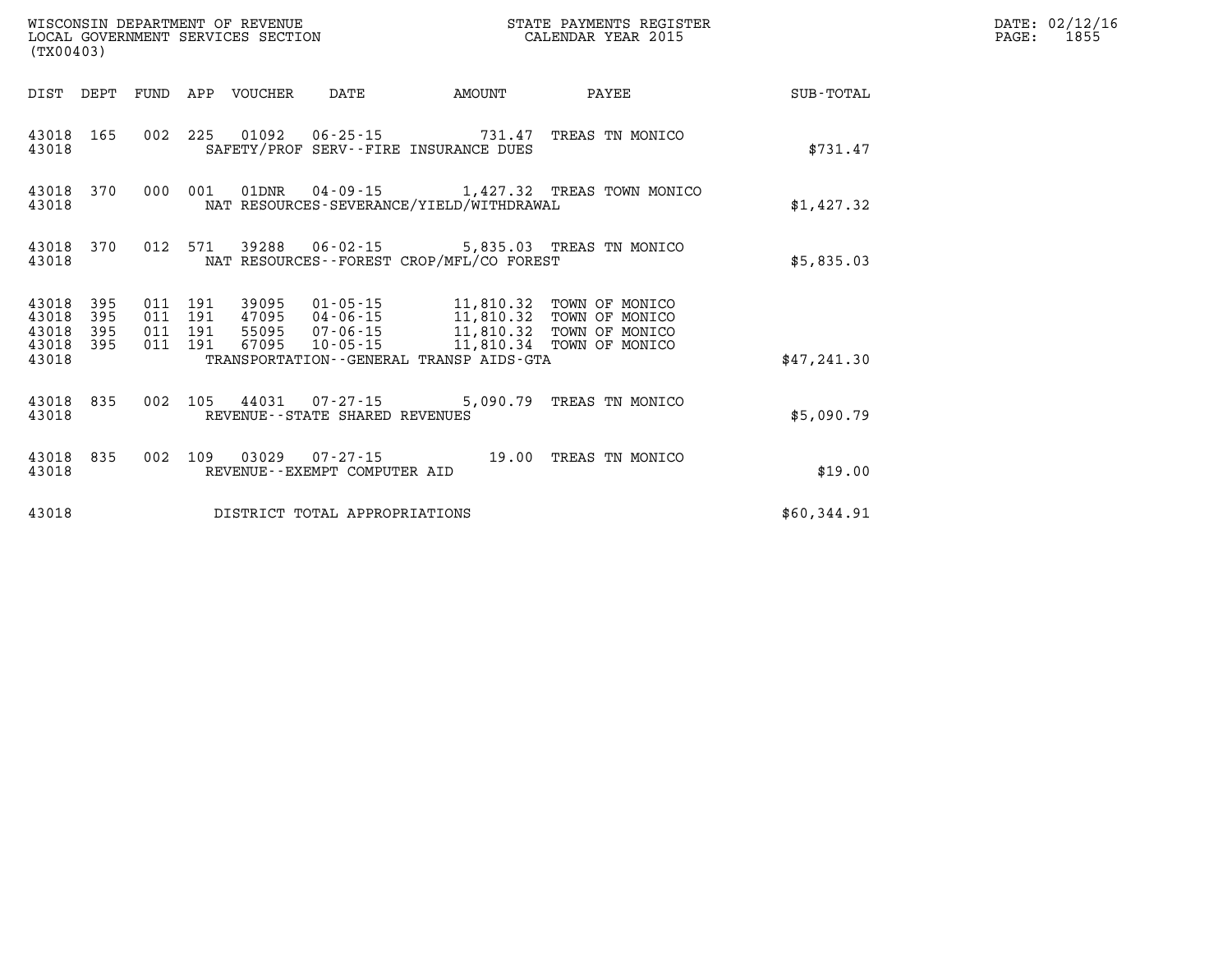| %WISCONSIN DEPARTMENT OF REVENUE $$\tt STATE$ PAYMENTS REGISTER LOCAL GOVERNMENT SERVICES SECTION $$\tt CALENDAR$ YEAR 2015<br>(TX00403) |                        |                    |                                          |                                  |                                   |                                              |                                                                                                                                                      |              | DATE: 02/12/16<br>PAGE: 1856 |
|------------------------------------------------------------------------------------------------------------------------------------------|------------------------|--------------------|------------------------------------------|----------------------------------|-----------------------------------|----------------------------------------------|------------------------------------------------------------------------------------------------------------------------------------------------------|--------------|------------------------------|
|                                                                                                                                          |                        |                    |                                          |                                  |                                   | DIST DEPT FUND APP VOUCHER DATE AMOUNT PAYEE |                                                                                                                                                      | SUB-TOTAL    |                              |
| 43020                                                                                                                                    | 43020 165              |                    |                                          |                                  |                                   | SAFETY/PROF SERV--FIRE INSURANCE DUES        | 002 225 01093 06-25-15 14,736.01 TREAS TN NEWBOLD                                                                                                    | \$14,736.01  |                              |
| 43020 370<br>43020                                                                                                                       | 43020 370              |                    | 000 001<br>000 001                       | 04DNR<br>05DNR                   |                                   | NAT RESOURCES-SEVERANCE/YIELD/WITHDRAWAL     |                                                                                                                                                      | \$1,016.42   |                              |
|                                                                                                                                          | 43020 370              |                    |                                          |                                  |                                   |                                              | 002 503 17994 01-30-15 89,453.57 TREAS TN NEWBOLD<br>15523.20 TOWN SHARE                                                                             |              |                              |
| 43020                                                                                                                                    |                        |                    |                                          |                                  |                                   | NAT RESOURCES--AIDS IN LIEU OF TAXES         |                                                                                                                                                      | \$89,453.57  |                              |
| 43020                                                                                                                                    | 43020 370              |                    |                                          |                                  |                                   | NAT RESOURCES -- FIRE SUPRESSION GRANTS      | 012 545 03008 06-23-15 1,498.54 TREAS TN NEWBOLD                                                                                                     | \$1,498.54   |                              |
| 43020                                                                                                                                    | 43020 370              |                    | 012 571                                  |                                  |                                   | NAT RESOURCES - - FOREST CROP/MFL/CO FOREST  | 39289  06-02-15  760.05  TREAS TN NEWBOLD                                                                                                            | \$760.05     |                              |
| 43020 370<br>43020                                                                                                                       | 43020 370<br>43020 370 | 012 579<br>012 579 | 012 579                                  |                                  |                                   | NAT RESOURCES--AIDS IN LIEU OF TAXES         | 20496  04-03-15  15,406.31 TREAS TN NEWBOLD<br>20496  04-03-15  42.78 TREAS TN NEWBOLD<br>20496  04-03-15  20.29 TREAS TN NEWBOLD                    | \$15,469.38  |                              |
| 43020                                                                                                                                    | 43020 370              |                    |                                          |                                  |                                   | NAT RESOURCES--RECREATION RESOURCE-FED       | 012 583 00027 07-30-15 431.20 NEWBOLD FIRE DEPT                                                                                                      | \$431.20     |                              |
| 43020 370<br>43020                                                                                                                       | 43020 370              |                    | 012 678<br>012 678                       | 01551<br>01634                   |                                   | NAT RESOURCES - INVASIVE AQUATICE SPECIES    |                                                                                                                                                      | \$4,000.00   |                              |
| 43020 395<br>43020<br>43020<br>43020 395<br>43020                                                                                        | 395<br>395             |                    | 011 191<br>011 191<br>011 191<br>011 191 | 39096<br>47096<br>55096<br>67096 |                                   | TRANSPORTATION - - GENERAL TRANSP AIDS - GTA | 01-05-15 62,079.88 TOWN OF NEWBOLD<br>04-06-15 62,079.88 TOWN OF NEWBOLD<br>07-06-15 62,079.88 TOWN OF NEWBOLD<br>10-05-15 62,079.90 TOWN OF NEWBOLD | \$248,319.54 |                              |
| 43020                                                                                                                                    | 43020 835              |                    |                                          |                                  | REVENUE - - STATE SHARED REVENUES |                                              | 002 105 44032 07-27-15 6,521.61 TREAS TN NEWBOLD                                                                                                     | \$6,521.61   |                              |
| 43020                                                                                                                                    | 43020 835              |                    |                                          |                                  | REVENUE--EXEMPT COMPUTER AID      |                                              | 002 109 03030 07-27-15 107.00 TREAS TN NEWBOLD                                                                                                       | \$107.00     |                              |
| 43020                                                                                                                                    |                        |                    |                                          |                                  | DISTRICT TOTAL APPROPRIATIONS     |                                              |                                                                                                                                                      | \$382,313.32 |                              |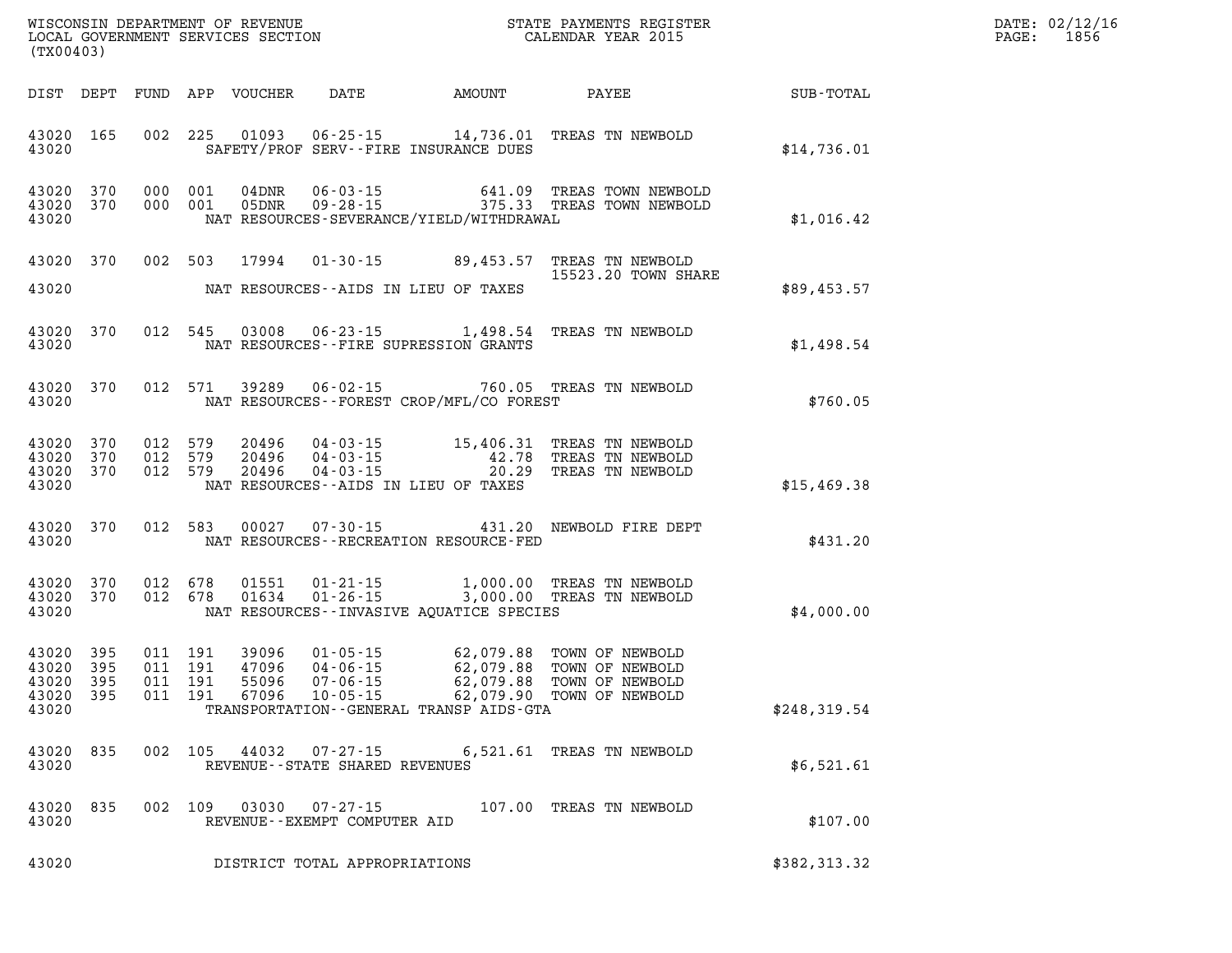| (TX00403)                                                             | WISCONSIN DEPARTMENT OF REVENUE<br>LOCAL GOVERNMENT SERVICES SECTION                     |                                                                                                                 |                                                  | STATE PAYMENTS REGISTER<br>CALENDAR YEAR 2015                                                       |              |
|-----------------------------------------------------------------------|------------------------------------------------------------------------------------------|-----------------------------------------------------------------------------------------------------------------|--------------------------------------------------|-----------------------------------------------------------------------------------------------------|--------------|
| DIST<br>DEPT                                                          | FUND<br>APP<br>VOUCHER                                                                   | DATE                                                                                                            | AMOUNT                                           | PAYEE                                                                                               | SUB-TOTAL    |
| 43022<br>165<br>43022                                                 | 225<br>002<br>01094                                                                      | $06 - 25 - 15$<br>SAFETY/PROF SERV--FIRE INSURANCE DUES                                                         | 6,622.83                                         | TREAS TN NOKOMIS                                                                                    | \$6,622.83   |
| 370<br>43022<br>370<br>43022<br>43022<br>370<br>43022<br>370          | 002<br>503<br>17674<br>503<br>17674<br>002<br>002<br>503<br>17674<br>002<br>503<br>17674 | $01 - 12 - 15$<br>$01 - 12 - 15$<br>$01 - 12 - 15$<br>$01 - 12 - 15$                                            | 1,246.40<br>56,356.04<br>.00<br>20,817.96        | TREAS TN NOKOMIS<br>TREAS TN NOKOMIS<br>TREAS TN NOKOMIS<br>TREAS TN NOKOMIS<br>14240.55 TOWN SHARE |              |
| 43022<br>370<br>43022<br>370<br>43022<br>370<br>43022<br>370<br>43022 | 002<br>503<br>17995<br>002<br>503<br>17995<br>002<br>503<br>17995<br>002<br>503<br>17995 | $01 - 30 - 15$<br>$01 - 30 - 15$<br>$01 - 30 - 15$<br>$01 - 30 - 15$<br>NAT RESOURCES--AIDS IN LIEU OF TAXES    | $.00\,$<br>20,817.96<br>1,246.40<br>56,356.04    | TREAS TN NOKOMIS<br>TREAS TN NOKOMIS<br>TREAS TN NOKOMIS<br>TREAS TN NOKOMIS                        | \$156,840.80 |
| 370<br>43022<br>43022<br>370<br>43022                                 | 012<br>571<br>39290<br>012<br>571<br>39290                                               | $06 - 02 - 15$<br>$06 - 02 - 15$<br>NAT RESOURCES - - FOREST CROP/MFL/CO FOREST                                 | 1,327.59<br>344.82                               | TREAS TN NOKOMIS<br>TREAS TN NOKOMIS                                                                | \$1,672.41   |
| 43022<br>370<br>43022<br>370<br>43022<br>370<br>43022                 | 012<br>579<br>20497<br>012<br>579<br>20497<br>012<br>579<br>20497                        | $04 - 03 - 15$<br>$04 - 03 - 15$<br>$04 - 03 - 15$<br>NAT RESOURCES -- AIDS IN LIEU OF TAXES                    | 34.99<br>20.48<br>87.69                          | TREAS TN NOKOMIS<br>TREAS TN NOKOMIS<br>TREAS TN NOKOMIS                                            | \$143.16     |
| 43022<br>395<br>43022<br>395<br>43022<br>395<br>43022<br>395<br>43022 | 011<br>191<br>39097<br>011<br>191<br>47097<br>011<br>191<br>55097<br>011<br>191<br>67097 | $01 - 05 - 15$<br>$04 - 06 - 15$<br>$07 - 06 - 15$<br>$10 - 05 - 15$<br>TRANSPORTATION--GENERAL TRANSP AIDS-GTA | 29,226.04<br>29,226.04<br>29,226.04<br>29,226.06 | TOWN OF NOKOMIS<br>TOWN OF NOKOMIS<br>TOWN OF NOKOMIS<br>TOWN OF NOKOMIS                            | \$116,904.18 |
| 43022<br>395<br>43022                                                 | 278<br>011<br>37133                                                                      | $01 - 21 - 15$<br>TRANSPORTATION - - LRIP/TRIP/MSIP GRANTS                                                      | 23,999.99                                        | TREAS TN NOKOMIS                                                                                    | \$23,999.99  |
| 43022<br>835<br>43022                                                 | 002<br>105<br>44033                                                                      | $07 - 27 - 15$<br>REVENUE - - STATE SHARED REVENUES                                                             | 2,297.23                                         | TREAS TN NOKOMIS                                                                                    | \$2,297.23   |
| 43022<br>835<br>43022                                                 | 002<br>109<br>03031                                                                      | $07 - 27 - 15$<br>REVENUE - - EXEMPT COMPUTER AID                                                               |                                                  | 69.00 TREAS TN NOKOMIS                                                                              | \$69.00      |

**43022 DISTRICT TOTAL APPROPRIATIONS \$308,549.60**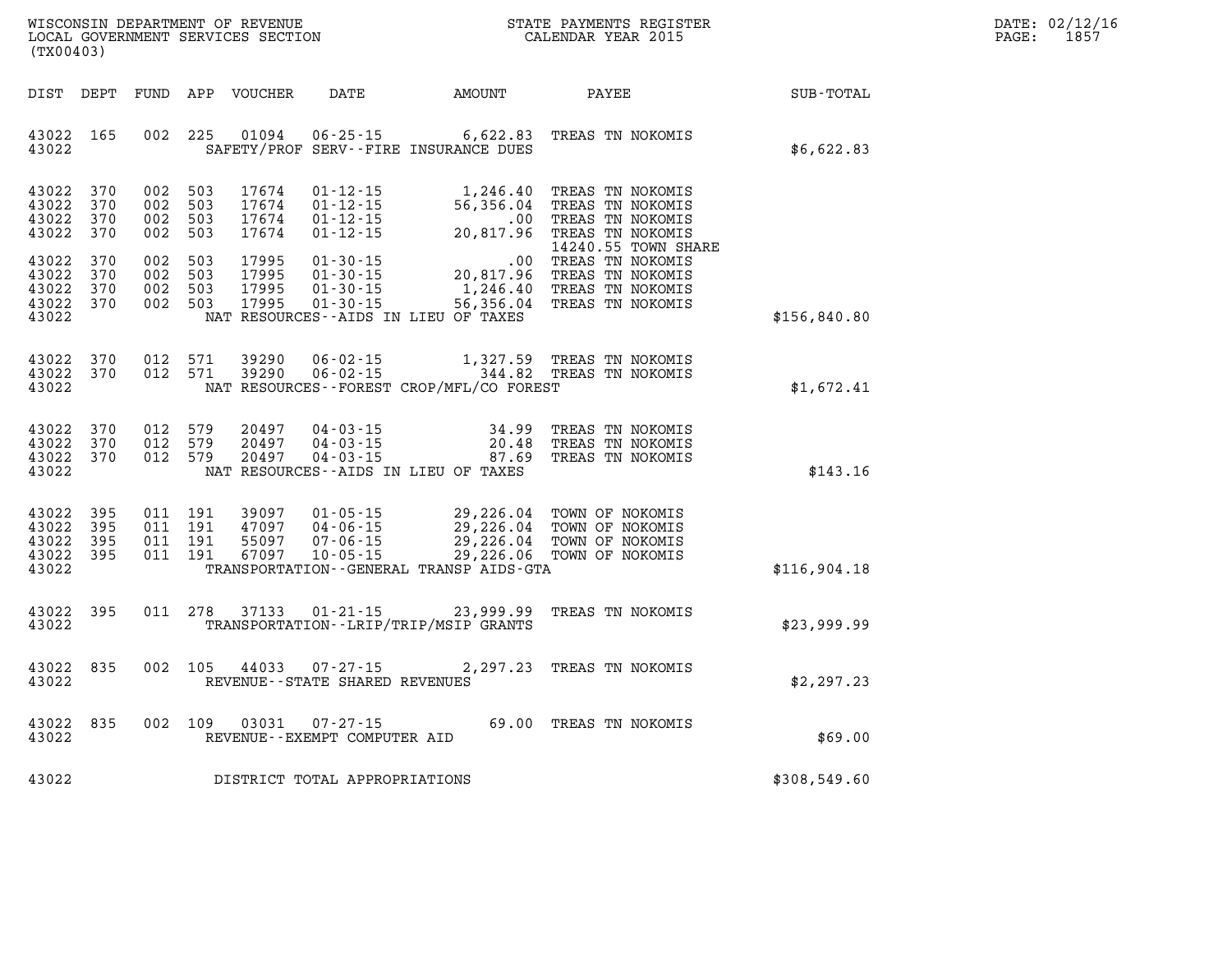| WISCONSIN DEPARTMENT OF REVENUE   | STATE PAYMENTS REGISTER | 02/12/16<br>DATE: |
|-----------------------------------|-------------------------|-------------------|
| LOCAL GOVERNMENT SERVICES SECTION | CALENDAR YEAR 2015      | 1858<br>PAGE:     |

| (TX00403)                                                             |                          |                                                                                                                                                                                                                                                                                                        |                  |
|-----------------------------------------------------------------------|--------------------------|--------------------------------------------------------------------------------------------------------------------------------------------------------------------------------------------------------------------------------------------------------------------------------------------------------|------------------|
| DIST<br>DEPT                                                          | FUND                     | APP<br>VOUCHER<br>DATE<br><b>AMOUNT</b><br>PAYEE                                                                                                                                                                                                                                                       | <b>SUB-TOTAL</b> |
| 43024<br>165<br>43024                                                 | 002                      | 225<br>01095  06-25-15  8,743.29<br>TREAS TN PELICAN<br>SAFETY/PROF SERV--FIRE INSURANCE DUES                                                                                                                                                                                                          | \$8,743.29       |
| 43024<br>370<br>370<br>43024<br>43024<br>370<br>43024                 | 000<br>000<br>000        | 001<br>$04 - 09 - 15$<br>763.58<br>TREAS TOWN PELICAN<br>01DNR<br>001<br>$06 - 03 - 15$<br>192.12<br>$04$ DNR<br>TREAS TOWN PELICAN<br>001<br>$09 - 28 - 15$<br>2,481.88<br>TREAS TOWN PELICAN<br>05DNR<br>NAT RESOURCES-SEVERANCE/YIELD/WITHDRAWAL                                                    | \$3,437.58       |
| 43024<br>370<br>43024<br>370<br>43024                                 | 012<br>012               | 571<br>39291<br>06-02-15 1,838.19 TREAS TN PELICAN<br>571<br>39291<br>$06 - 02 - 15$ 46.95<br>TREAS TN PELICAN<br>NAT RESOURCES - - FOREST CROP/MFL/CO FOREST                                                                                                                                          | \$1,885.14       |
| 43024<br>370<br>370<br>43024<br>43024                                 | 012<br>012               | 579<br>$04 - 03 - 15$<br>20498<br>6.51<br>TREAS TN PELICAN<br>17.43<br>579<br>$04 - 03 - 15$<br>20498<br>TREAS TN PELICAN<br>NAT RESOURCES -- AIDS IN LIEU OF TAXES                                                                                                                                    | \$23.94          |
| 43024<br>395<br>43024<br>395<br>43024<br>395<br>43024<br>395<br>43024 | 011<br>011<br>011<br>011 | 39,850.69 TOWN OF PELICAN<br>191<br>39098<br>$01 - 05 - 15$<br>191<br>39,850.69<br>47098<br>04-06-15<br>TOWN OF PELICAN<br>191<br>55098<br>$07 - 06 - 15$<br>39,850.69<br>TOWN OF PELICAN<br>191<br>67098<br>$10 - 05 - 15$<br>39,850.71<br>TOWN OF PELICAN<br>TRANSPORTATION--GENERAL TRANSP AIDS-GTA | \$159,402.78     |
| 43024<br>835<br>43024                                                 | 002                      | 105<br>44034<br>07-27-15<br>13,281.70<br>TREAS TN PELICAN<br>REVENUE - - STATE SHARED REVENUES                                                                                                                                                                                                         | \$13, 281.70     |
| 835<br>43024<br>43024                                                 | 002                      | 109<br>03032<br>$07 - 27 - 15$<br>150.00<br>TREAS TN PELICAN<br>REVENUE - - EXEMPT COMPUTER AID                                                                                                                                                                                                        | \$150.00         |
| 43024                                                                 |                          | DISTRICT TOTAL APPROPRIATIONS                                                                                                                                                                                                                                                                          | \$186,924.43     |

WISCONSIN DEPARTMENT OF REVENUE **STATE PAYMENTS REGISTER**<br>LOCAL GOVERNMENT SERVICES SECTION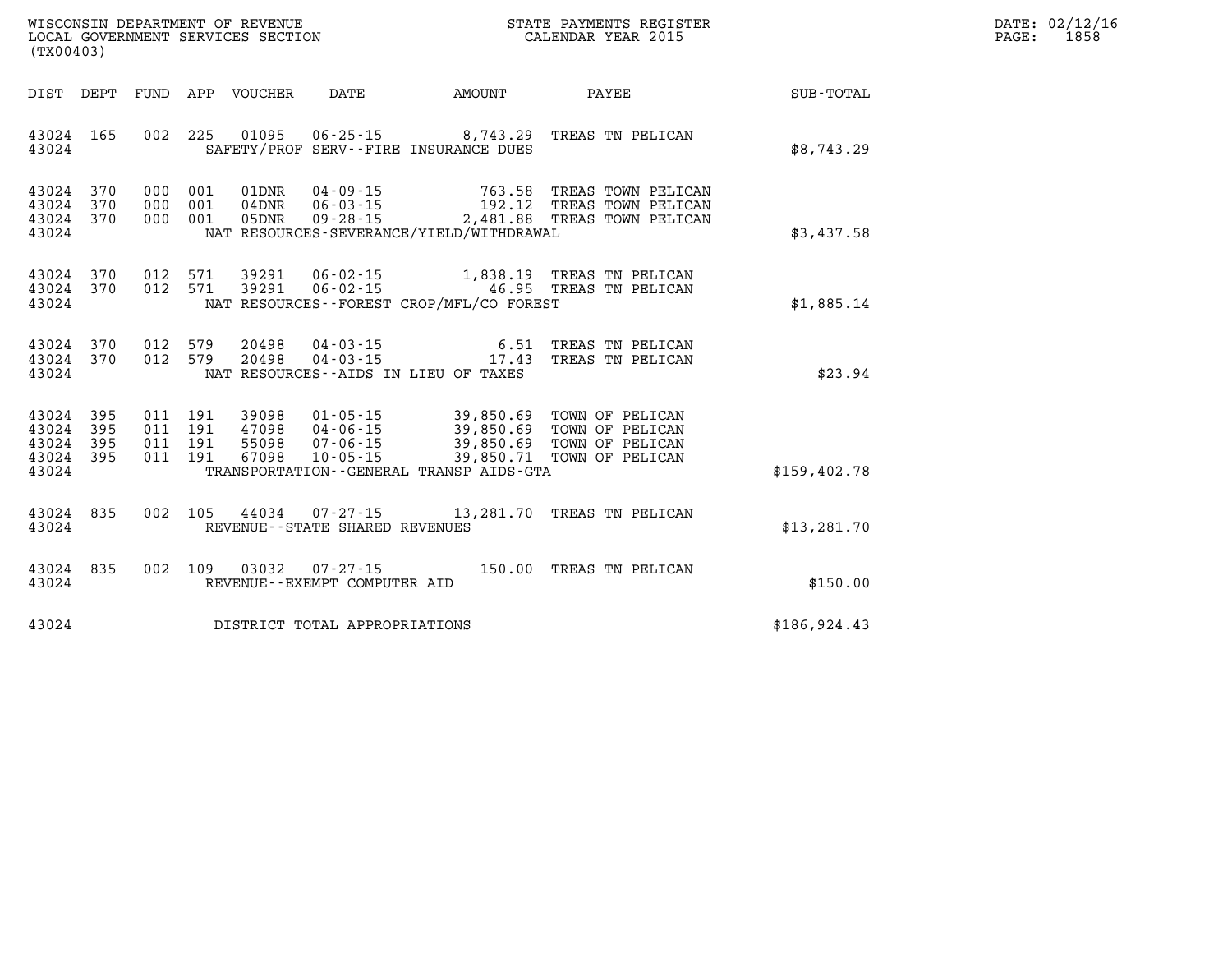| $\texttt{DATE}$ : | 02/12/16 |
|-------------------|----------|
| PAGE:             | 1859     |

| (TX00403)                                 |                          |                          |                          | WISCONSIN DEPARTMENT OF REVENUE<br>LOCAL GOVERNMENT SERVICES SECTION |                                                                      |                                                                                         | STATE PAYMENTS REGISTER<br>CALENDAR YEAR 2015                    |             |
|-------------------------------------------|--------------------------|--------------------------|--------------------------|----------------------------------------------------------------------|----------------------------------------------------------------------|-----------------------------------------------------------------------------------------|------------------------------------------------------------------|-------------|
| DIST                                      | DEPT                     | FUND                     | APP                      | VOUCHER                                                              | DATE                                                                 | AMOUNT                                                                                  | PAYEE                                                            | SUB-TOTAL   |
| 43026<br>43026                            | 165                      | 002                      | 225                      | 01096                                                                | $06 - 25 - 15$                                                       | 348.56<br>SAFETY/PROF SERV--FIRE INSURANCE DUES                                         | TREAS TN PIEHL                                                   | \$348.56    |
| 43026<br>43026                            | 370<br>370               | 002<br>002               | 503<br>503               | 17675<br>17996                                                       | $01 - 12 - 15$<br>$01 - 30 - 15$                                     | 2,827.28<br>2,827.28                                                                    | TREAS TN PIEHL<br>TREAS TN PIEHL                                 |             |
| 43026                                     |                          |                          |                          |                                                                      |                                                                      | NAT RESOURCES -- AIDS IN LIEU OF TAXES                                                  | 320.24 TOWN SHARE                                                | \$5,654.56  |
| 43026<br>43026                            | 370                      | 012                      | 571                      | 39292                                                                | $06 - 02 - 15$                                                       | NAT RESOURCES - - FOREST CROP/MFL/CO FOREST                                             | 2,993.15 TREAS TN PIEHL                                          | \$2,993.15  |
| 43026<br>43026<br>43026                   | 370<br>370               | 012<br>012               | 579<br>579               | 20499<br>20499                                                       | 04-03-15<br>$04 - 03 - 15$                                           | . 77<br>290.31<br>NAT RESOURCES -- AIDS IN LIEU OF TAXES                                | TREAS TN PIEHL<br>TREAS TN PIEHL                                 | \$291.08    |
| 43026<br>43026<br>43026<br>43026<br>43026 | 395<br>395<br>395<br>395 | 011<br>011<br>011<br>011 | 191<br>191<br>191<br>191 | 39099<br>47099<br>55099<br>67099                                     | $01 - 05 - 15$<br>$04 - 06 - 15$<br>$07 - 06 - 15$<br>$10 - 05 - 15$ | 7,514.32<br>7,514.32<br>7,514.32<br>7,514.34<br>TRANSPORTATION--GENERAL TRANSP AIDS-GTA | TOWN OF PIEHL<br>TOWN OF PIEHL<br>TOWN OF PIEHL<br>TOWN OF PIEHL | \$30,057.30 |
|                                           |                          |                          |                          |                                                                      |                                                                      |                                                                                         |                                                                  |             |
| 43026<br>43026                            | 835                      | 002                      | 105                      | 44035                                                                | 07-27-15<br>REVENUE--STATE SHARED REVENUES                           | 2,667.70                                                                                | TREAS TN PIEHL                                                   | \$2,667.70  |
| 43026                                     |                          |                          |                          |                                                                      | DISTRICT TOTAL APPROPRIATIONS                                        |                                                                                         |                                                                  | \$42,012.35 |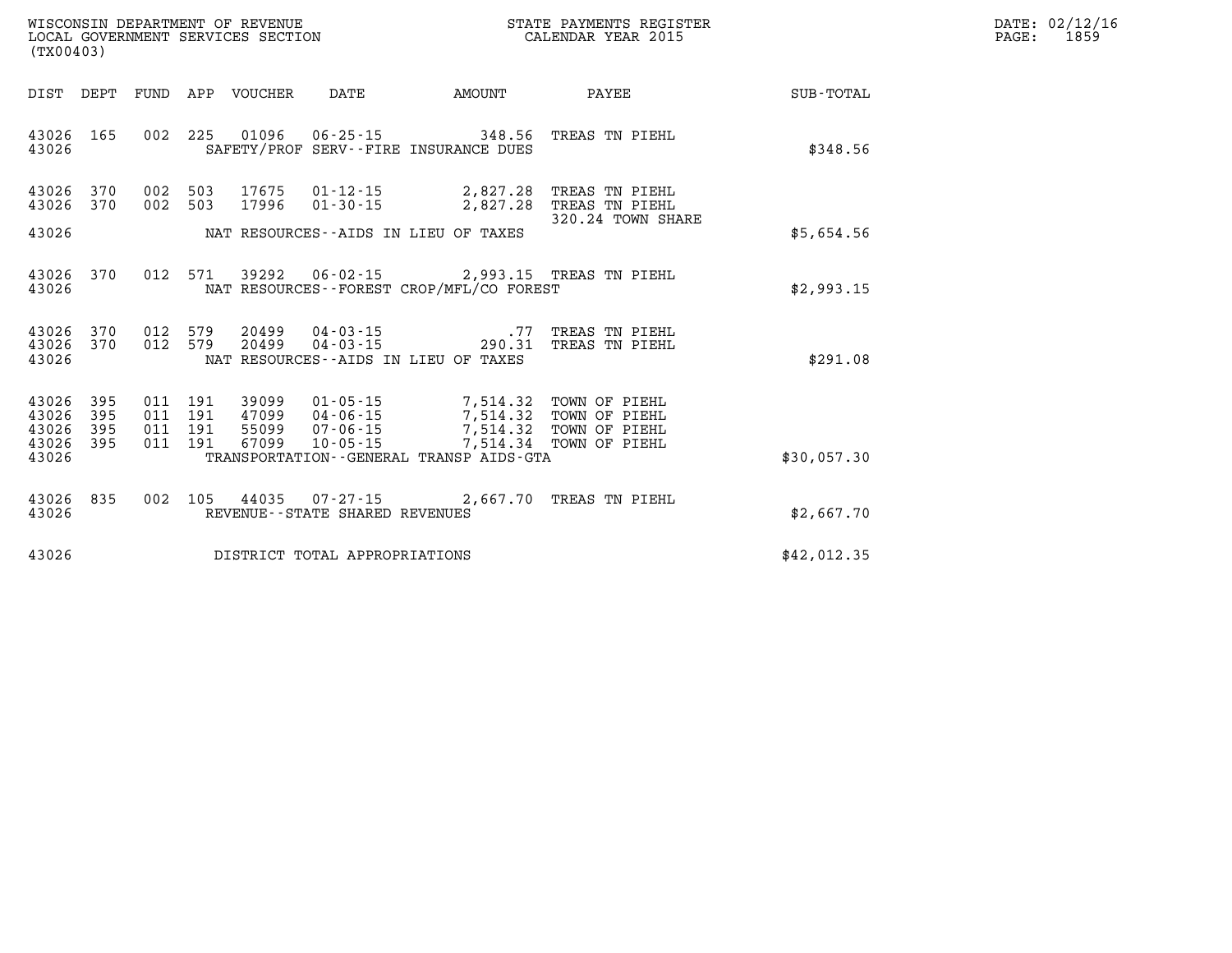|                                      | (TX00403)         |  |         |                                 |                                |                                            | STATE PAYMENTS REGISTER                                                                                                                                                                                              |              | DATE: 02/12/16<br>PAGE: 1860 |
|--------------------------------------|-------------------|--|---------|---------------------------------|--------------------------------|--------------------------------------------|----------------------------------------------------------------------------------------------------------------------------------------------------------------------------------------------------------------------|--------------|------------------------------|
|                                      |                   |  |         | DIST DEPT FUND APP VOUCHER DATE |                                | AMOUNT                                     | PAYEE                                                                                                                                                                                                                | SUB-TOTAL    |                              |
| 43028 165<br>43028                   |                   |  |         |                                 |                                | SAFETY/PROF SERV--FIRE INSURANCE DUES      | 002 225 01097 06-25-15 8,908.61 TREAS TN PINE LAKE                                                                                                                                                                   | \$8,908.61   |                              |
| 43028                                | 43028 370         |  | 000 001 |                                 |                                | NAT RESOURCES-SEVERANCE/YIELD/WITHDRAWAL   | 01DNR  04-09-15  3,259.76 TREAS TOWN PINE LAKE                                                                                                                                                                       | \$3,259.76   |                              |
| 43028                                | 43028 370         |  |         |                                 |                                | NAT RESOURCES -- FOREST CROP/MFL/CO FOREST | 012 571 39293 06-02-15 1,912.57 TREAS TN PINE LAKE                                                                                                                                                                   | \$1,912.57   |                              |
| 43028<br>43028<br>43028<br>43028 395 | 395<br>395<br>395 |  |         |                                 |                                |                                            | 011 191 39100 01-05-15 36,773.40 TOWN OF PINE LAKE<br>011 191 47100 04-06-15 36,773.40 TOWN OF PINE LAKE<br>011 191 55100 07-06-15 36,773.40 TOWN OF PINE LAKE<br>011 191 67100 10-05-15 36,773.40 TOWN OF PINE LAKE |              |                              |
| 43028                                |                   |  |         |                                 |                                | TRANSPORTATION--GENERAL TRANSP AIDS-GTA    |                                                                                                                                                                                                                      | \$147,093.60 |                              |
| 43028                                |                   |  |         |                                 | REVENUE--STATE SHARED REVENUES |                                            | 43028 835 002 105 44036 07-27-15 10,599.70 TREAS TN PINE LAKE                                                                                                                                                        | \$10,599.70  |                              |
| 43028                                | 43028 835         |  |         |                                 | REVENUE--EXEMPT COMPUTER AID   |                                            | 002 109 03033 07-27-15 132.00 TREAS TN PINE LAKE                                                                                                                                                                     | \$132.00     |                              |
| 43028                                |                   |  |         |                                 | DISTRICT TOTAL APPROPRIATIONS  |                                            |                                                                                                                                                                                                                      | \$171,906.24 |                              |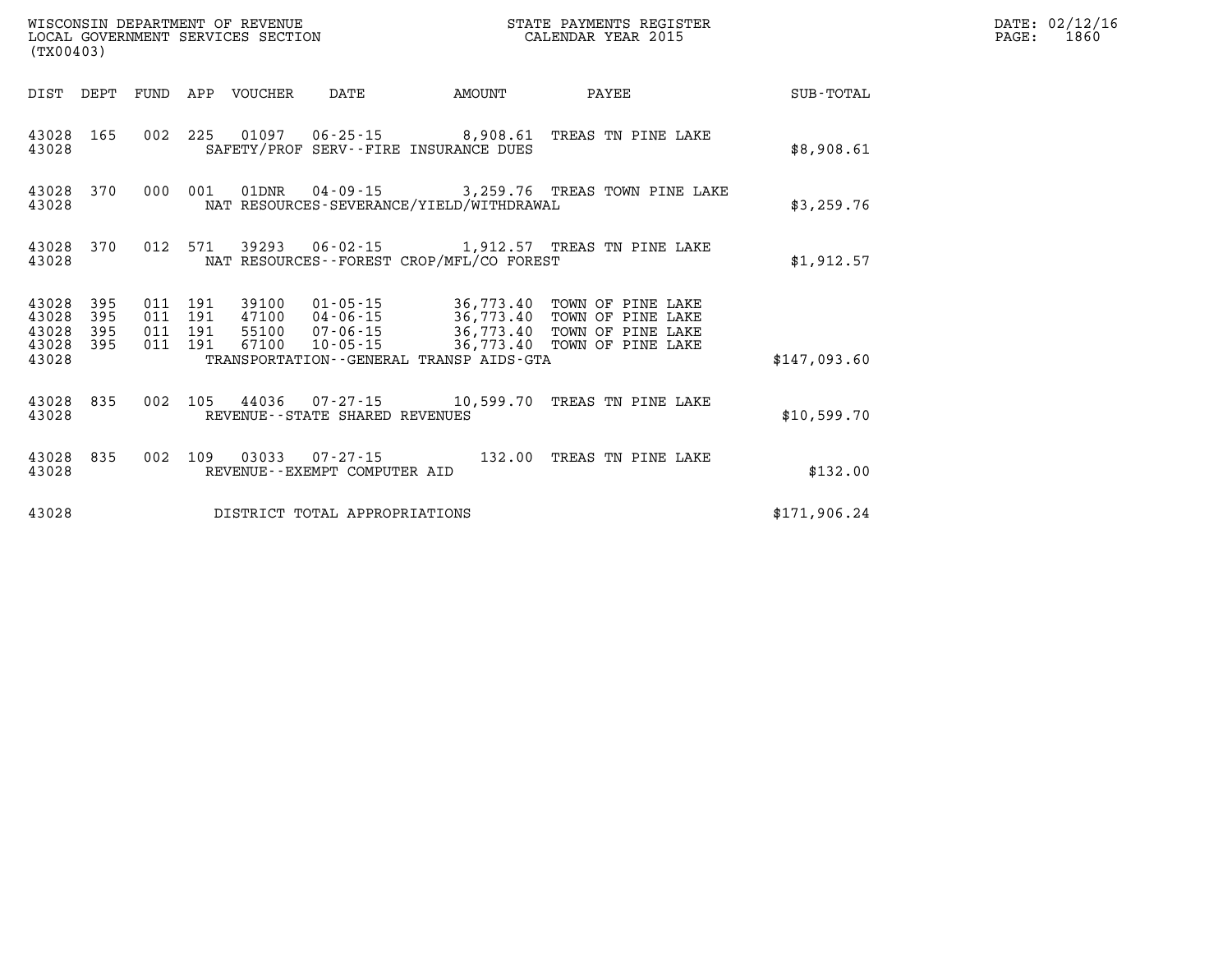| DATE: | 02/12/16 |
|-------|----------|
| PAGE: | 1861     |

| (TX00403)                                 |                          |                          |                          | WISCONSIN DEPARTMENT OF REVENUE<br>LOCAL GOVERNMENT SERVICES SECTION |                                                                      |                                                                                                  | STATE PAYMENTS REGISTER<br>CALENDAR YEAR 2015                                |              |
|-------------------------------------------|--------------------------|--------------------------|--------------------------|----------------------------------------------------------------------|----------------------------------------------------------------------|--------------------------------------------------------------------------------------------------|------------------------------------------------------------------------------|--------------|
| DIST                                      | DEPT                     | FUND                     | APP                      | VOUCHER                                                              | DATE                                                                 | AMOUNT                                                                                           | PAYEE                                                                        | SUB-TOTAL    |
| 43030<br>43030                            | 165                      | 002                      | 225                      | 01098                                                                | $06 - 25 - 15$                                                       | 2,242.41<br>SAFETY/PROF SERV--FIRE INSURANCE DUES                                                | TREAS TN SCHOEPKE                                                            | \$2, 242.41  |
| 43030<br>43030<br>43030                   | 370<br>370               | 000<br>000               | 001<br>001               | 01DNR<br>04DNR                                                       | $04 - 09 - 15$<br>$06 - 03 - 15$                                     | 674.60<br>425.72<br>NAT RESOURCES-SEVERANCE/YIELD/WITHDRAWAL                                     | TREAS TOWN SCHOEPKE<br>TREAS TOWN SCHOEPKE                                   | \$1,100.32   |
| 43030<br>43030                            | 370                      | 002                      | 503                      | 17676                                                                | $01 - 12 - 15$                                                       | 50.59<br>NAT RESOURCES--AIDS IN LIEU OF TAXES                                                    | TREAS TN SCHOEPKE<br>7.90 TOWN SHARE                                         | \$50.59      |
| 43030<br>43030                            | 370                      | 012                      | 571                      | 39294                                                                | $06 - 02 - 15$                                                       | 3,436.26<br>NAT RESOURCES - - FOREST CROP/MFL/CO FOREST                                          | TREAS TN SCHOEPKE                                                            | \$3,436.26   |
| 43030<br>43030                            | 370                      | 012                      | 579                      | 20500                                                                | $04 - 03 - 15$                                                       | 1.50<br>NAT RESOURCES -- AIDS IN LIEU OF TAXES                                                   | TREAS TN SCHOEPKE                                                            | \$1.50       |
| 43030<br>43030<br>43030<br>43030<br>43030 | 395<br>395<br>395<br>395 | 011<br>011<br>011<br>011 | 191<br>191<br>191<br>191 | 39101<br>47101<br>55101<br>67101                                     | $01 - 05 - 15$<br>$04 - 06 - 15$<br>$07 - 06 - 15$<br>$10 - 05 - 15$ | 16,883.83<br>16,883.83<br>16,883.83<br>16,883.85<br>TRANSPORTATION - - GENERAL TRANSP AIDS - GTA | TOWN OF SCHOEPKE<br>TOWN OF SCHOEPKE<br>TOWN OF SCHOEPKE<br>TOWN OF SCHOEPKE | \$67,535.34  |
| 43030<br>43030                            | 395                      | 011                      | 278                      | 58407                                                                | $08 - 27 - 15$                                                       | 26,555.89<br>TRANSPORTATION - - LRIP/TRIP/MSIP GRANTS                                            | TREAS TN SCHOEPKE                                                            | \$26,555.89  |
| 43030<br>43030                            | 835                      | 002                      | 105                      | 44037                                                                | $07 - 27 - 15$<br>REVENUE - - STATE SHARED REVENUES                  | 897.59                                                                                           | TREAS TN SCHOEPKE                                                            | \$897.59     |
| 43030<br>43030                            | 835                      | 002                      | 109                      | 03034                                                                | $07 - 27 - 15$<br>REVENUE--EXEMPT COMPUTER AID                       | 2.00                                                                                             | TREAS TN SCHOEPKE                                                            | \$2.00       |
| 43030                                     |                          |                          |                          |                                                                      | DISTRICT TOTAL APPROPRIATIONS                                        |                                                                                                  |                                                                              | \$101,821.90 |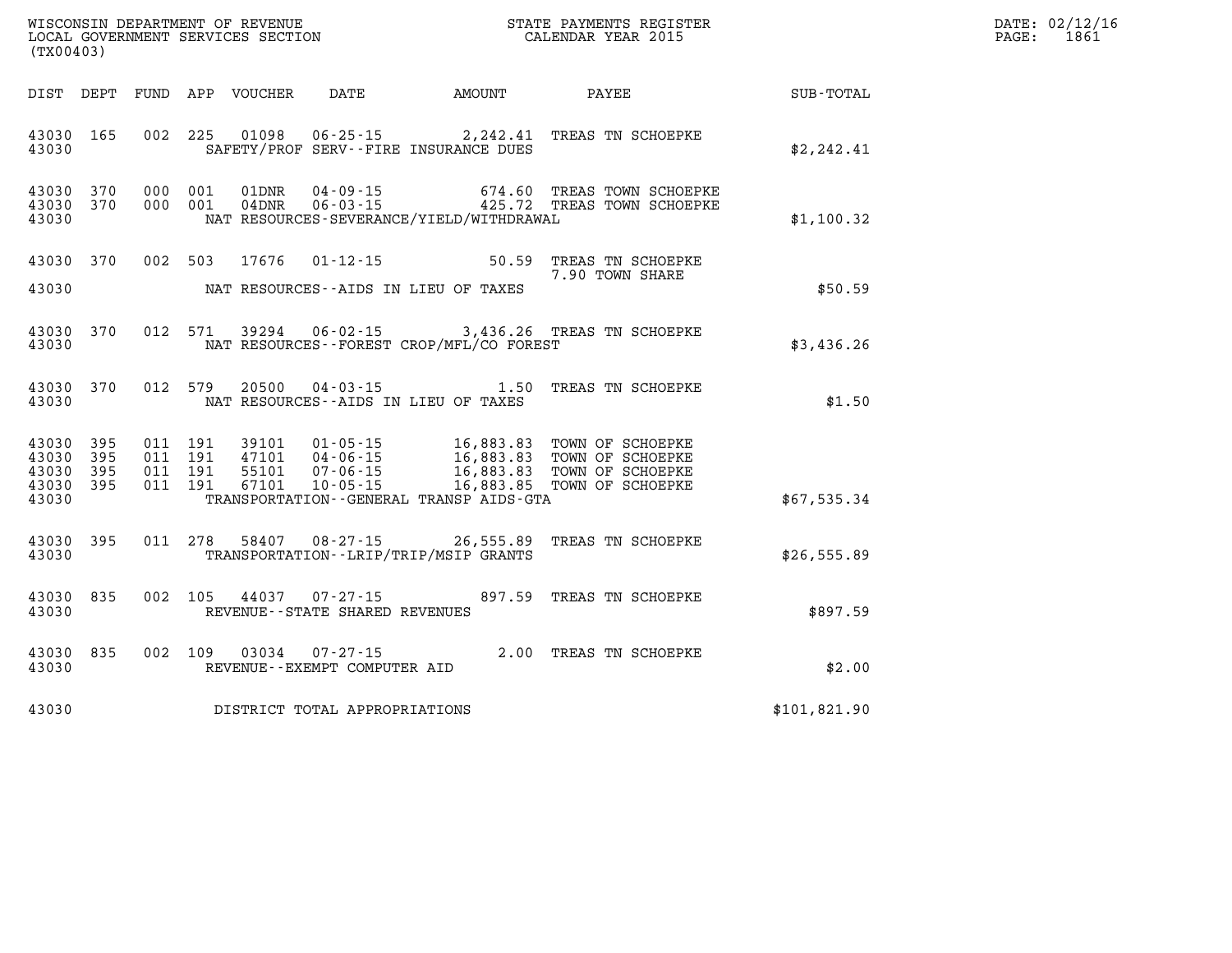|                                  | (TX00403)                      |                   |                                          |  |                                   |                                                                                                                                                                                                                              |                                                                                                        |              | DATE: 02/12/16<br>$\mathtt{PAGE:}$<br>1862 |
|----------------------------------|--------------------------------|-------------------|------------------------------------------|--|-----------------------------------|------------------------------------------------------------------------------------------------------------------------------------------------------------------------------------------------------------------------------|--------------------------------------------------------------------------------------------------------|--------------|--------------------------------------------|
|                                  |                                |                   |                                          |  |                                   |                                                                                                                                                                                                                              |                                                                                                        |              |                                            |
| 43032                            |                                |                   |                                          |  |                                   | SAFETY/PROF SERV--FIRE INSURANCE DUES                                                                                                                                                                                        | 43032 165 002 225 01099 06-25-15 2,332.81 TREAS TN STELLA                                              | \$2,332.81   |                                            |
| 43032                            | 43032 370                      | 43032 370 000 001 |                                          |  |                                   | NAT RESOURCES-SEVERANCE/YIELD/WITHDRAWAL                                                                                                                                                                                     | 000 001 01DNR 04-09-15 2,822.29 TREAS TOWN STELLA<br>000 001 04DNR 06-03-15 3,460.27 TREAS TOWN STELLA | \$6,282.56   |                                            |
| 43032                            |                                |                   |                                          |  |                                   | NAT RESOURCES--FOREST CROP/MFL/CO FOREST                                                                                                                                                                                     | 43032 370 012 571 39295 06-02-15 1,358.07 TREAS TN STELLA                                              | \$1,358.07   |                                            |
| 43032                            |                                |                   |                                          |  |                                   | NAT RESOURCES--AIDS IN LIEU OF TAXES                                                                                                                                                                                         | 43032 370 012 579 20501 04-03-15 1.32 TREAS TN STELLA                                                  | \$1.32       |                                            |
| 43032<br>43032<br>43032<br>43032 | 43032 395<br>395<br>395<br>395 |                   | 011 191<br>011 191<br>011 191<br>011 191 |  |                                   | 39102  01-05-15  21,469.50 TOWN OF STELLA<br>47102  04-06-15  21,469.50 TOWN OF STELLA<br>55102  07-06-15  21,469.50 TOWN OF STELLA<br>67102  10-05-15  21,469.50  TOWN OF STELLA<br>TRANSPORTATION--GENERAL TRANSP AIDS-GTA |                                                                                                        | \$85,878.00  |                                            |
| 43032                            |                                |                   |                                          |  | REVENUE - - STATE SHARED REVENUES |                                                                                                                                                                                                                              | 43032 835 002 105 44038 07-27-15 1,256.79 TREAS TN STELLA                                              | \$1,256.79   |                                            |
| 43032                            | 43032 835                      |                   |                                          |  | REVENUE--EXEMPT COMPUTER AID      |                                                                                                                                                                                                                              | 002 109 03035 07-27-15 6.00 TREAS TN STELLA                                                            | \$6.00       |                                            |
| 43032                            |                                |                   |                                          |  |                                   | DOA-PAYMENT FOR MUNICIPAL SERVICES AID                                                                                                                                                                                       | 43032 835 002 501 00003 02-02-15 160.23 TREAS TN STELLA                                                | \$160.23     |                                            |
| 43032                            |                                |                   |                                          |  | DISTRICT TOTAL APPROPRIATIONS     |                                                                                                                                                                                                                              |                                                                                                        | \$97, 275.78 |                                            |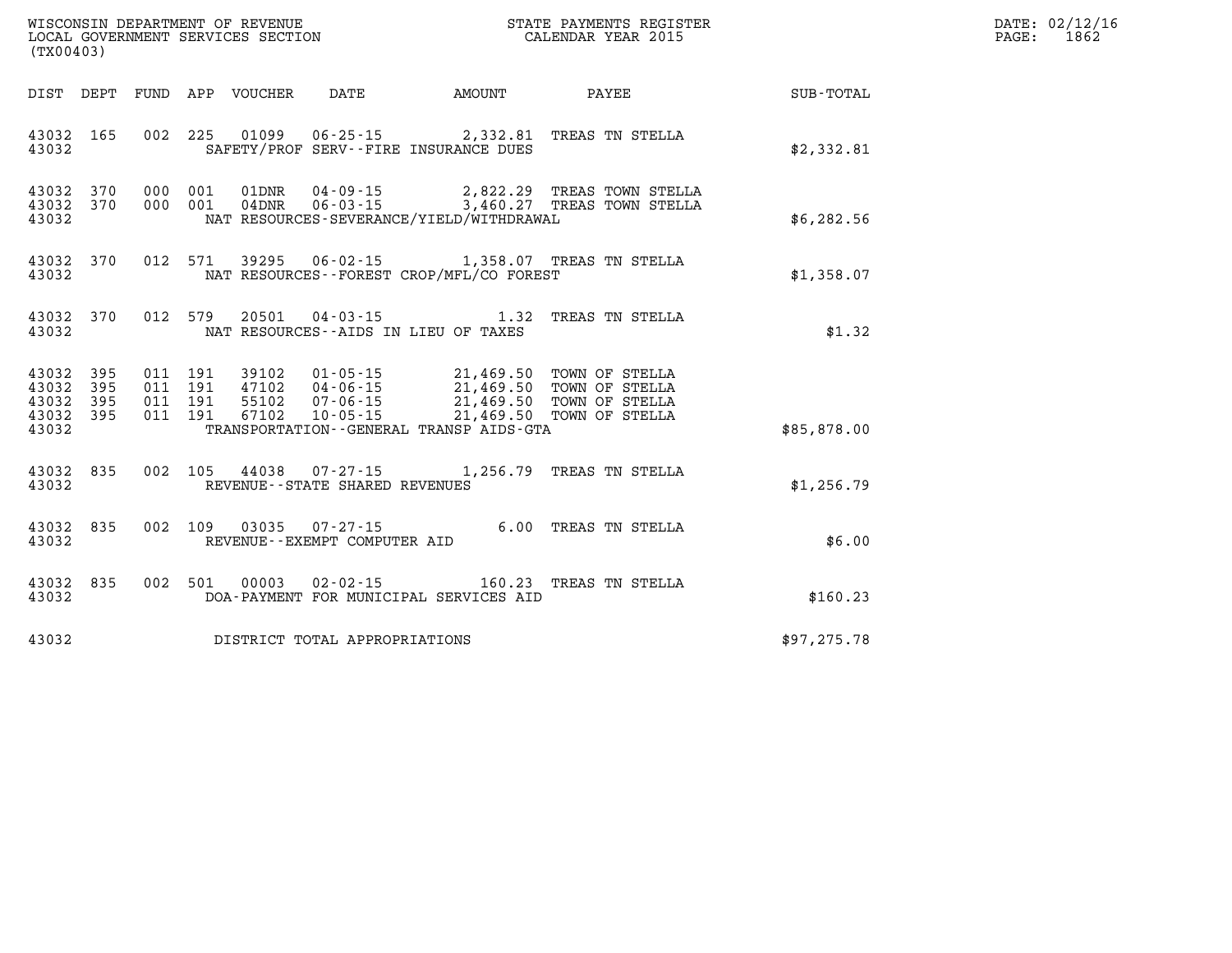| DATE: | 02/12/16 |
|-------|----------|
| PAGE: | 1863     |

| (TX00403)                                                             |                          | WISCONSIN DEPARTMENT OF REVENUE<br>LOCAL GOVERNMENT SERVICES SECTION |                                                                                                                 |                                                  | STATE PAYMENTS REGISTER<br>CALENDAR YEAR 2015                                            |                  |
|-----------------------------------------------------------------------|--------------------------|----------------------------------------------------------------------|-----------------------------------------------------------------------------------------------------------------|--------------------------------------------------|------------------------------------------------------------------------------------------|------------------|
| DIST<br>DEPT                                                          | <b>FUND</b>              | APP<br><b>VOUCHER</b>                                                | <b>DATE</b>                                                                                                     | <b>AMOUNT</b>                                    | PAYEE                                                                                    | <b>SUB-TOTAL</b> |
| 165<br>43034<br>43034                                                 | 002                      | 225<br>01100                                                         | $06 - 25 - 15$<br>SAFETY/PROF SERV--FIRE INSURANCE DUES                                                         | 9,456.59                                         | TREAS TN SUGAR CAMP                                                                      | \$9,456.59       |
| 370<br>43034<br>43034<br>370<br>43034                                 | 000<br>000               | 001<br>01DNR<br>001<br>$04$ DNR                                      | $04 - 09 - 15$<br>$06 - 03 - 15$<br>NAT RESOURCES-SEVERANCE/YIELD/WITHDRAWAL                                    | 81,748.36<br>1,174.41                            | TREAS TOWN SUGAR CAMP<br>TREAS TOWN SUGAR CAMP                                           | \$82,922.77      |
| 370<br>43034                                                          | 002                      | 503<br>17997                                                         | $01 - 30 - 15$                                                                                                  | 27,364.45                                        | TREAS TN SUGAR CAMP<br>5163.05 TOWN SHARE                                                |                  |
| 43034<br>370<br>43034                                                 | 002                      | 503<br>17997                                                         | $01 - 30 - 15$<br>NAT RESOURCES -- AIDS IN LIEU OF TAXES                                                        | 2,867.68                                         | TREAS TN SUGAR CAMP                                                                      | \$30, 232.13     |
| 43034<br>370<br>43034                                                 | 012                      | 571<br>39296                                                         | $06 - 02 - 15$<br>NAT RESOURCES - - FOREST CROP/MFL/CO FOREST                                                   |                                                  | 1,910.70 TREAS TN SUGAR CAMP                                                             | \$1,910.70       |
| 43034<br>370<br>43034<br>370<br>370<br>43034<br>43034<br>370<br>43034 | 012<br>012<br>012<br>012 | 579<br>20502<br>579<br>20502<br>579<br>20502<br>579<br>20502         | $04 - 03 - 15$<br>$04 - 03 - 15$<br>$04 - 03 - 15$<br>$04 - 03 - 15$<br>NAT RESOURCES -- AIDS IN LIEU OF TAXES  | 8,647.08<br>105.60<br>4.52<br>51.04              | TREAS TN SUGAR CAMP<br>TREAS TN SUGAR CAMP<br>TREAS TN SUGAR CAMP<br>TREAS TN SUGAR CAMP | \$8,808.24       |
| 395<br>43034<br>43034<br>395<br>43034<br>395<br>43034<br>395<br>43034 | 011<br>011<br>011<br>011 | 191<br>39103<br>191<br>47103<br>191<br>55103<br>191<br>67103         | $01 - 05 - 15$<br>$04 - 06 - 15$<br>$07 - 06 - 15$<br>$10 - 05 - 15$<br>TRANSPORTATION--GENERAL TRANSP AIDS-GTA | 40,081.90<br>40,081.90<br>40,081.90<br>40,081.92 | TOWN OF SUGAR CAMP<br>TOWN OF SUGAR CAMP<br>TOWN OF SUGAR CAMP<br>TOWN OF SUGAR CAMP     | \$160,327.62     |
| 43034<br>835<br>43034                                                 | 002                      | 105<br>44039                                                         | $07 - 27 - 15$<br>REVENUE - - STATE SHARED REVENUES                                                             | 4,107.96                                         | TREAS TN SUGAR CAMP                                                                      | \$4,107.96       |
| 43034<br>835<br>43034                                                 | 002                      | 109<br>03036                                                         | $07 - 27 - 15$<br>REVENUE - - EXEMPT COMPUTER AID                                                               | 36.00                                            | TREAS TN SUGAR CAMP                                                                      | \$36.00          |
| 43034                                                                 |                          |                                                                      | DISTRICT TOTAL APPROPRIATIONS                                                                                   |                                                  |                                                                                          | \$297,802.01     |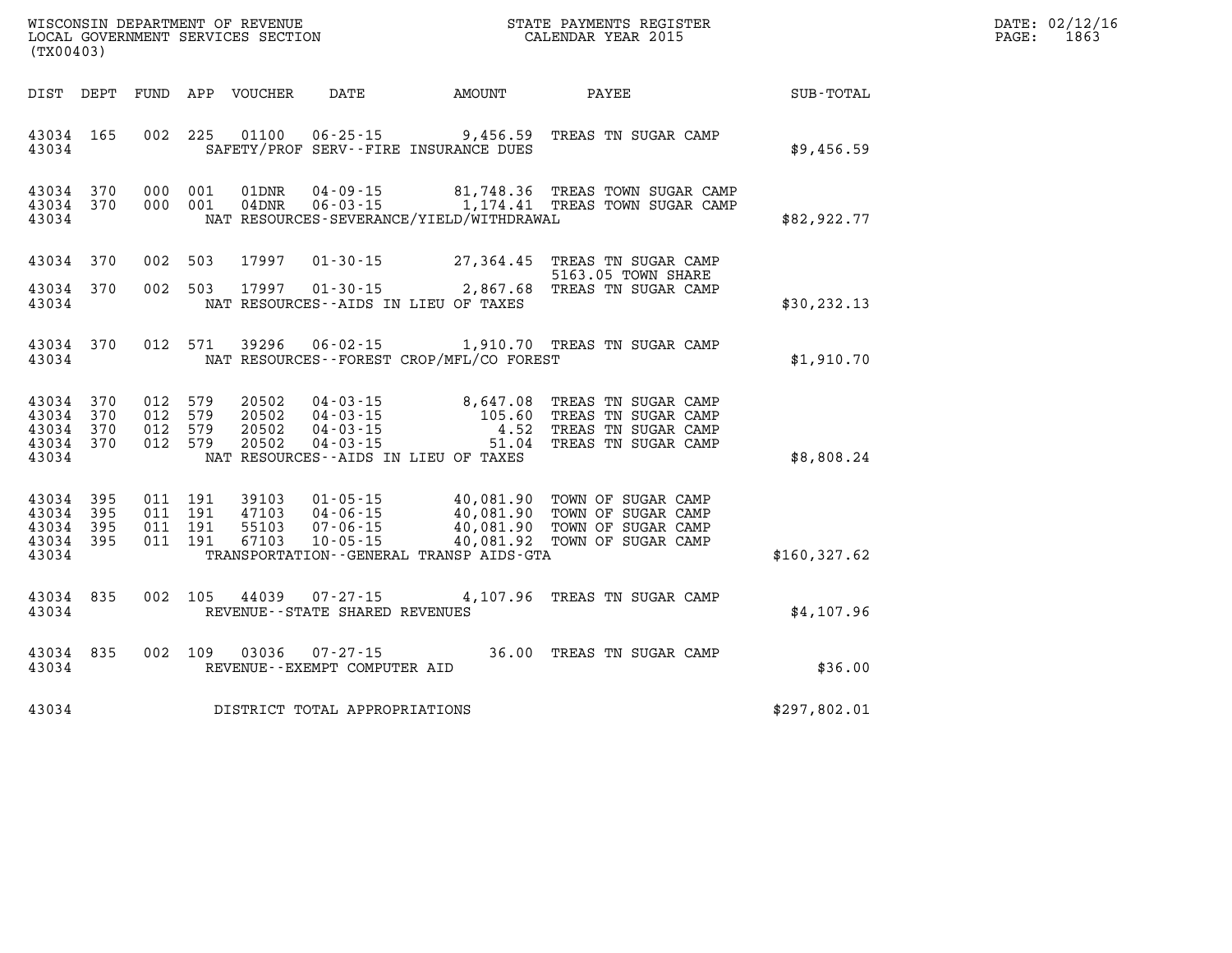| WISCONSIN DEPARTMENT OF REVENUE<br>LOCAL GOVERNMENT SERVICES SECTION TERM CONFINENTS REGISTER<br>CALENDAR YEAR 2015<br>(TX00403) |                          |                               |                          |                                  |                                                                      |                                                                                             |                                                                                                                                                                                                                                                                                    | $\mathbf{E} \mathbf{R}$                                           | DATE: 02/12/16<br>$\mathtt{PAGE:}$<br>1864 |
|----------------------------------------------------------------------------------------------------------------------------------|--------------------------|-------------------------------|--------------------------|----------------------------------|----------------------------------------------------------------------|---------------------------------------------------------------------------------------------|------------------------------------------------------------------------------------------------------------------------------------------------------------------------------------------------------------------------------------------------------------------------------------|-------------------------------------------------------------------|--------------------------------------------|
|                                                                                                                                  |                          |                               |                          |                                  |                                                                      |                                                                                             |                                                                                                                                                                                                                                                                                    |                                                                   |                                            |
|                                                                                                                                  | 43036 165<br>43036       |                               |                          |                                  |                                                                      |                                                                                             |                                                                                                                                                                                                                                                                                    | 002 225 01101 06-25-15 19,596.33 TREAS TN THREE LAKES \$19,596.33 |                                            |
|                                                                                                                                  |                          |                               |                          |                                  |                                                                      | 43036 NAT RESOURCES-SEVERANCE/YIELD/WITHDRAWAL                                              | 43036 370 000 001 04DNR 06-03-15 5,492.88 TREAS TOWN THREE LAKES                                                                                                                                                                                                                   | \$5,492.88                                                        |                                            |
|                                                                                                                                  |                          |                               |                          |                                  |                                                                      |                                                                                             | 43036 370 002 503 17677 01-12-15 5,580.26 TREAS TN THREE LAKES                                                                                                                                                                                                                     |                                                                   |                                            |
|                                                                                                                                  |                          |                               |                          |                                  |                                                                      | 43036 MAT RESOURCES--AIDS IN LIEU OF TAXES                                                  |                                                                                                                                                                                                                                                                                    | \$5,580.26                                                        |                                            |
|                                                                                                                                  |                          |                               |                          |                                  |                                                                      |                                                                                             | 43036 370 012 381 00658 04-03-15 2,641.34 TREAS TN THREE LAKES 43036 NAT RESOURCES--BOAT PATROL                                                                                                                                                                                    | \$2,641.34                                                        |                                            |
|                                                                                                                                  |                          |                               |                          |                                  |                                                                      | 43036 MAT RESOURCES--FIRE SUPRESSION GRANTS                                                 | 43036 370 012 545 03074 06-29-15 320.00 TREAS TN THREE LAKES                                                                                                                                                                                                                       | \$320.00                                                          |                                            |
|                                                                                                                                  |                          |                               |                          |                                  |                                                                      | 43036 MAT RESOURCES - BOATING ENFORCEMENT AIDS                                              | 43036 370 012 550 00658 04-03-15 9,152.25 TREAS TN THREE LAKES                                                                                                                                                                                                                     | REAS TN THREE LAKES<br>\$9,152.25                                 |                                            |
|                                                                                                                                  |                          |                               |                          |                                  |                                                                      | 43036 NAT RESOURCES--FOREST CROP/MFL/CO FOREST                                              | 43036 370 012 571 39297 06-02-15 1,138.90 TREAS TN THREE LAKES                                                                                                                                                                                                                     | \$1,138.90                                                        |                                            |
| 43036 370<br>43036 370<br>43036 370                                                                                              |                          | 012 579<br>012 579<br>012 579 |                          | 20503<br>20503<br>20503          |                                                                      |                                                                                             | 04-03-15<br>04-03-15<br>04-03-15<br>04-03-15<br>04-03-15<br>04-03-15<br>04-03-15<br>04-03-15<br>04-03-15<br>04-03-15<br>04-03-15<br>04-03-15<br>05-25<br>05-25<br>05-27<br>05-27<br>05-27<br>05-27<br>05-27<br>05-27<br>05-27<br>05-27<br>05-27<br>05-27<br>05-27<br>05-27<br>05-2 |                                                                   |                                            |
| 43036 370<br>43036                                                                                                               | 43036 370 012 579        | 012 579                       |                          | 20503<br>20503                   |                                                                      | NAT RESOURCES--AIDS IN LIEU OF TAXES                                                        |                                                                                                                                                                                                                                                                                    | \$2,454.82                                                        |                                            |
|                                                                                                                                  |                          |                               |                          |                                  |                                                                      | 43036 NAT RESOURCES - PMT IN LIEU OF TAXES                                                  | 43036 370 012 584 00081 09-01-15 20,598.70 TREAS TN THREE LAKES                                                                                                                                                                                                                    | \$20,598.70                                                       |                                            |
| 43036                                                                                                                            |                          |                               |                          |                                  | NAT RESOURCES--RU RECYCLING GRANT                                    |                                                                                             | 43036 370 074 670 42910 05-29-15 8,057.97 TREAS TN THREE LAKES                                                                                                                                                                                                                     | \$8,057.97                                                        |                                            |
| 43036<br>43036<br>43036<br>43036<br>43036                                                                                        | 395<br>395<br>395<br>395 | 011<br>011<br>011<br>011      | 191<br>191<br>191<br>191 | 39104<br>47104<br>55104<br>67104 | $01 - 05 - 15$<br>$04 - 06 - 15$<br>$07 - 06 - 15$<br>$10 - 05 - 15$ | 70,953.94<br>70,953.94<br>70,953.94<br>70,953.96<br>TRANSPORTATION--GENERAL TRANSP AIDS-GTA | TOWN OF THREE LAKES<br>TOWN OF THREE LAKES<br>TOWN OF THREE LAKES<br>TOWN OF THREE LAKES                                                                                                                                                                                           | \$283,815.78                                                      |                                            |
| 43036 455                                                                                                                        |                          |                               | 002 231                  | 10                               | $03 - 19 - 15$                                                       |                                                                                             | 800.00 TREAS TN THREE LAKES                                                                                                                                                                                                                                                        |                                                                   |                                            |
|                                                                                                                                  |                          |                               |                          |                                  |                                                                      |                                                                                             |                                                                                                                                                                                                                                                                                    |                                                                   |                                            |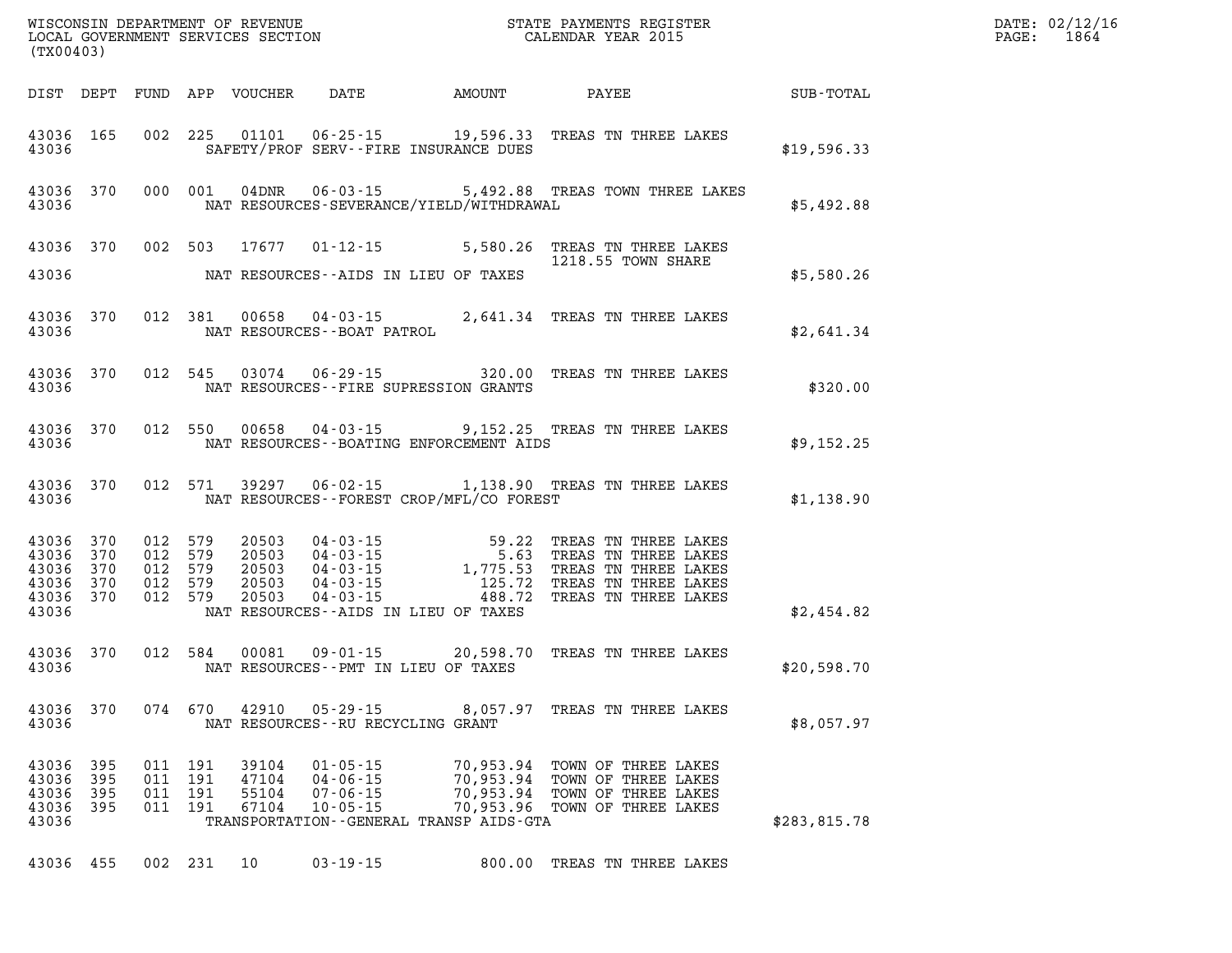| (TX00403)      |      |      |     | WISCONSIN DEPARTMENT OF REVENUE<br>LOCAL GOVERNMENT SERVICES SECTION |                                                     |          | STATE PAYMENTS REGISTER<br>CALENDAR YEAR 2015 |               | PAGE: | DATE: 02/12/16<br>1865 |
|----------------|------|------|-----|----------------------------------------------------------------------|-----------------------------------------------------|----------|-----------------------------------------------|---------------|-------|------------------------|
| DIST           | DEPT | FUND | APP | <b>VOUCHER</b>                                                       | DATE                                                | AMOUNT   | PAYEE                                         | SUB-TOTAL     |       |                        |
| 43036          |      |      |     |                                                                      | JUSTICE - - LAW ENFORCEMENT TRAINING                |          |                                               | \$800.00      |       |                        |
| 43036<br>43036 | 835  | 002  | 105 | 44040                                                                | $07 - 27 - 15$<br>REVENUE - - STATE SHARED REVENUES | 5,906.99 | TREAS TN THREE LAKES                          | \$5,906.99    |       |                        |
| 43036<br>43036 | 835  | 002  | 109 | 03037                                                                | $07 - 27 - 15$<br>REVENUE--EXEMPT COMPUTER AID      | 354.00   | TREAS TN THREE LAKES                          | \$354.00      |       |                        |
| 43036          |      |      |     |                                                                      | DISTRICT TOTAL APPROPRIATIONS                       |          |                                               | \$365, 910.22 |       |                        |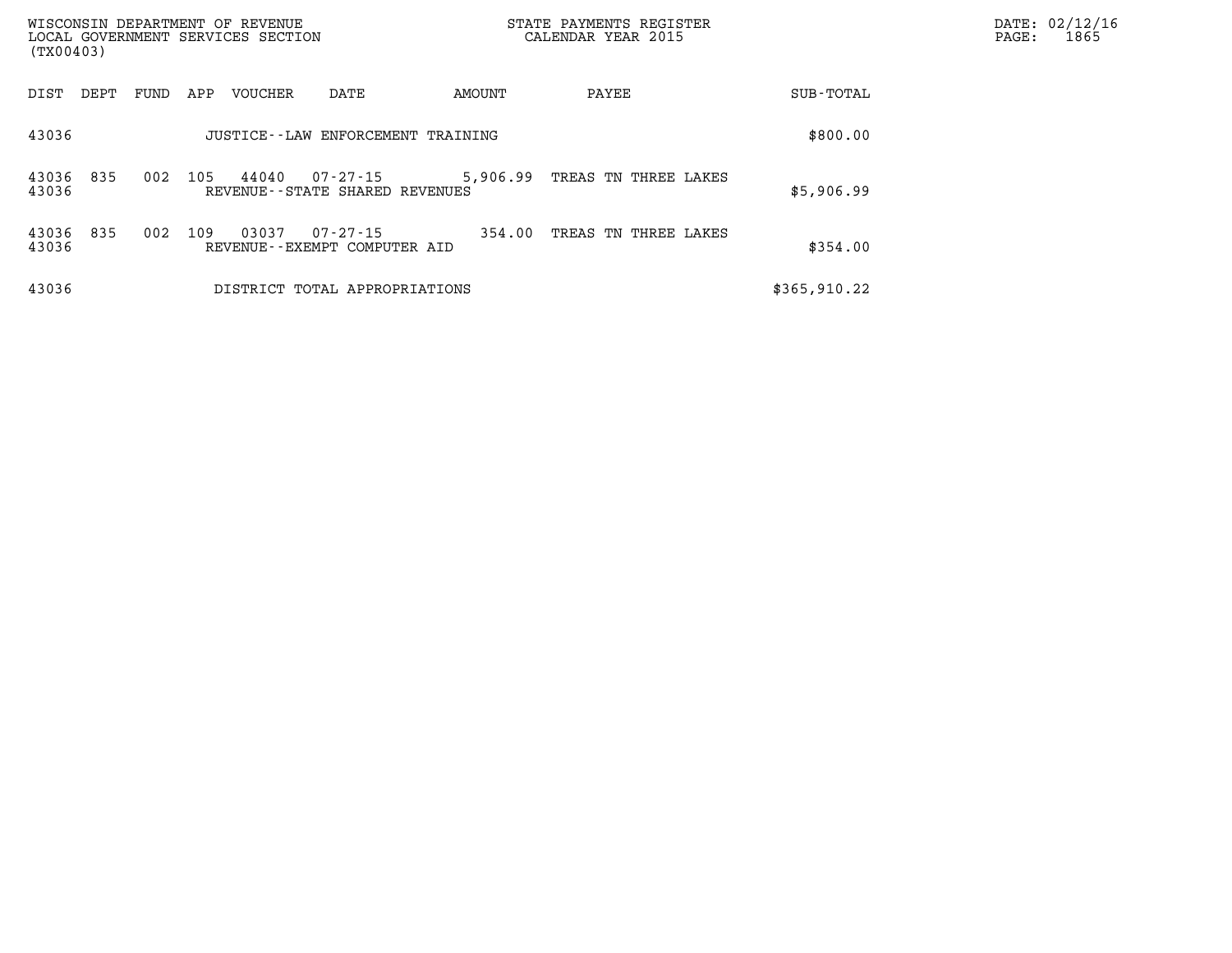| $\mathtt{DATE}$ : | 02/12/16 |
|-------------------|----------|
| $\mathtt{PAGE}$ : | 1866     |

| (TX00403)                        |                          |                          | WISCONSIN DEPARTMENT OF REVENUE<br>LOCAL GOVERNMENT SERVICES SECTION |                                                                      | STATE PAYMENTS REGISTER<br>CALENDAR YEAR 2015                     |                                                                              |               |  |
|----------------------------------|--------------------------|--------------------------|----------------------------------------------------------------------|----------------------------------------------------------------------|-------------------------------------------------------------------|------------------------------------------------------------------------------|---------------|--|
| DIST                             | DEPT                     | FUND                     | APP<br>VOUCHER                                                       | DATE                                                                 | AMOUNT                                                            | PAYEE                                                                        | SUB-TOTAL     |  |
| 43038<br>43038                   | 165                      | 002                      | 225<br>01102                                                         | $06 - 25 - 15$                                                       | SAFETY/PROF SERV--FIRE INSURANCE DUES                             | 4,138.85 TREAS TN WOODBORO                                                   | \$4,138.85    |  |
| 43038<br>43038                   | 370<br>370               | 002<br>002               | 503<br>17678<br>503<br>17678                                         | $01 - 12 - 15$<br>$01 - 12 - 15$                                     | 3,333.34<br>105,052.08                                            | TREAS TN WOODBORO<br>TREAS TN WOODBORO<br>7913.63 TOWN SHARE                 |               |  |
| 43038                            |                          |                          |                                                                      |                                                                      | NAT RESOURCES--AIDS IN LIEU OF TAXES                              |                                                                              | \$108,385.42  |  |
| 43038<br>43038<br>43038          | 370<br>370               | 012<br>012               | 571<br>39298<br>39298<br>571                                         | $06 - 02 - 15$<br>$06 - 02 - 15$                                     | 2,359.66<br>526.25<br>NAT RESOURCES - - FOREST CROP/MFL/CO FOREST | TREAS TN WOODBORO<br>TREAS TN WOODBORO                                       | \$2,885.91    |  |
| 43038<br>43038                   | 370                      | 012                      | 579<br>20504                                                         | $04 - 03 - 15$                                                       | 4.51<br>NAT RESOURCES -- AIDS IN LIEU OF TAXES                    | TREAS TN WOODBORO                                                            | \$4.51        |  |
| 43038<br>43038<br>43038<br>43038 | 395<br>395<br>395<br>395 | 011<br>011<br>011<br>011 | 191<br>39105<br>191<br>47105<br>191<br>55105<br>191<br>67105         | $01 - 05 - 15$<br>$04 - 06 - 15$<br>$07 - 06 - 15$<br>$10 - 05 - 15$ | 26,638.69<br>26,638.69<br>26,638.69<br>26,638.71                  | TOWN OF WOODBORO<br>TOWN OF WOODBORO<br>TOWN OF WOODBORO<br>TOWN OF WOODBORO |               |  |
| 43038                            |                          |                          |                                                                      |                                                                      | TRANSPORTATION--GENERAL TRANSP AIDS-GTA                           |                                                                              | \$106, 554.78 |  |
| 43038<br>43038                   | 395                      | 011                      | 278<br>61299                                                         | $09 - 25 - 15$                                                       | 26,555.90<br>TRANSPORTATION - - LRIP/TRIP/MSIP GRANTS             | TREAS TN WOODBORO                                                            | \$26,555.90   |  |
| 43038<br>43038                   | 835                      | 002                      | 105<br>44041                                                         | $07 - 27 - 15$<br>REVENUE - - STATE SHARED REVENUES                  | 1,653.16                                                          | TREAS TN WOODBORO                                                            | \$1,653.16    |  |
| 43038<br>43038                   | 835                      | 002                      | 109<br>03038                                                         | $07 - 27 - 15$<br>REVENUE--EXEMPT COMPUTER AID                       |                                                                   | 2.00 TREAS TN WOODBORO                                                       | \$2.00        |  |
| 43038                            |                          |                          |                                                                      | DISTRICT TOTAL APPROPRIATIONS                                        |                                                                   |                                                                              | \$250, 180.53 |  |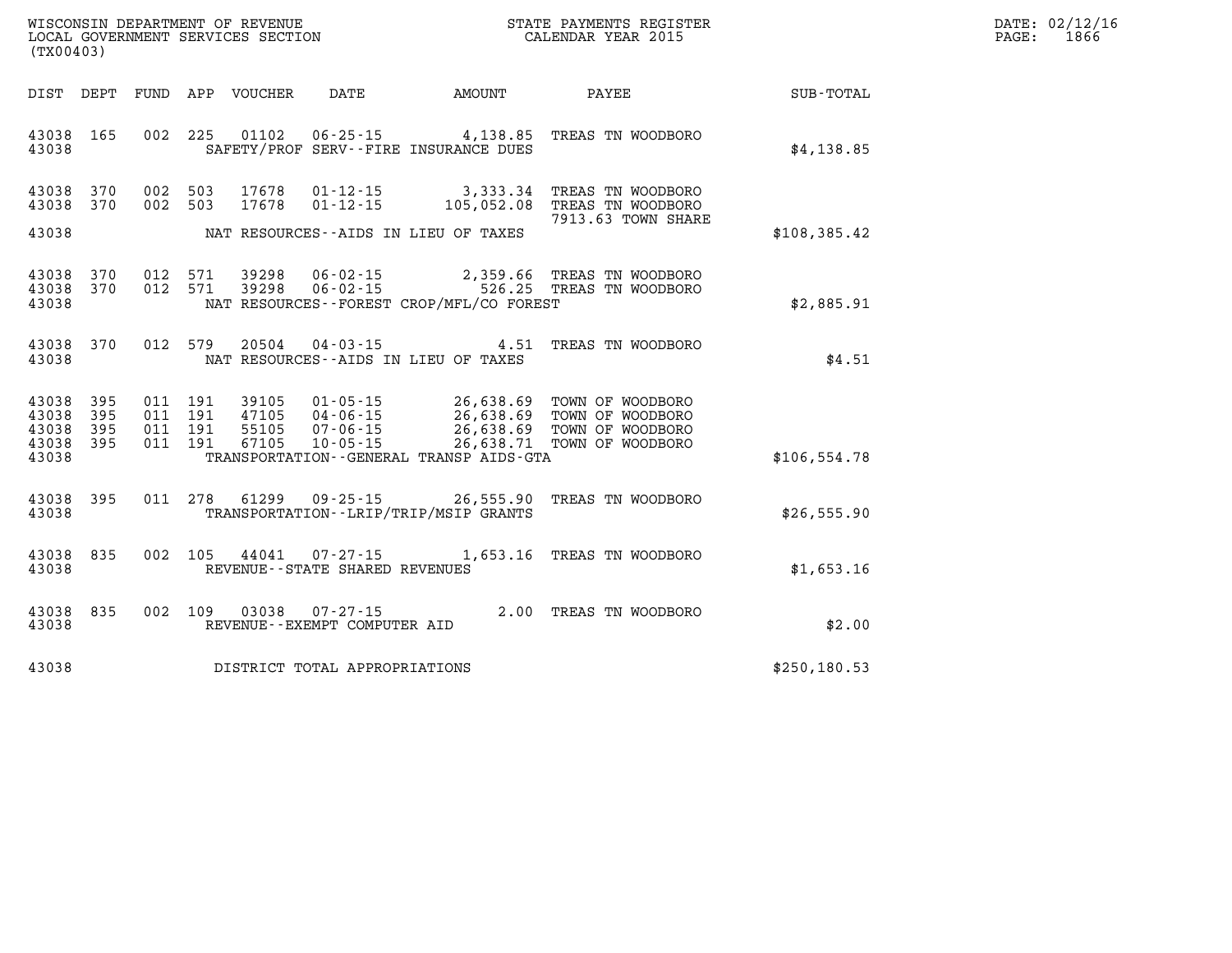| WISCONSIN DEPARTMENT OF REVENUE   | STATE PAYMENTS REGISTER | 02/12/16<br>DATE: |
|-----------------------------------|-------------------------|-------------------|
| LOCAL GOVERNMENT SERVICES SECTION | CALENDAR YEAR 2015      | 1867<br>PAGE      |

| (TX00403)                                 |                          |                          |                          |                                  |                                                                      |                                                                                |                                                                                        |              |
|-------------------------------------------|--------------------------|--------------------------|--------------------------|----------------------------------|----------------------------------------------------------------------|--------------------------------------------------------------------------------|----------------------------------------------------------------------------------------|--------------|
| DIST                                      | DEPT                     | FUND                     |                          | APP VOUCHER                      | DATE                                                                 | AMOUNT                                                                         | PAYEE                                                                                  | SUB-TOTAL    |
| 43040<br>43040                            | 165                      | 002                      | 225                      | 01103                            |                                                                      | $06 - 25 - 15$ 9,934.13<br>SAFETY/PROF SERV--FIRE INSURANCE DUES               | TREAS TN WOODRUFF                                                                      | \$9,934.13   |
| 43040<br>43040                            | 370<br>370               | 002<br>002               | 503<br>503               | 17679<br>17998                   | $01 - 12 - 15$<br>$01 - 30 - 15$                                     | 6,324.25<br>6,324.25                                                           | TREAS TN WOODRUFF<br>TREAS TN WOODRUFF<br>2520.76 TOWN SHARE                           |              |
| 43040                                     |                          |                          |                          |                                  |                                                                      | NAT RESOURCES -- AIDS IN LIEU OF TAXES                                         |                                                                                        | \$12,648.50  |
| 43040<br>43040                            | 370                      | 012                      | 571                      | 39299                            | $06 - 02 - 15$                                                       | NAT RESOURCES - - FOREST CROP/MFL/CO FOREST                                    | 68.04 TREAS TN WOODRUFF                                                                | \$68.04      |
| 43040<br>43040<br>43040                   | 370<br>370               | 012<br>012               | 579<br>579               | 20505<br>20505                   | $04 - 03 - 15$<br>$04 - 03 - 15$                                     | 90.87<br>11,649.22<br>NAT RESOURCES -- AIDS IN LIEU OF TAXES                   | TREAS TN WOODRUFF<br>TREAS TN WOODRUFF                                                 | \$11,740.09  |
| 43040<br>43040<br>43040<br>43040<br>43040 | 395<br>395<br>395<br>395 | 011<br>011<br>011<br>011 | 191<br>191<br>191<br>191 | 39106<br>47106<br>55106<br>67106 | $01 - 05 - 15$<br>$04 - 06 - 15$<br>$07 - 06 - 15$<br>$10 - 05 - 15$ | 36,936.27<br>36,936.27<br>36,936.27<br>TRANSPORTATION--GENERAL TRANSP AIDS-GTA | TOWN OF WOODRUFF<br>TOWN OF WOODRUFF<br>36,936.27 TOWN OF WOODRUFF<br>TOWN OF WOODRUFF | \$147,745.08 |
|                                           |                          |                          |                          |                                  |                                                                      |                                                                                |                                                                                        |              |
| 43040<br>43040                            | 835                      | 002                      | 105                      | 44042                            | $07 - 27 - 15$<br>REVENUE - - STATE SHARED REVENUES                  | 5,206.36                                                                       | TREAS TN WOODRUFF                                                                      | \$5,206.36   |
| 43040<br>43040                            | 835                      | 002                      | 109                      | 03039                            | $07 - 27 - 15$<br>REVENUE--EXEMPT COMPUTER AID                       | 3,603.00                                                                       | TREAS TN WOODRUFF                                                                      | \$3,603.00   |
| 43040<br>43040                            | 835                      | 002                      | 501                      | 00003                            | $02 - 02 - 15$                                                       | DOA-PAYMENT FOR MUNICIPAL SERVICES AID                                         | 8,675.48 TREAS TN WOODRUFF                                                             | \$8,675.48   |
| 43040                                     |                          |                          |                          |                                  | DISTRICT TOTAL APPROPRIATIONS                                        |                                                                                |                                                                                        | \$199,620.68 |

WISCONSIN DEPARTMENT OF REVENUE **STATE PAYMENTS REGISTER** LOCAL GOVERNMENT SERVICES SECTION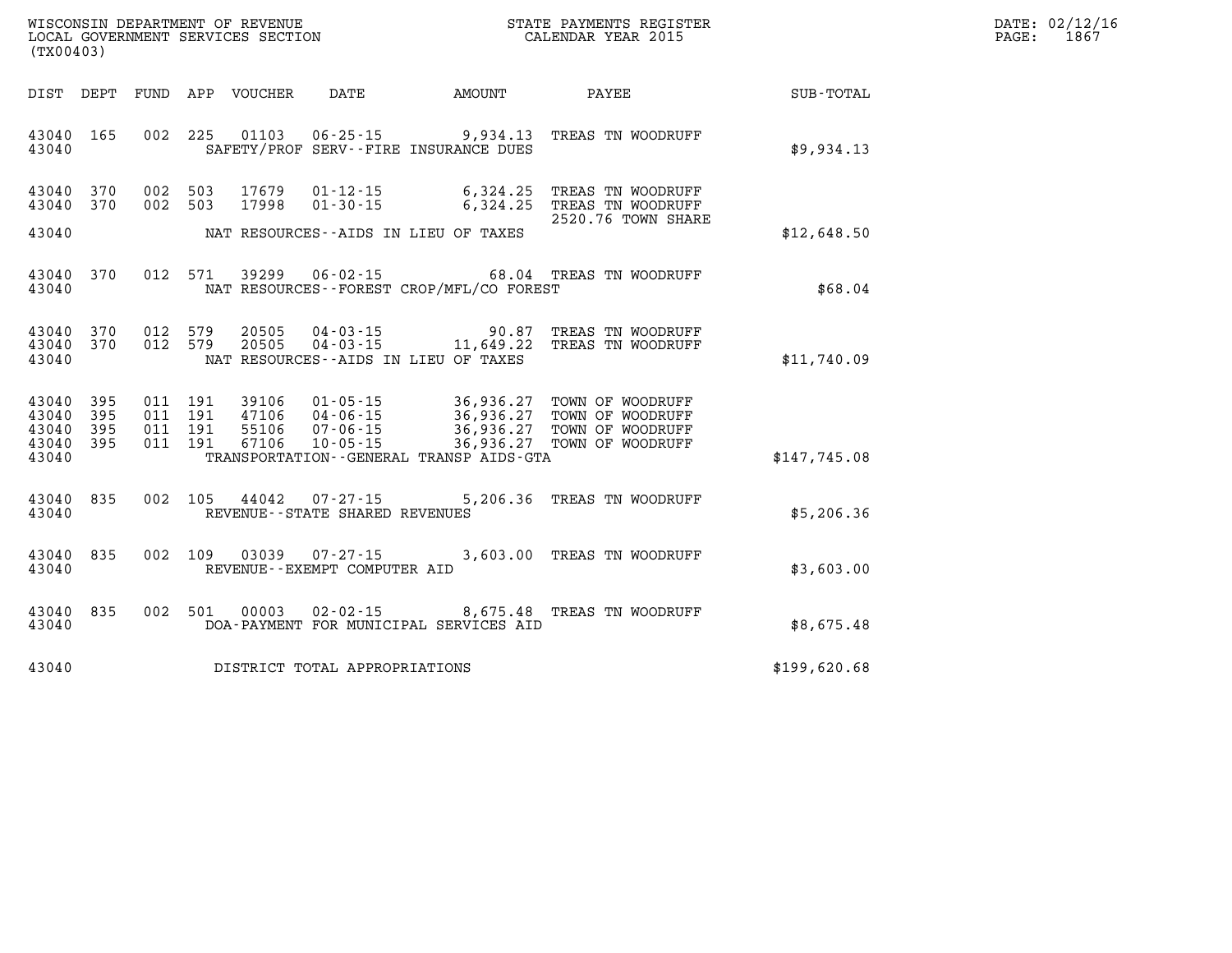| WISCONSIN DEPARTMENT OF REVENUE<br>LOCAL GOVERNMENT SERVICES SECTION<br>(TX00403) |      |      |     |                |                               | STATE PAYMENTS REGISTER<br>CALENDAR YEAR 2015       |                           |  |            | DATE: 02/12/16<br>PAGE: | 1868 |
|-----------------------------------------------------------------------------------|------|------|-----|----------------|-------------------------------|-----------------------------------------------------|---------------------------|--|------------|-------------------------|------|
| DIST                                                                              | DEPT | FUND | APP | <b>VOUCHER</b> | DATE                          | AMOUNT                                              | PAYEE                     |  | SUB-TOTAL  |                         |      |
| 43042<br>43042                                                                    | 435  | 005  | 162 | 01DHS          | 09-11-15                      | 4,761.40<br>HS--AMBULANCE FUNDING ASSISTANCE GRANTS | TOWN OF TOWNSEND COMM AMB |  | \$4,761.40 |                         |      |
| 43042                                                                             |      |      |     |                | DISTRICT TOTAL APPROPRIATIONS |                                                     |                           |  | \$4,761.40 |                         |      |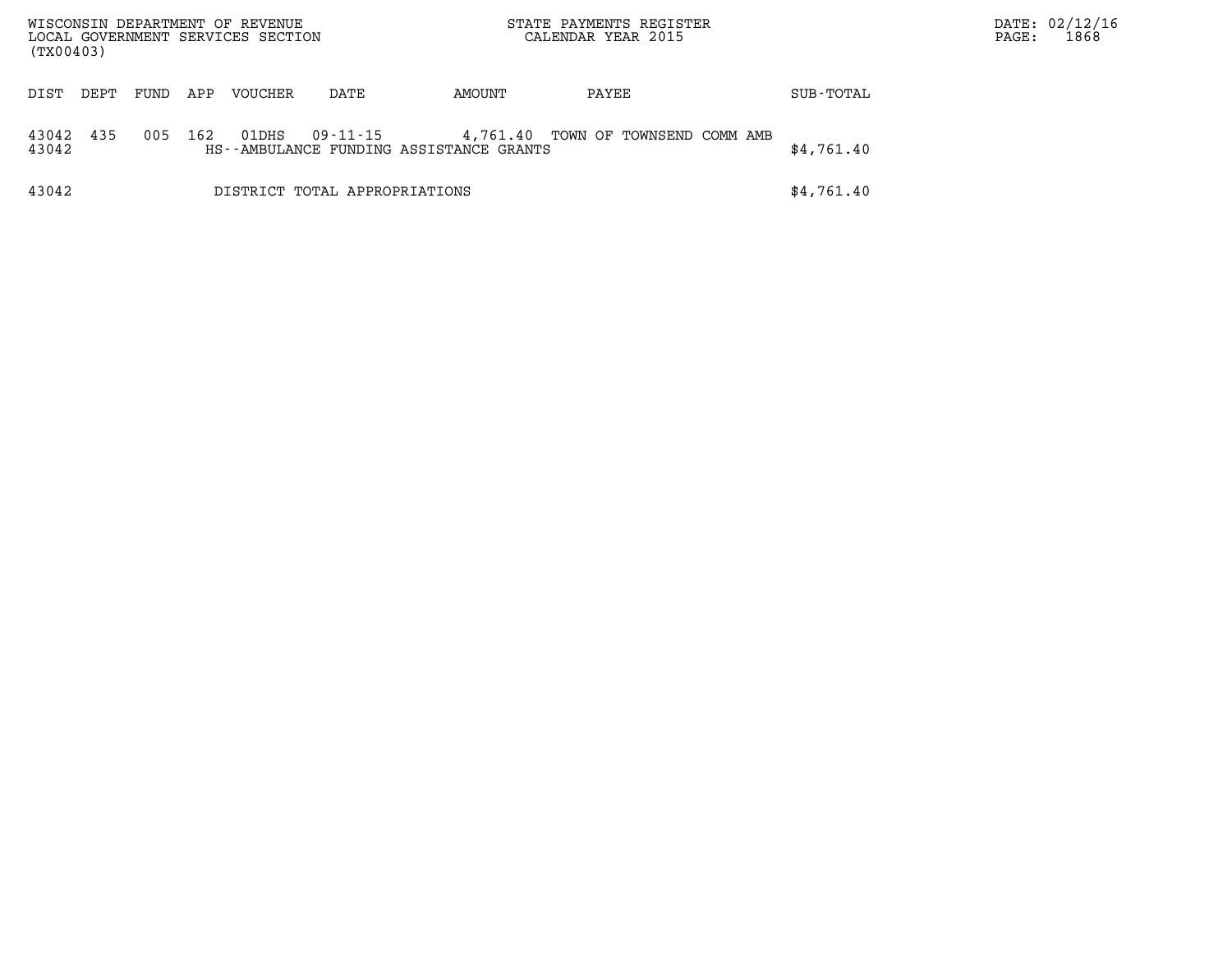| (TX00403)                                                                        |                          |                                                                           | WISCONSIN DEPARTMENT OF REVENUE<br>LOCAL GOVERNMENT SERVICES SECTION |                                                                                                                                                        |                                           | STATE PAYMENTS REGISTER<br>CALENDAR YEAR 2015                                                                                                                                                                                       |               | DATE: 02/12/1<br>PAGE:<br>1869 |
|----------------------------------------------------------------------------------|--------------------------|---------------------------------------------------------------------------|----------------------------------------------------------------------|--------------------------------------------------------------------------------------------------------------------------------------------------------|-------------------------------------------|-------------------------------------------------------------------------------------------------------------------------------------------------------------------------------------------------------------------------------------|---------------|--------------------------------|
|                                                                                  |                          |                                                                           | DIST DEPT FUND APP VOUCHER                                           | DATE                                                                                                                                                   | AMOUNT                                    | PAYEE                                                                                                                                                                                                                               | SUB-TOTAL     |                                |
| 43276 165<br>43276                                                               |                          |                                                                           |                                                                      |                                                                                                                                                        | SAFETY/PROF SERV--FIRE INSURANCE DUES     | 002 225 01104 06-25-15 23,001.81 TREAS CITY RHINELANDER                                                                                                                                                                             | \$23,001.81   |                                |
| 43276 370                                                                        |                          | 002 503                                                                   | 17680                                                                | $01 - 12 - 15$                                                                                                                                         |                                           | 22,094.81 TREAS CITY RHINELANDER<br>9857.76 CITY SHARE                                                                                                                                                                              |               |                                |
| 43276                                                                            |                          |                                                                           |                                                                      |                                                                                                                                                        | NAT RESOURCES--AIDS IN LIEU OF TAXES      |                                                                                                                                                                                                                                     | \$22,094.81   |                                |
| 43276 370<br>43276                                                               |                          |                                                                           | 074 670 42911                                                        | 05-29-15<br>NAT RESOURCES--RU RECYCLING GRANT                                                                                                          |                                           | 22,619.54 TREAS CITY RHINELANDER                                                                                                                                                                                                    | \$22,619.54   |                                |
| 43276 395<br>43276<br>43276<br>43276<br>43276<br>43276 395<br>43276 395<br>43276 | 395<br>395<br>395<br>395 | 011 177<br>011 177<br>011 177<br>011 177<br>011 177<br>011 177<br>011 177 | 44325<br>51893<br>55348<br>58041<br>60041<br>62041<br>66706          | $04 - 08 - 15$<br>$06 - 29 - 15$<br>$07 - 29 - 15$<br>$06 - 25 - 15$<br>07-06-15<br>$09 - 30 - 15$<br>$11 - 23 - 15$<br>TRANSPORTATION - - TRANSIT AID |                                           | 42,912.00 TREAS CITY RHINELANDER<br>5,582.00 IREAS CITY RHINELAND<br>5,582.00 FOREST ONEIDA VILAS<br>5,582.00 FOREST ONEIDA VILAS<br>21,339.00 CITY OF RHINELANDER<br>21,339.00 CITY OF RHINELANDER<br>5,582.00 FOREST ONEIDA VILAS | \$123,675.00  |                                |
| 43276 395<br>43276<br>43276 395<br>43276                                         | 395                      | 011 182<br>011 182<br>011 182                                             | 40674<br>66039<br>68553                                              | $02 - 25 - 15$<br>$11 - 16 - 15$<br>$12 - 14 - 15$                                                                                                     | TRANSPORTATION - - TRANSIT AIDS - FEDERAL | 44,773.00 TREAS CITY RHINELANDER<br>108,254.00 TREAS CITY RHINELANDER<br>57,127.00 TREAS CITY RHINELANDER                                                                                                                           | \$210, 154.00 |                                |
| 43276 395<br>43276<br>43276 395<br>43276 395<br>43276                            | 395                      | 011 191<br>011 191<br>011 191                                             | 011 191 39107<br>47107<br>55107<br>67107                             | $04 - 06 - 15$<br>$07 - 06 - 15$<br>$10 - 05 - 15$                                                                                                     | TRANSPORTATION--GENERAL TRANSP AIDS-GTA   | 01-05-15 139,204.17 CITY OF RHINELANDER<br>139,204.17 CITY OF RHINELANDER<br>139,204.17 CITY OF RHINELANDER<br>139,204.17 CITY OF RHINELANDER                                                                                       | \$556,816.68  |                                |
| 43276 395<br>43276                                                               |                          |                                                                           | 011 278 65541                                                        |                                                                                                                                                        | TRANSPORTATION - - LRIP/TRIP/MSIP GRANTS  | 11-06-15 21,328.20 TREAS CITY RHINELANDER                                                                                                                                                                                           | \$21,328.20   |                                |
| 43276 435<br>43276                                                               |                          | 005 162                                                                   | 01DHS                                                                | 09-11-15                                                                                                                                               | HS--AMBULANCE FUNDING ASSISTANCE GRANTS   | 5,394.53 RHINELANDER FIRE DEPT                                                                                                                                                                                                      | \$5,394.53    |                                |
| 43276                                                                            | 43276 455                |                                                                           |                                                                      | 002 231 18 04-20-15<br>JUSTICE - - LAW ENFORCEMENT TRAINING                                                                                            |                                           | 2,720.00 TREAS CITY RHINELANDER                                                                                                                                                                                                     | \$2,720.00    |                                |
| 43276 505<br>43276                                                               | 43276 505                | 002 743<br>002 743                                                        | 00559<br>09225                                                       | 08-14-15<br>06-25-15<br>DOA--HOUSING ASSISTANCE GRANTS                                                                                                 |                                           | 29,412.00 TREAS CITY RHINELANDER<br>15,000.00 TREAS CITY RHINELANDER                                                                                                                                                                | \$44,412.00   |                                |
|                                                                                  |                          |                                                                           | 43276 835 002 105 44043                                              | $07 - 27 - 15$                                                                                                                                         |                                           | 385,090.73 TREAS CITY RHINELANDER                                                                                                                                                                                                   |               |                                |

**DATE: 02/12/16<br>PAGE: 1869**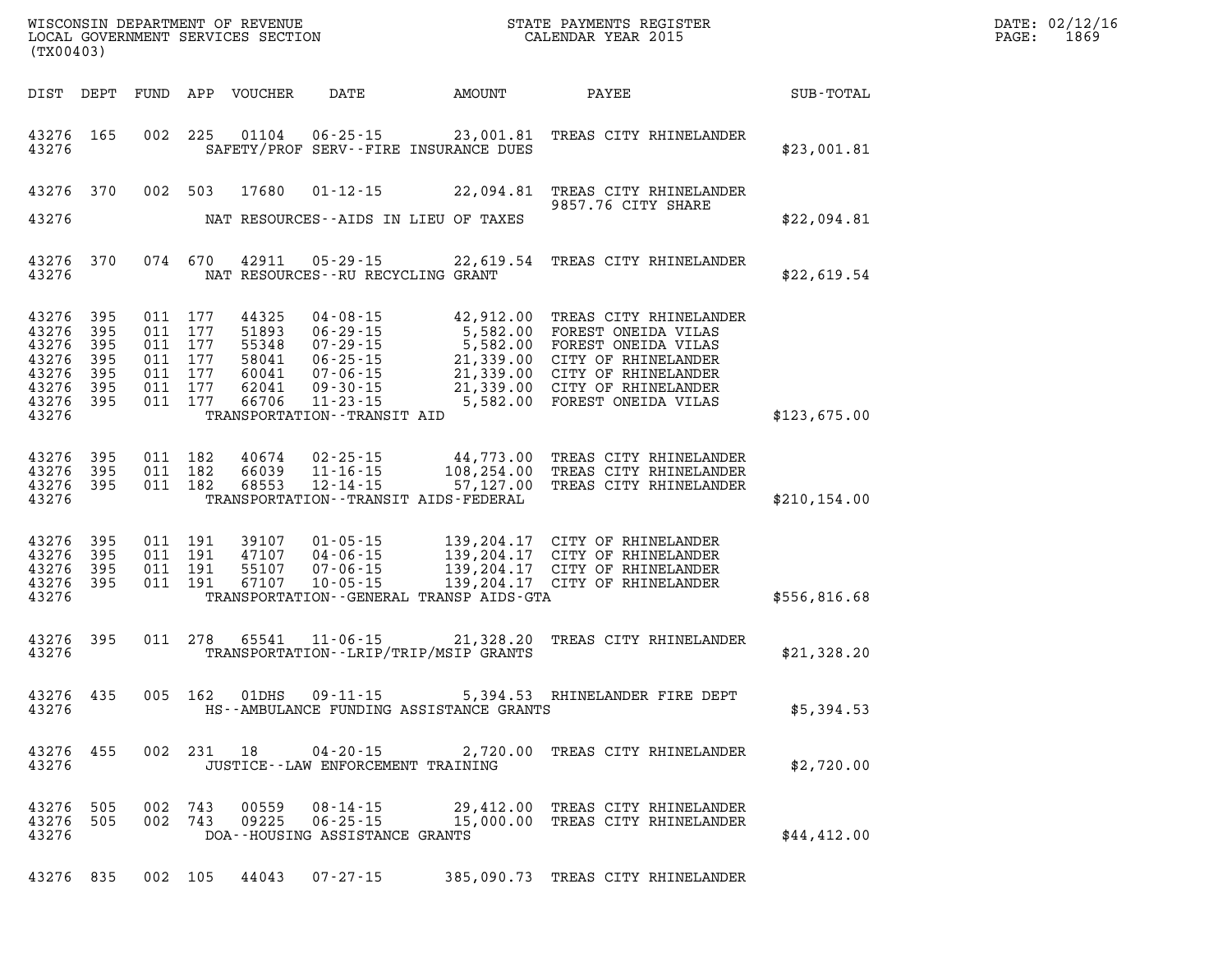| DATE: | 02/12/16 |
|-------|----------|
| PAGE: | 1870     |

| WISCONSIN DEPARTMENT OF REVENUE<br>LOCAL GOVERNMENT SERVICES SECTION<br>(TX00403) |                                                                                            |                                                                            |                |
|-----------------------------------------------------------------------------------|--------------------------------------------------------------------------------------------|----------------------------------------------------------------------------|----------------|
| DIST<br>DEPT<br>FUND                                                              | APP<br><b>VOUCHER</b><br>DATE                                                              | AMOUNT<br>PAYEE                                                            | SUB-TOTAL      |
| 43276                                                                             | REVENUE - - STATE SHARED REVENUES                                                          |                                                                            | \$385,090.73   |
| 43276<br>835<br>002<br>43276<br>002<br>835<br>43276                               | 109<br>03040<br>07-27-15<br>109<br>05231<br>$07 - 27 - 15$<br>REVENUE--EXEMPT COMPUTER AID | 41,258.00<br>TREAS CITY RHINELANDER<br>24,885.00<br>TREAS CITY RHINELANDER | \$66,143.00    |
| 43276<br>835<br>002<br>43276                                                      | 501<br>00003<br>$02 - 02 - 15$<br>DOA-PAYMENT FOR MUNICIPAL SERVICES AID                   | 38,418.54<br>TREAS CITY RHINELANDER                                        | \$38,418.54    |
| 43276<br>835<br>021<br>43276                                                      | 363<br>35787<br>$03 - 23 - 15$<br>REVENUE--LOTTERY CREDIT -                                | 18,172.07<br>TREAS CITY RHINELANDER                                        | \$18, 172.07   |
| 855<br>43276<br>011<br>43276                                                      | 461<br>01DOT<br>$12 - 01 - 15$<br>REVENUE--RAIL TERMINAL TAX DISTRIBUTION                  | 1,644.75<br>TREAS CITY RHINELANDER                                         | \$1,644.75     |
| 43276                                                                             | DISTRICT TOTAL APPROPRIATIONS                                                              |                                                                            | \$1,541,685.66 |